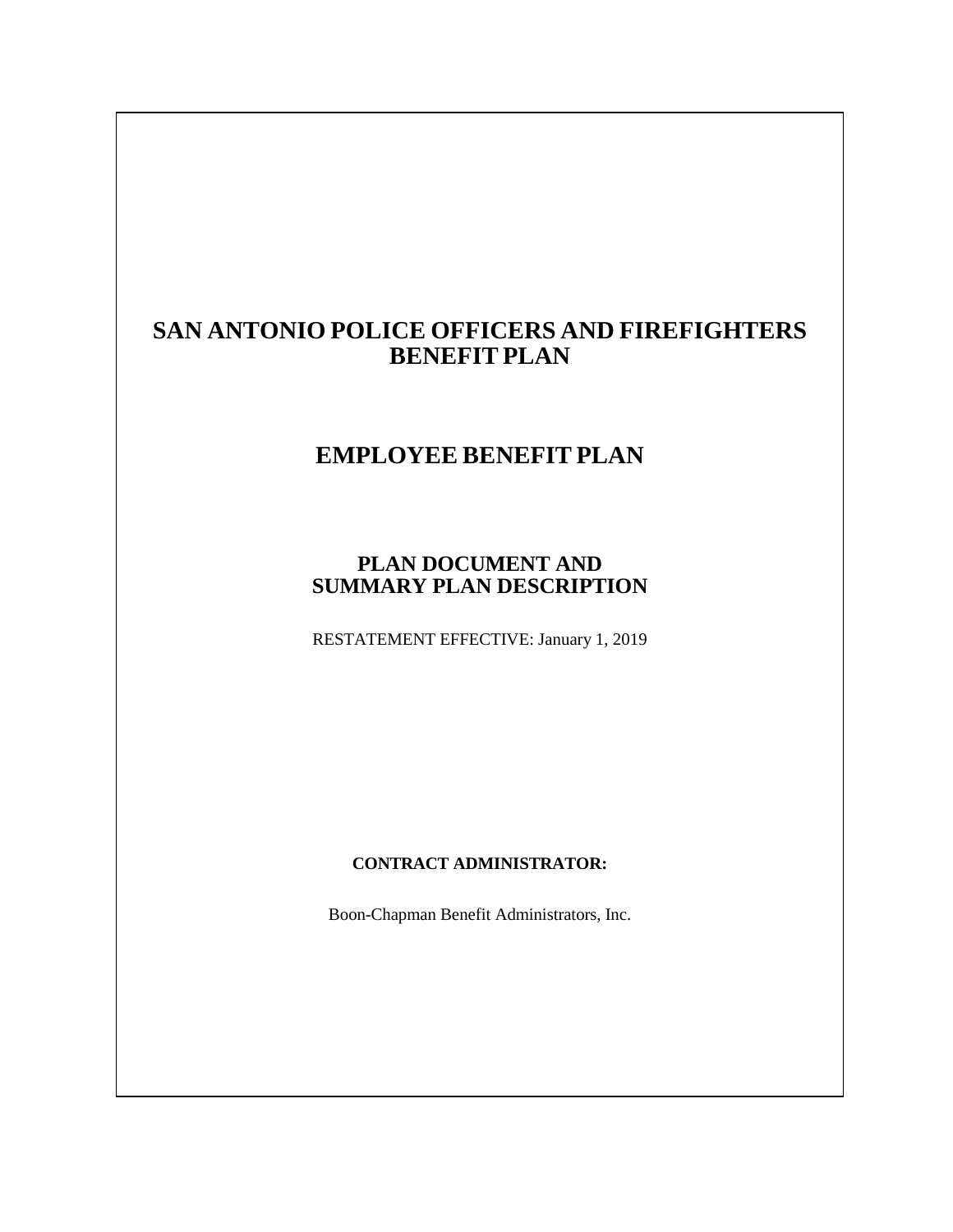# **TABLE OF CONTENTS**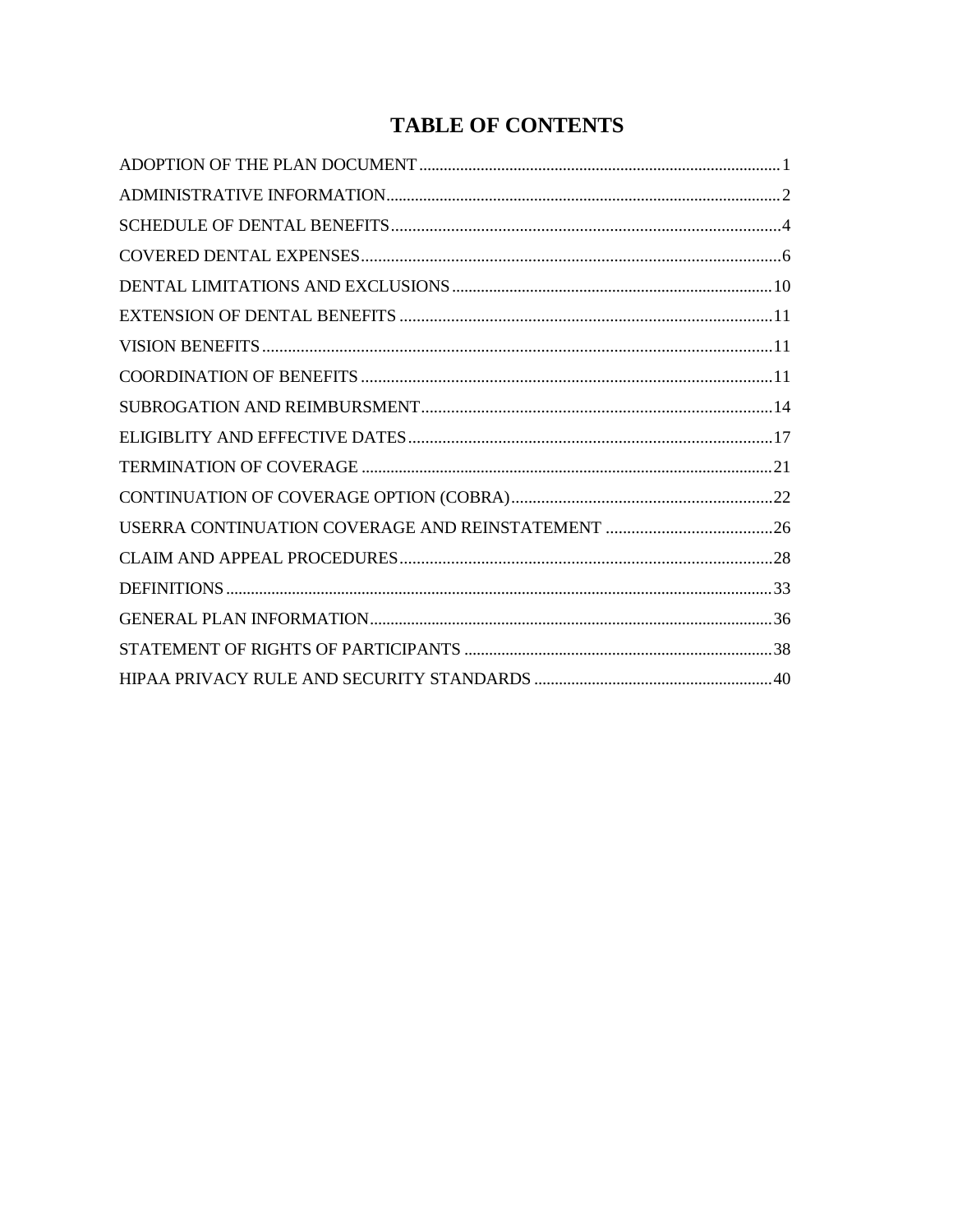## **ADOPTION OF THE PLAN DOCUMENT**

## **Adoption**

The Board of Trustees of the San Antonio Police Officers and Firefighters Benefit Trust ("Trustees") hereby adopts this Plan Document and Summary Plan Description (the "Plan Document") as the written description of the employee welfare benefit plan (the "Plan") that is funded by the San Antonio Police Officers and Firefighters Benefit Trust ("Trust"). This Plan Document continues the Plan, and is a restatement of the prior plan document, together with any amendments to the prior plan document, and is effective on January 1, 2019.

## **Purpose ofthe Plan**

The Plan is intended to qualify as a voluntary employee's beneficiary association (VEBA) under Section 501 (c)(9) of the Internal Revenue Code of 1986, as amended, and is intended to be a welfare benefit plan, as defined under Employee Retirement Income Security Act of 1974, as amended (ERISA). The purpose of the Plan is to provide dental and vision benefits for Covered Members, Covered Dependents, and Covered Persons.

## **Adoption ofthe Plan Document**

As evidence by the authorized signatures below, and as adopted at a duly held meeting on November 14, 2018, at which a quorum was present, it is HEREBY RESOLVED by the Trustees that the Plan is restated, as set forth below, and effective as of January 1, 2019.

## **TRUSTEES OF THE SAN ANTONIO POLICE OFFICERS AND FIREFIGHTERS BENEFIT PLAN AND TRUST**

| By:   | ,,<br>Michal<br>Michael Despres, Co-Chairperson | By:           | Roger Lopez.                 |
|-------|-------------------------------------------------|---------------|------------------------------|
| Date: | $3 - 12 - 18$                                   | <b>Chate:</b> | $12 - 212008$                |
| By:   | <b>Charke Helle</b> , Trustee                   | By:           | Christopher Steele, Trustee  |
| Date: | $1/2 - 27 - 1$                                  | Date:         | $1 - 30 - 19$                |
| By:   | Christopher Lutton, Trustee                     | By:           | Steven Carse, Trustee        |
| Date: | $12 - 14 - 1$                                   | Date:         | $1 - 30 - 18$                |
| By:   | dion Sanchez Trustee                            | By:<br>Date:  | Counterfull<br>$1 - 30 - 19$ |
| Date: |                                                 |               |                              |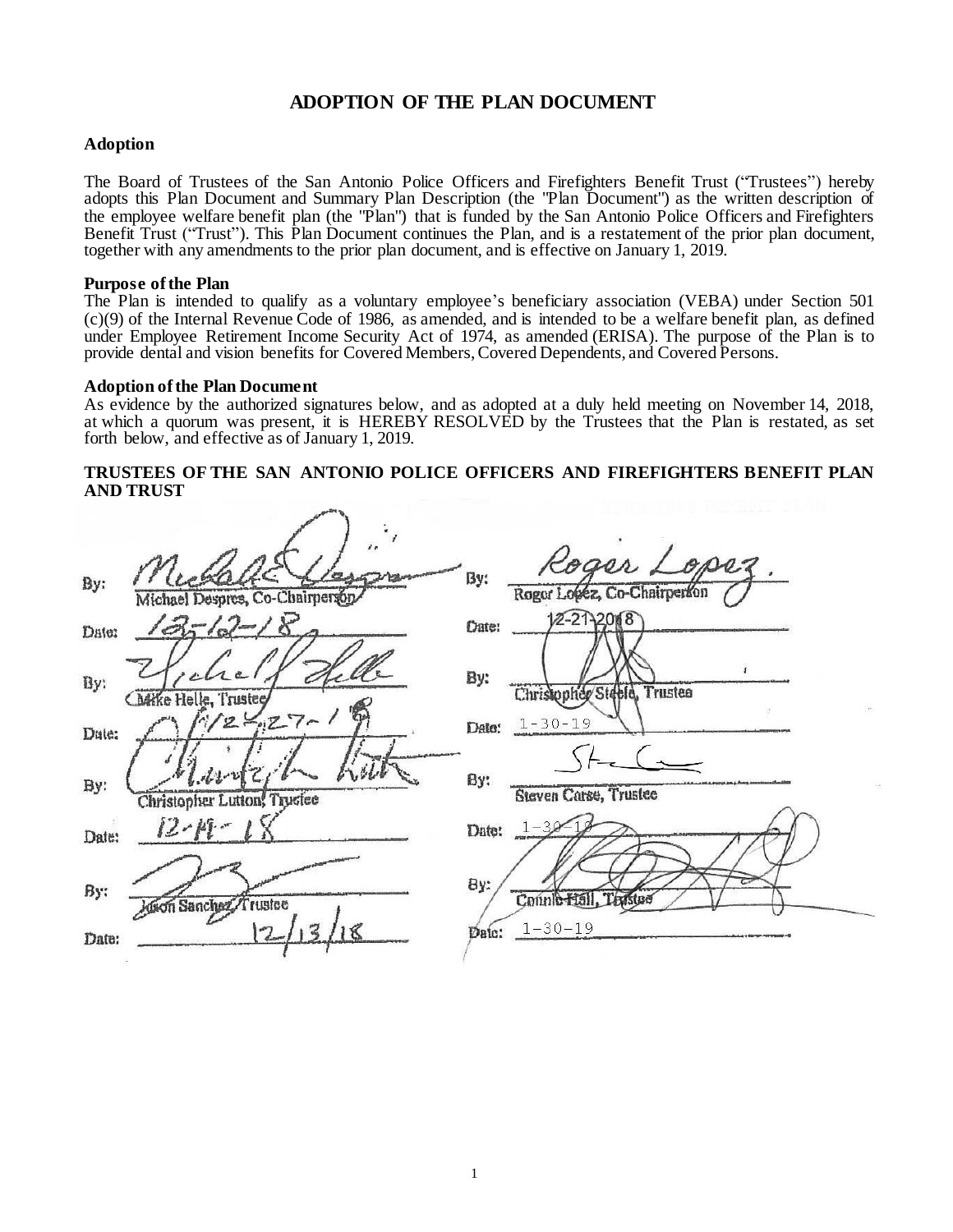# **ADMINISTRATIVE INFORMATION**

<span id="page-3-0"></span>

| Name of Plan:                                                                                               | San Antonio Police Officers and Firefighters<br><b>Benefit Plan</b>                                                                                                                                                |
|-------------------------------------------------------------------------------------------------------------|--------------------------------------------------------------------------------------------------------------------------------------------------------------------------------------------------------------------|
| Plan Sponsor:                                                                                               | Board of Trustees of the San Antonio Police<br>Officers and Firefighters Benefit Trust.                                                                                                                            |
| Plan Sponsor ID Number (EIN):                                                                               | 74-2937113                                                                                                                                                                                                         |
| Plan Number:                                                                                                | 501                                                                                                                                                                                                                |
| Plan Year:                                                                                                  | January 1 through December 31                                                                                                                                                                                      |
| Plan Benefits:                                                                                              | Dental and Vision benefits for the eligible<br>employees of the City of San Antonio, Texas<br>and their eligible dependents                                                                                        |
| Plan Administrator, Named Fiduciaries:                                                                      | The Plan Administrator is the Board of Trustees<br>of the San Antonio Police<br><b>Officers</b><br>and<br>Firefighters Benefit Trust. The members of the<br>Board of Trustees are the Plan's named<br>fiduciaries. |
| Designated Legal Agent for service of legal                                                                 | The Mumey Law Firm, P. L. L. C.                                                                                                                                                                                    |
| process:                                                                                                    | 1225 North Loop West, Suite 1000<br>Houston, Texas 77008                                                                                                                                                           |
| Service of legal process may also be made upon<br>any current Trustee or Board of Trustees.                 |                                                                                                                                                                                                                    |
| Contract Administrator:                                                                                     | Boon-Chapman Benefit Administrators, Inc.                                                                                                                                                                          |
| Street Address of the Contract Administrator and<br><b>Board of Trustees:</b>                               | 9401 Amberglen Blvd. Building 1, Suite 100<br>Austin, Texas 78729                                                                                                                                                  |
| Mailing Address of the Contract Administrator<br>and Board of Trustees:                                     | P.O. Box 9201<br>Austin, Texas 78766                                                                                                                                                                               |
| Phone number of the Contract Administrator and (512) 454-2681 / (800) 936-7689<br><b>Board of Trustees:</b> |                                                                                                                                                                                                                    |
| FAX number of the Contract Administrator and<br><b>Board of Trustees:</b>                                   | $(512)$ 459-1552                                                                                                                                                                                                   |
| Trustees of the Board of Trustees of the San<br>Antonio Police Officers and Firefighters Benefit<br>Trust:  |                                                                                                                                                                                                                    |
| <b>Michael Despres, Co-Chairperson</b><br>1939 NE Loop 410, Suite 300<br>San Antonio, TX 78217              | Roger Lopez, Co-Chairperson<br>8925 IH 10 West<br>San Antonio, TX 78230                                                                                                                                            |
| <b>Mike Helle, Trustee</b><br>1939 NE Loop 410, Suite 300<br>San Antonio, TX 78217                          | <b>Christopher Steele, Trustee</b><br>8925 IH 10 West<br>San Antonio, TX 78217                                                                                                                                     |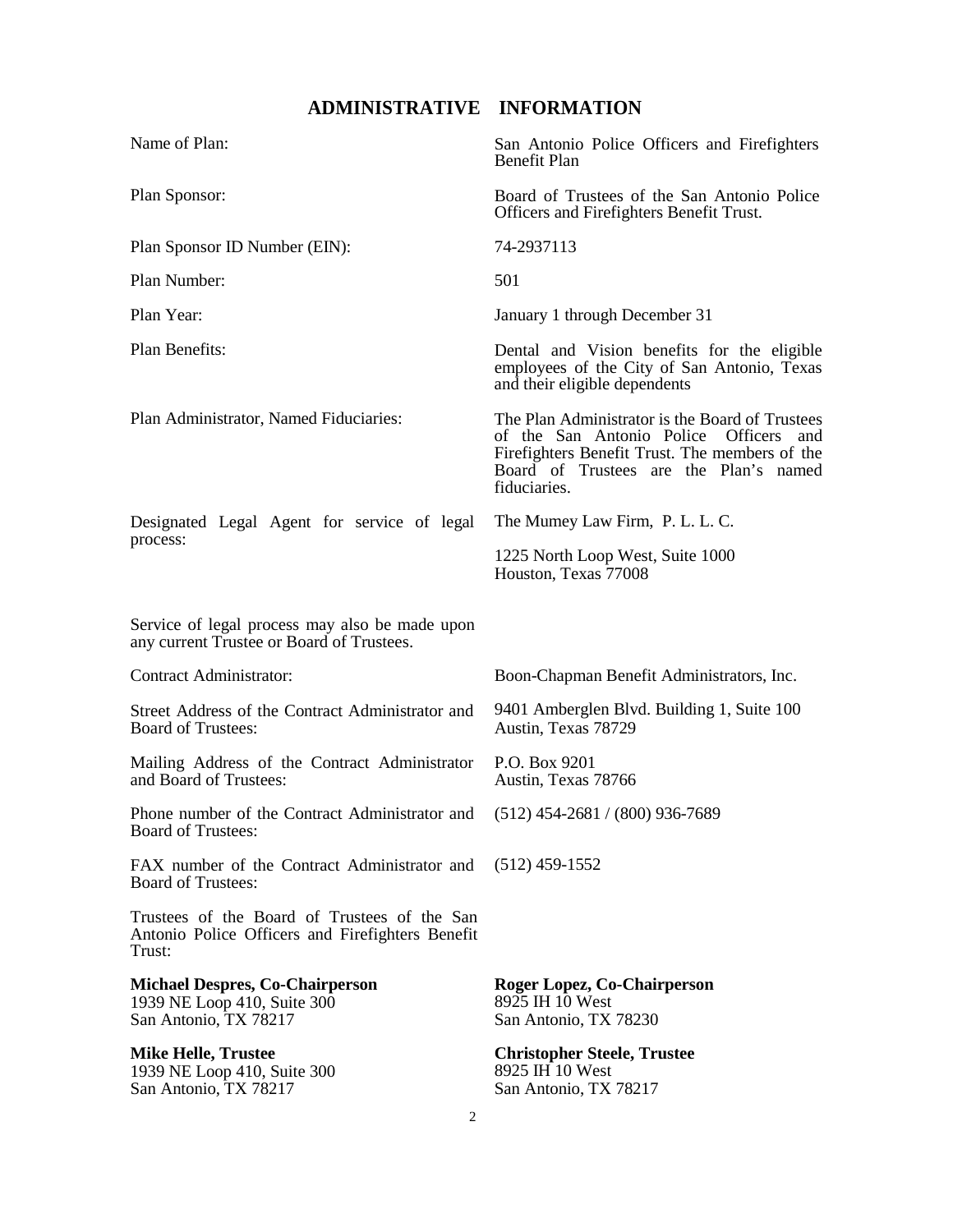**Christopher Lutton, Trustee** 1939 NE Loop 410, Suite 300 San Antonio, TX 78217

**Jason Sanchez, Trustee** 1939 NE Loop 410, Suite 300 San Antonio, TX 78217

**Steven Carse, Trustee** 8925 IH 10 West San Antonio, TX 78230

**Connie Hall, Trustee** 8925 IH 10 West San Antonio, TX 78230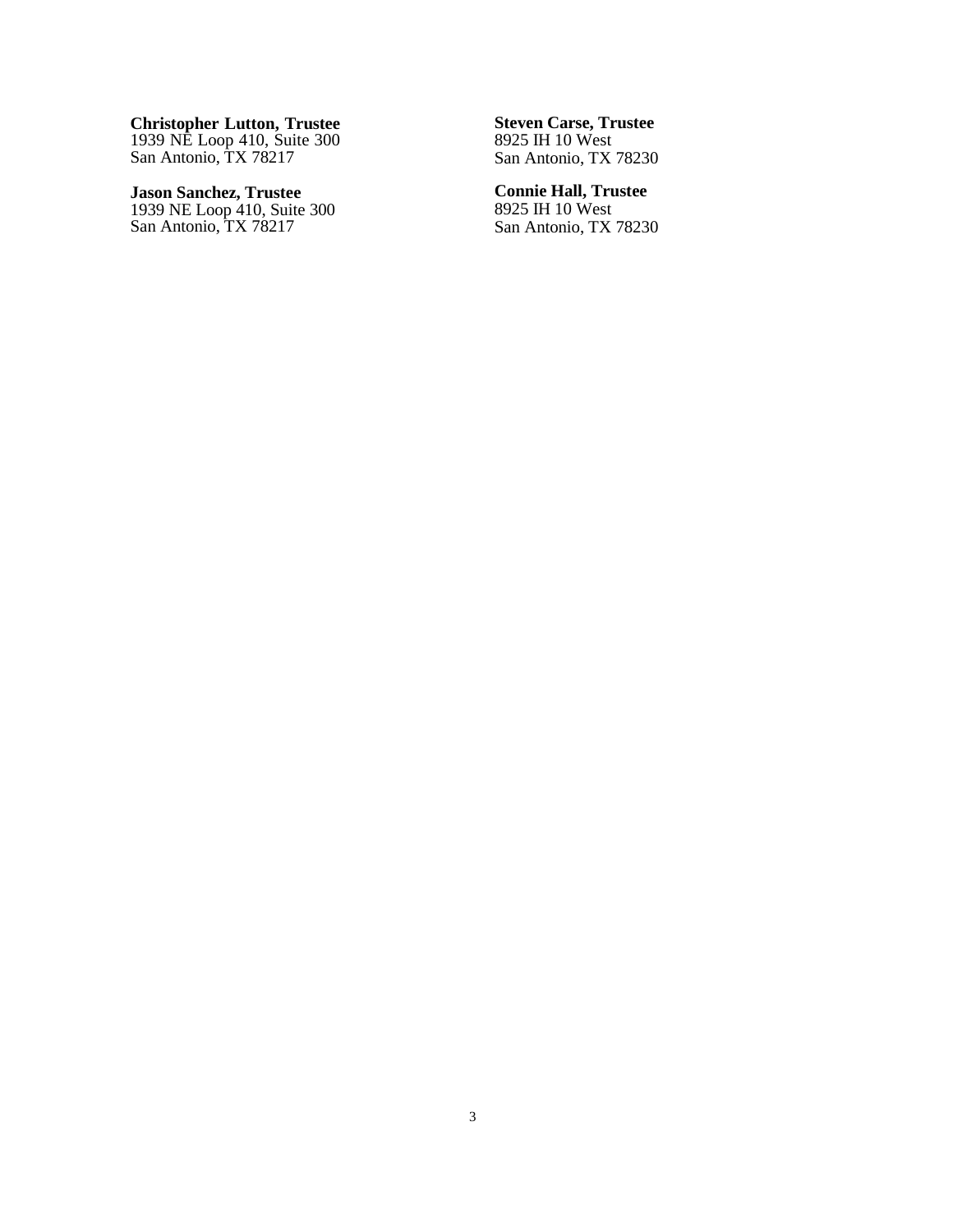# **DENTALBENEFITS**

## **SCHEDULE OF DENTAL BENEFITS**

## <span id="page-5-0"></span>**Effective January 1, 2011:**

\$150 Individual – In-Network \$250 Individual – Out-of-Network \$300 Family – In-Network \$500 Family – Out-of-Network

**Calendar Year Deductibles: Calendar Year Benefit Maximums** \$2,000 Individual

## **Lifetime\* Orthodontic Benefit Maximum:** \$1,500 Individual

The following schedule summarizes your dental benefits. Please refer to the remainder of the Plan Document for additional Plan provisions, which may affect your benefits.

| <b>Benefit</b><br><b>Description</b>                                                    |                                                                                               | Annual<br><b>Deductible</b> | <b>Plan</b><br><b>Pays</b> | <b>Additional Limitations</b><br>and Explanations                                                                             |
|-----------------------------------------------------------------------------------------|-----------------------------------------------------------------------------------------------|-----------------------------|----------------------------|-------------------------------------------------------------------------------------------------------------------------------|
| <b>Preventative</b>                                                                     | <b>Services</b><br>and<br><b>Diagnostic Services (Type I)</b><br>In-Network<br>Out-of-Network | NO.                         | 100%<br>80%                |                                                                                                                               |
| <b>Basic Services (Type I)</b><br><b>Fillings</b><br>Fillings<br>All Other<br>All Other | In-Network<br>Out-of-Network<br>In-Network<br>Out-of-Network                                  | <b>YES</b>                  | 80%<br>60%<br>60%<br>40%   | Subject to the annual calendar year maximum.                                                                                  |
| <b>Major Services (Type II)</b>                                                         | In-Network<br>Out-of-Network                                                                  | <b>YES</b>                  | 50%<br>30%                 | Subject to the annual calendar maximum.                                                                                       |
| <b>Orthodontic Services (Type II)</b><br>In-Network and Out-of Network                  |                                                                                               | NO.                         | 50%                        | Subject to the lifetime orthodontic maximum.<br>Orthodontia expenses do not apply toward the<br>annual calendar year maximum. |

**\*The word "lifetime" refers to the period of time a Covered Person is a participant in this Plan or any other plan sponsored by San Antonio Police Officers and Firefighters Benefit Plan and Trust.**

**Type I procedures include covered preventative, diagnostic and basic procedures. Type II procedures include covered major and orthodontic procedures. Both Type I and Type II covered procedures are described in the section entitled "Covered Dental Expenses", below.**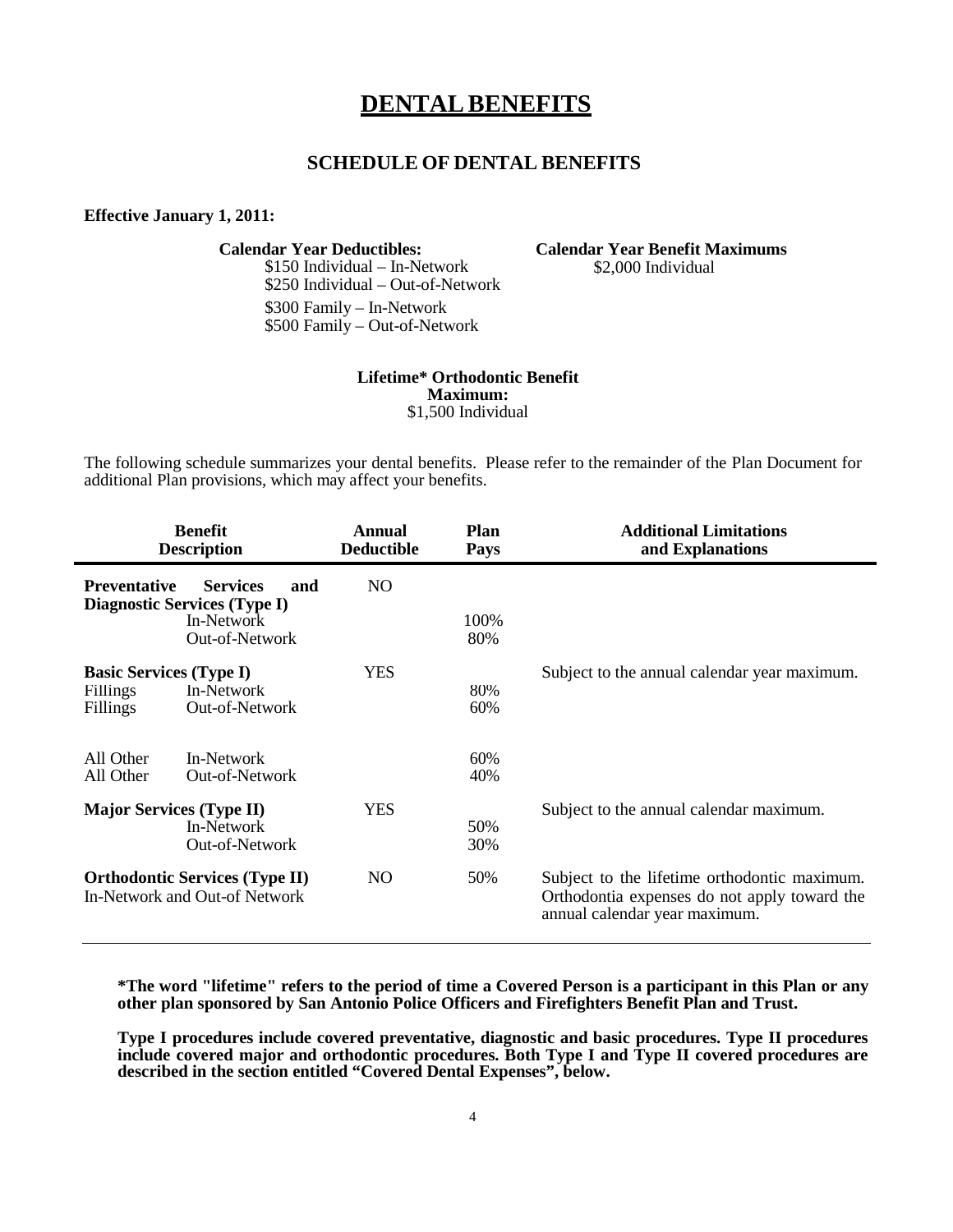## **General**

Dental Benefits provided under this Plan shall be subject to the limitations and exclusions described in this Dental Benefits Section, and to all other terms, provisions, and conditions of this Plan. Except as otherwise stated in this Plan Document, all Dental Benefits shall be paid exclusively for Covered Dental Expenses, subject to the Calendar Year Maximum, the Orthodontic Lifetime Maximum, and any other maximums which may be adopted by the Trustees from time to time.

## **Free Choice of Dentist**

A participant shall have free choice of any legally qualified dentist. If more than one dentist furnishes services or materials for a dental procedure, the Plan shall not be liable for more than its liability had one dentist furnished the services or materials.

#### **About Your Dental Benefits**

The Section below, from "Deductibles" to "Benefit Maximums" describes some basic conditions that must be satisfied for this Plan to pay Dental Benefits. These conditions commonly are included in dental benefit plans, but are often overlooked or misunderstood by participants, so it is important that you read them.

#### **Deductibles**

A deductible is the amount of Covered Expenses you must pay during a Calendar year before the Plan begins to consider dental care expenses for reimbursement.

Calendar Year Deductible means the deductible to which each Covered Person under this Plan is subject per calendar year for dental Benefits, except that deductibles for Orthodontic Treatment and Preventive and diagnostic procedures, as defined by this Plan, are waived.

Family Deductible means the maximum deductible per calendar year for a Family. After the Family Deductible is met during a calendar year, no further deductible for any Family member shall be required, regardless of the number of persons in the Family. It is calculated as the cumulative sum of all amounts that count toward a Calendar Year Deductible for all Family members; such that the individual Calendar Year Deductible does not have to be met for any Family member as a prerequisite to a Family meeting the Family Deductible, and all amounts that count toward the Calendar year Deductible for any family members are added together to determine if the Family Deductible has been met. The in-network and out-of-network Family Deductibles must be met separately.

The annual individual and family Deductible amounts are shown on the Schedule of Dental Benefits.

## **Allocation of Deductible**

The Plan Administrator reserves the right to allocate the amount of the Deductible to any Covered Dental Expenses, and to apportion the Benefits to the Covered Person and any assignees. Such allocation and apportionment shall be binding upon the Covered Person and all assignees.

#### **Deductible Carry-Over**

Covered Expenses incurred in the last three (3) months of a calendar year which were used to meet a participant's Calendar Year Deductible for that year may be used to meet the Calendar Year Deductible for the immediately following calendar year for that participant.

#### **Co-insurance**

Co-insurance percentages represent the portions of Covered Expenses paid by you and by the Plan after satisfaction of any applicable Deductible.

The Plan's Co-insurance percentages are shown on the Schedule of Dental Benefits. Your co-insurance percentage is the percentage remaining after subtracting the Plan's from 100%.

#### **Alternative Procedures**

If two or more procedures are separately adequate and appropriate treatment for the correction of a specific condition, the amount of the Covered Dental Expenses shall be limited to the charge for the least expensive procedure.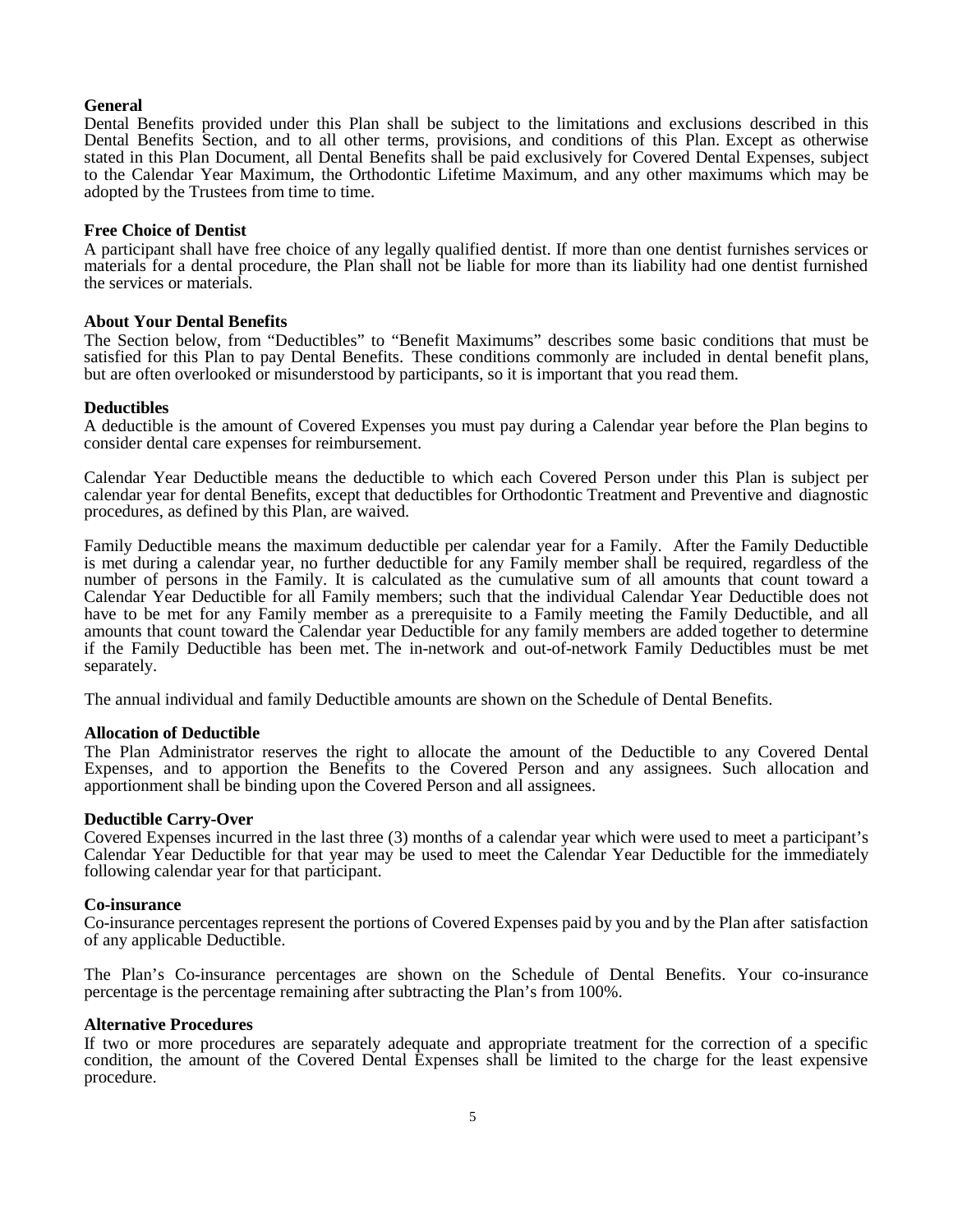## **When Expenses Are Incurred**

Except as provided otherwise in this paragraph, expenses are considered incurred at the time service is rendered or a supply is furnished. For an appliance, or modification of an appliance, an expense is considered incurred at the time the impression is made. For a crown, bridge, or gold restoration, an expense is considered incurred at the time the tooth or teeth are prepared. For root canal therapy, an expense is considered incurred at the time the pulp chamber is opened.

## **Benefit Maximums**

Total dental payments for each Covered Person are limited to certain maximum benefit amounts. A benefit maximum can apply to specific benefit categories or to all benefits. A benefit maximum also applies to a specific time period, such as annual or lifetime. Whenever the word lifetime appears in this Plan in reference to benefit maximums, it refers to the period of time you participate in this Plan or any other plan sponsored by San Antonio Police Officers and Firefighters Benefit Plan and Trust.

<span id="page-7-0"></span>The benefit maximums applicable to the Plan's dental benefits are shown on the Schedule of Dental Benefits.

## **COVERED DENTAL EXPENSES**

## **Covered Dental Expenses (Type I and Type II)**

Covered dental expenses means Reasonable and Customary Charges incurred for the Necessary Care and Treatment of a Covered Person for any of the Type I or Type II procedures described in this Plan Document, or their equivalents. The Trustees may require pre-determination for any Type II procedure in advance of any such procedure being performed, including all Orthodontic Expense Benefits.

## **Covered Preventative and Diagnostic Services (Type I)**

The Plan will provide benefits as outlined on the Schedule of Dental Benefits for expenses considered preventative services according to all provisions, requirements and limitations of the Plan. Covered Preventative and Diagnostic Services include, and the deductible is waived, for the following:

**Visits and Examinations** An initial exam; a periodic exam; an emergency exam; prophylaxis for children under age fourteen (limited to two treatments every 365 days); prophylaxis for individuals age fourteen and over, treatment to include scaling and polishing (limited to two treatments every 365 days, or, if more than two are performed in 365 days, payment shall not exceed 80% of the total cost of all treatments in a 365 day period): and topical application of fluoride, including prophylaxis (limited to two treatments every 365 days).

**X-rays** All film fees for interpretation and diagnosis, except for Injuries, Sickness or Orthodontia; single film; additional films (up to twelve each); entire denture series consisting of at least fourteen films, including bitewings if necessary (limited to once every three years); intra-oral, occlusal view, maxillary and mandibular, each; superior or inferior maxillary, extra-oral, each additional; two bitewing films, including examination (once every six months); four bitewing films, including examination (once every six months); and panoramic survey, maxilla and mandible firm (once every three years).

**Other Visits and Consultations** Office visits during regular office hours for treatment and observation of injuries to teeth and supporting structure (other than for routine operative procedures); professional visit after hours (payment will be made on the basis of the services rendered or the visit. whichever is greater): special consultation fee by a specialist for case presentation when diagnostic procedures have been performed by a general dentist; and emergency palliative treatment, per visit.

**Space Maintainers** All adjustments within six months after installation; fixed space maintainer, unilateral; fixed space maintainer, bilateral; removable space maintainer, unilateral; removable space maintainer, bilateral; diagnostic casts; removable appliance to correct thumb sucking; fixed or cemented appliance to correct thumb sucking; and office visit for observation, adjustment, and activation, more than six months after installation.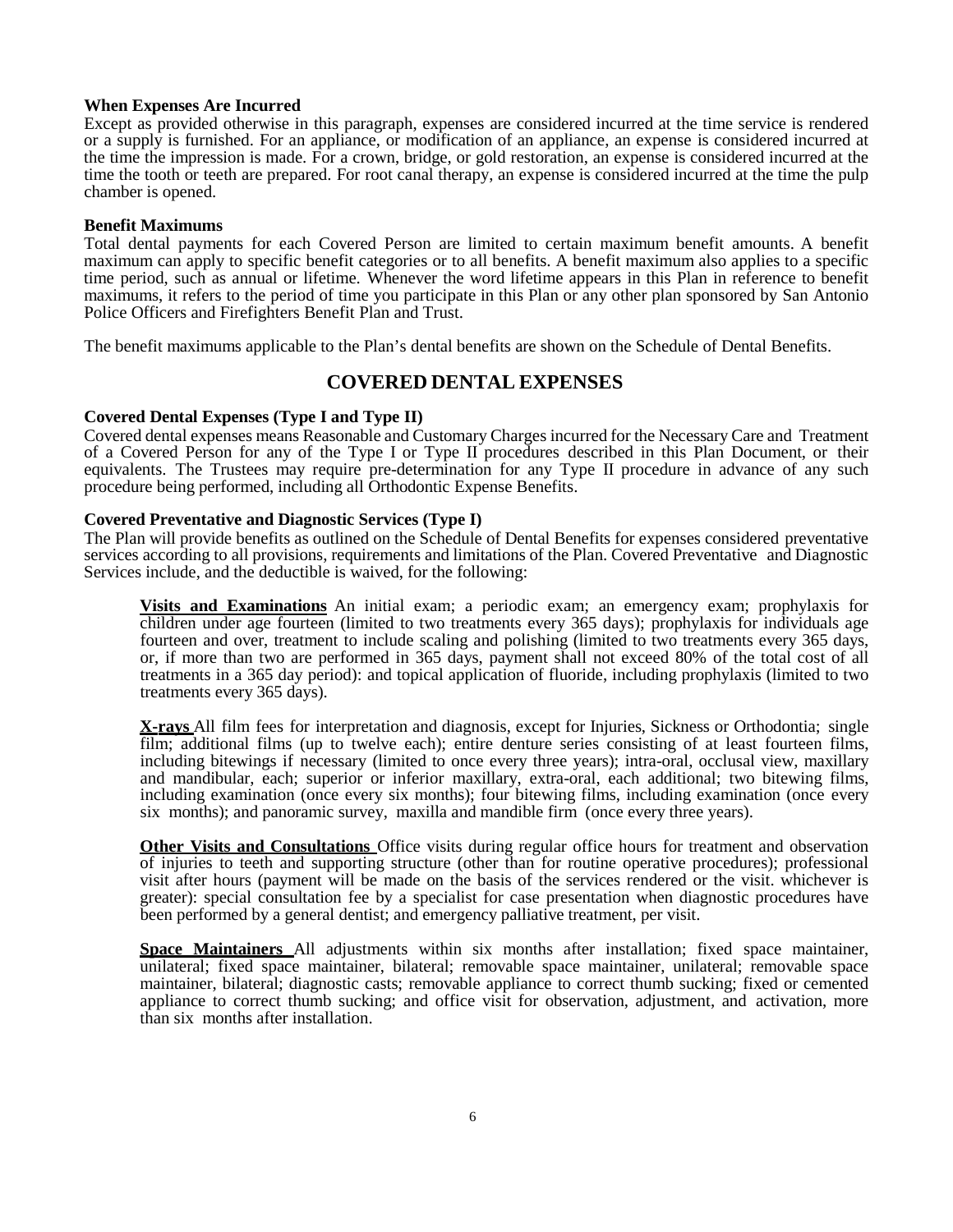## **Covered Basic Services (Type I)**

The plan will provide benefits as outlined on the Schedule of Dental Benefits for expenses considered basic services according to all provisions, requirements and limitations of the plan. Covered Basic Services include, and the deductible is NOT waived for, the following:

**Pathology** Biopsy of hard oral tissue; biopsy of soft oral tissue; and histopathologic examination.

## **Oral Surgery:**

**Extractions** Local anesthesia and routine post-operative visits; single uncomplicated extraction; extractions of each additional tooth; surgical removal of erupted teeth; and post-operative visit (sutures and complications) after multiple extractions and impaction.

**Impacted Teeth** Removal of tooth (soft tissue); removal of tooth (partially bony); and removal of tooth (completely bony).

**Alveolar and gingival reconstruction** Alveolectomy (without extractions), per Quadrant; alveolectomy (with extraction), per Quadrant; stomatoplasty, complicated, with ridge extension, per arch; removal of exostosis, maxilla or mandible; and excision of hyperplastic tissue, per arch.

**Cysts and Neoplasms** Intra-oral incision and drainage of abscess; extra-oral incision and drainage of abscess; excision of pericoronal gingiva; sialolithotomy (removal of salivary calculus); closure of salivary fistula; dilation of salivary duct; transplantation of tooth or tooth bud; removal of foreign body from bone (independent procedure); radical resection of bone for tumor with bone graft; maxillary sinusotomy for removal of tooth fragment or foreign body; closure of oral fistula of maxillary sinus; sequestrectomy for osteomyelitis; condylectomy; and menisecromy.

**Miscellaneous** Incision and removal of foreign body from soft tissue; frenectomy; suture of soft tissue wound or injury, up to 5 cm; and crown exposure for orthodontia.

**Anesthesia** General anesthesia or intravenous sedation related to surgical procedures only; not covered if there are no surgical procedures.

**Periodontics** Subgingival curettage, root planing, per quadrant; correction of occlusion when performed in conjunction with periodontal procedures, per quadrant; gingivectomy (includes post-surgical visits), per quadrant; gingivectomy, osseous or muco-gingival surgery (includes post-surgical visits), per quadrant; gingivectomy, treatment per tooth (fewer than six teeth); periodontal scaling and root planing; periodontal prophylaxis; bone graft; soft tissue graft; tissue regeneration; and crown lengthening.

**Endodontics** Direct pulp capping; indirect pulp capping; pulpotomy (in addition to restoration), per treatment; remineralization (Calcium Hydroxide, temporary restoration), as a separate procedure only, per tooth; root canals including necessary S-Rays and cultures but excluding final restoration; anterior tooth; bicuspid; molar; apicoectomy (including filling of root canal): and apicoectomy (separate procedure).

**Restoration Dentistry** Restoration dentistry Benefits excludes inlays, crowns, and bridges, but includes the following:

Sealants Limited to children under age sixteen and to molars and bicuspids, occlusal surfaces only, and limited to one sealant per tooth every two years.

**Amalgam Restorations: Primary Teeth** Cavities involving one, two, three, or four tooth surfaces.

**Amalgam Restorations: Permanent Teeth** Cavities involving one tooth surface; cavities involving two tooth surfaces; cavities involving three tooth surfaces; and cavities involving four or more tooth surfaces.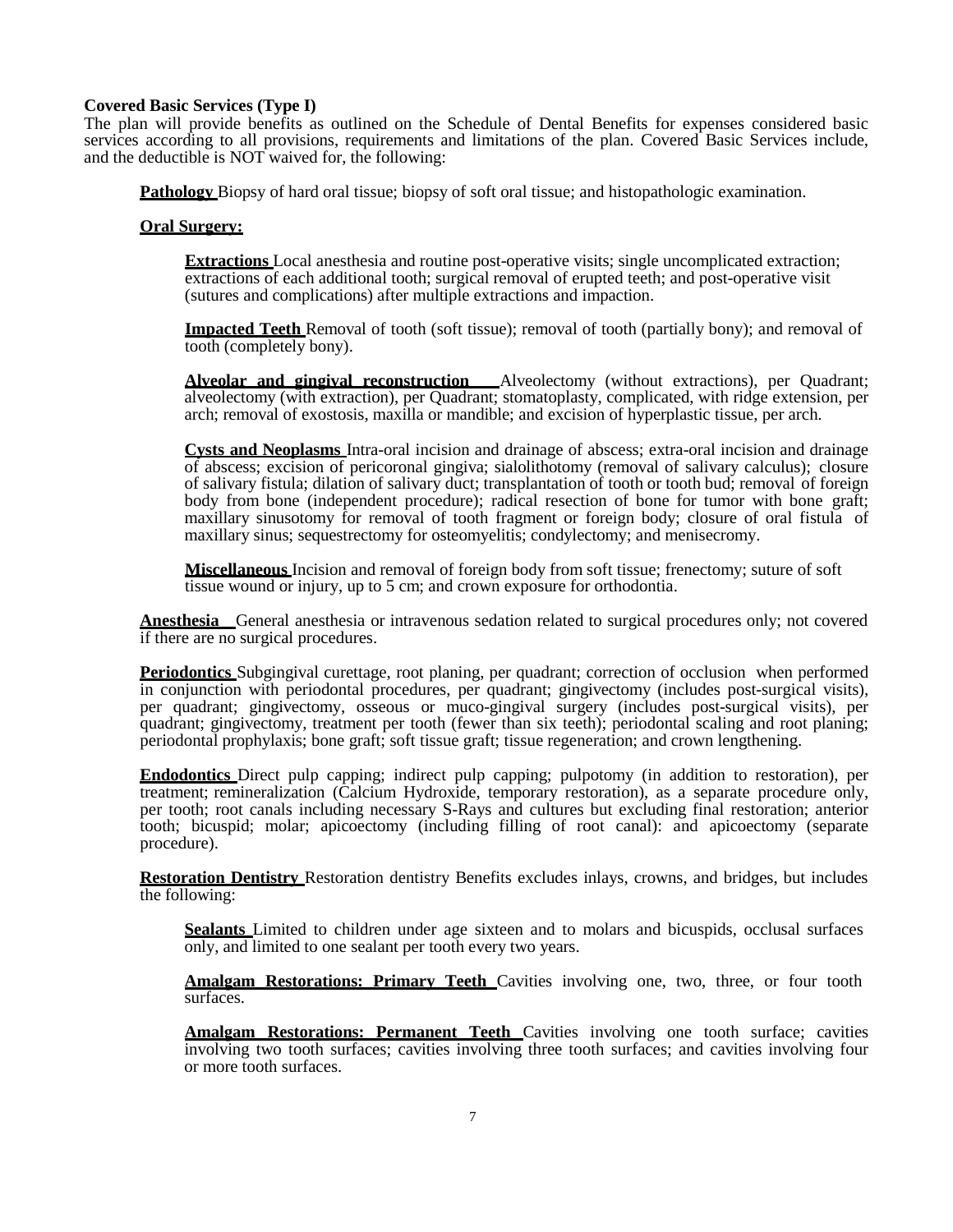**Synthetic Restorations** Silicate cement filling; acrylic or plastic filling; composite resin involving one surface; composite resin involving two surfaces; composite resin involving three surfaces; and sedative filling.

**Crowns** Stainless steel (primary teeth only).

#### **Covered Major Services (Type II)**

The plan will provide benefits as outlined on the Schedule of Dental Benefits for expenses considered major services (Type II) according to all provisions, requirements and limitations of the plan.

**Full and Partial Denture Repairs** Acrylic Broken dentures, no teeth involved; repair denture, replace one missing or broken tooth; replace additional missing or broken tooth, each tooth; replace missing or broken tooth on denture, no other repairs, and partial denture repairs, based on time and laboratory charges.

**Restorative** Crowns and gold restorations are covered only when necessitated by decay or Injury. Otherwise, the following restorative Benefits are provided:

> **Inlays** One, two, three, or more tooth surfaces; and onlays per tooth, in addition to inlay allowance.

> **Crowns** Plastic (acrylic); plastic with gold; plastic with nonprecious metal; plastic with semiprecious metal; porcelain; porcelain with gold; porcelain with nonprecious metal; semiprecious metal; gold (full); nonprecious metal (full); semiprecious metal (full); 3/4 gold; and gold dowel pin, in addition to crown.

#### **Prosthetics:**

#### **Bridge abutments**

**Pontics** Cast gold; cast nonprecious; cast semiprecious; slotted facing; slotted pontic; porcelain fused to gold; porcelain fused to nonprecious metal; porcelain fused to semiprecious metal; plastic processed to gold; plastic processed to nonprecious metal; plastic processed to semiprecious metal; crown retainer-porcelain; and crown retainer fused to non-precious metal.

**Implant Services** Surgical placement of implant body (endosteal implant) and abutment placement or substitution (endosteal implant). The maximum Benefit available for one or both of these procedures in connection with any tooth or teeth shall not exceed the maximum Benefit otherwise available for the placement of a corresponding fixed bridge, including any necessary attachments.

**Removable (Unilateral Bridges)** One piece chrome casting, clasp attachments (all types, per unit).

**Recementation** Inlay; crown; and bridge.

#### **Repairs, crowns, and bridges**

**Denture and Partials** Fees for dentures, partials, and relining include adjustments within six months after installation. No extra benefit is paid for adjustments because the fees for the dentures, partials, and relining include adjustment fees. Cosmetic techniques and characterizations are not Covered Expenses. Covered Expenses shall include expenses for temporary dentures and partials.

> **Dentures and partials include**: Complete upper denture; complete lower denture partial upper with chrome clasps, acrylic base: partial lower with chrome clasps, acrylic base; partial lower, chrome lingual bar and acrylic base; partial upper,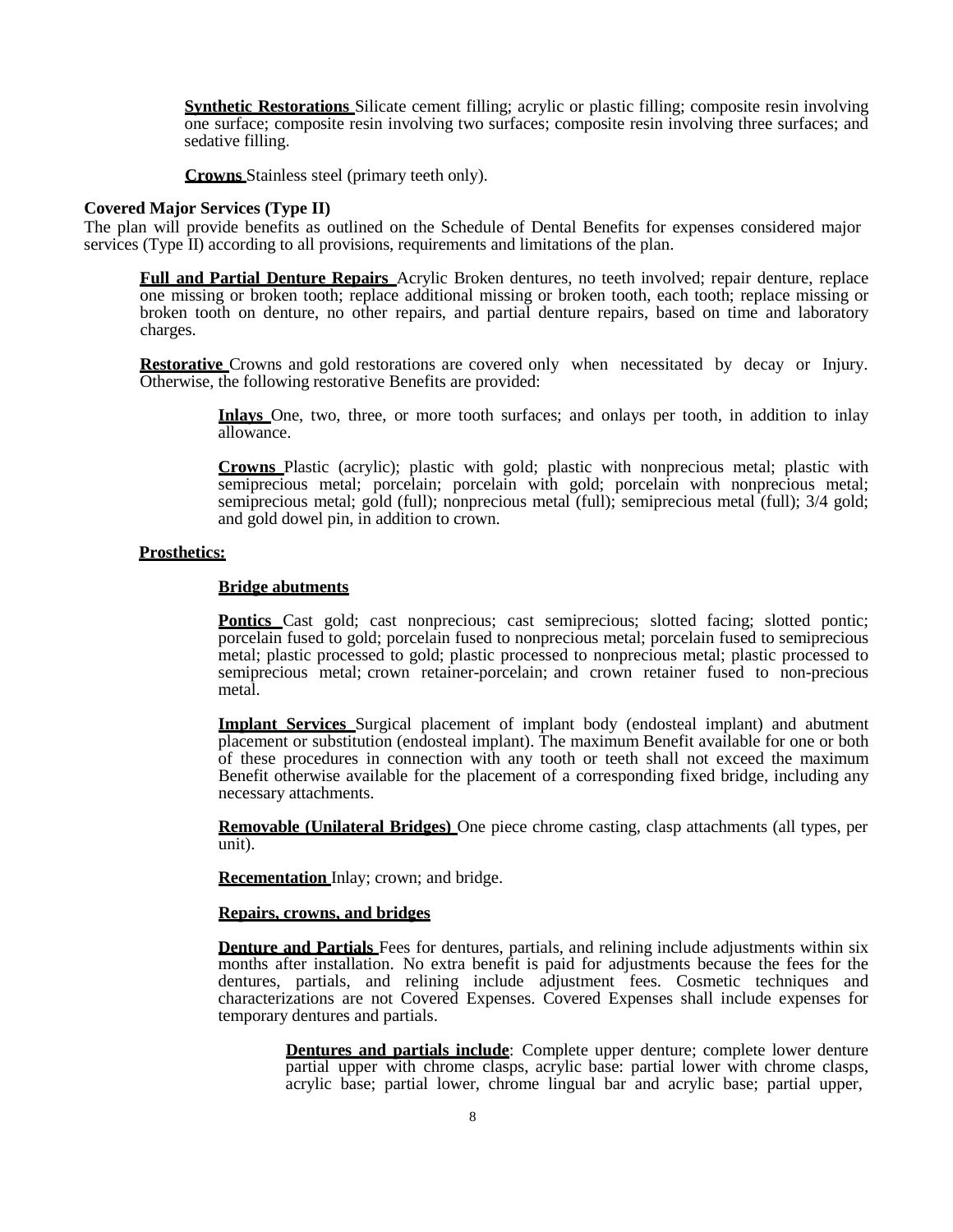chrome palatal bar and acrylic base; stress breaker; stayplate, upper; stayplate, lower; immediate splint denture, upper; immediate splint denture, lower; adjustment to dentures more than six months after installation; office reline, complete denture; office reline, partial denture; lab reline, complete denture; lab reline, partial denture; special tissue conditioning, per denture; denture duplication (jump case), complete denture; duplicate of denture; partial denture; addition to teeth of partial denture to replace extracted natural teeth; first tooth, without clasp or abutment; first tooth, with clasp or abutment; each additional tooth; and each additional clasp with rest.

#### **Covered Orthodontic Services (Type II)**

The Plan will provide benefits, as outlined on the Schedule of Dental Benefits, for expenses related to orthodontic services according to all provisions, requirements and limitations of the Plan.

**Orthodontic Benefits** A Covered Person must be covered by the Plan for twelve months before becoming eligible for Orthodontic Benefits. If a Covered Person, while covered for Orthodontic Benefits by the Plan, receives Orthodontic Treatment from a licensed doctor of dentistry, the Plan will pay Benefits in accordance with the following:

**Orthodontic Treatment** "Orthodontic Treatment" means the movement of teeth by means of active appliances to correct a functional malocclusion, i.e. a malocclusion which interferes with chewing, swallowing or speech, including any one of the following: overbite or overjet; maxillary and mandibular arches in either protrusive or retrusive relation; cross bite; overcrowding of teeth; and all related diagnostic procedures and materials, including x-rays for orthodontic purposes.

**Treatment Program** "Treatment Program" or "Program" means an interdependent series of orthodontic services prescribed by a licensed doctor of dentistry for orthodontic treatment. A Treatment Program shall begin with generally accepted required diagnostic procedures and shall end when the services are done, or after 24 consecutive months starting with the day the appliances were inserted, whichever is earlier.

**Amount of Benefits** the Orthodontic Lifetime Maximum for anyone Covered Person shall be subject to the following maximum payment limits:

> This Plan will pay one half (50 percent) for any Beginning of Treatment Program Charge, up to a maximum of \$500. "Beginning of Treatment Program Charge'' means a provider's initial charge imposed before a Treatment Program is begun or as it is beginning.

> For any Monthly Course of Treatment Payment, this Plan will pay the amount monthly which is equal to the amount obtained by subtracting this Plan's portion of any Beginning of Treatment Charge from the Orthodontic Lifetime Maximum, and dividing the remainder by the number of months scheduled by the provider for the Treatment Program. No Monthly Course of Treatment Payment will be made for any month following the month in which the Orthodontic Lifetime Maximum is met or the Treatment Program ends, whichever occurs first. "Monthly Course of Treatment Payment" means a monthly payment for a provider's services rendered under a Treatment Program.

**Expenses Incurred** An orthodontic expense shall be considered incurred as follows:

For insertion of active appliances: on the date of insertion.

For a service rendered to a person who does not pursue a Program: on the date the service is rendered.

For a person who pursues a Program: at the end of each calendar month of a Program, but not beyond the date the Program ends.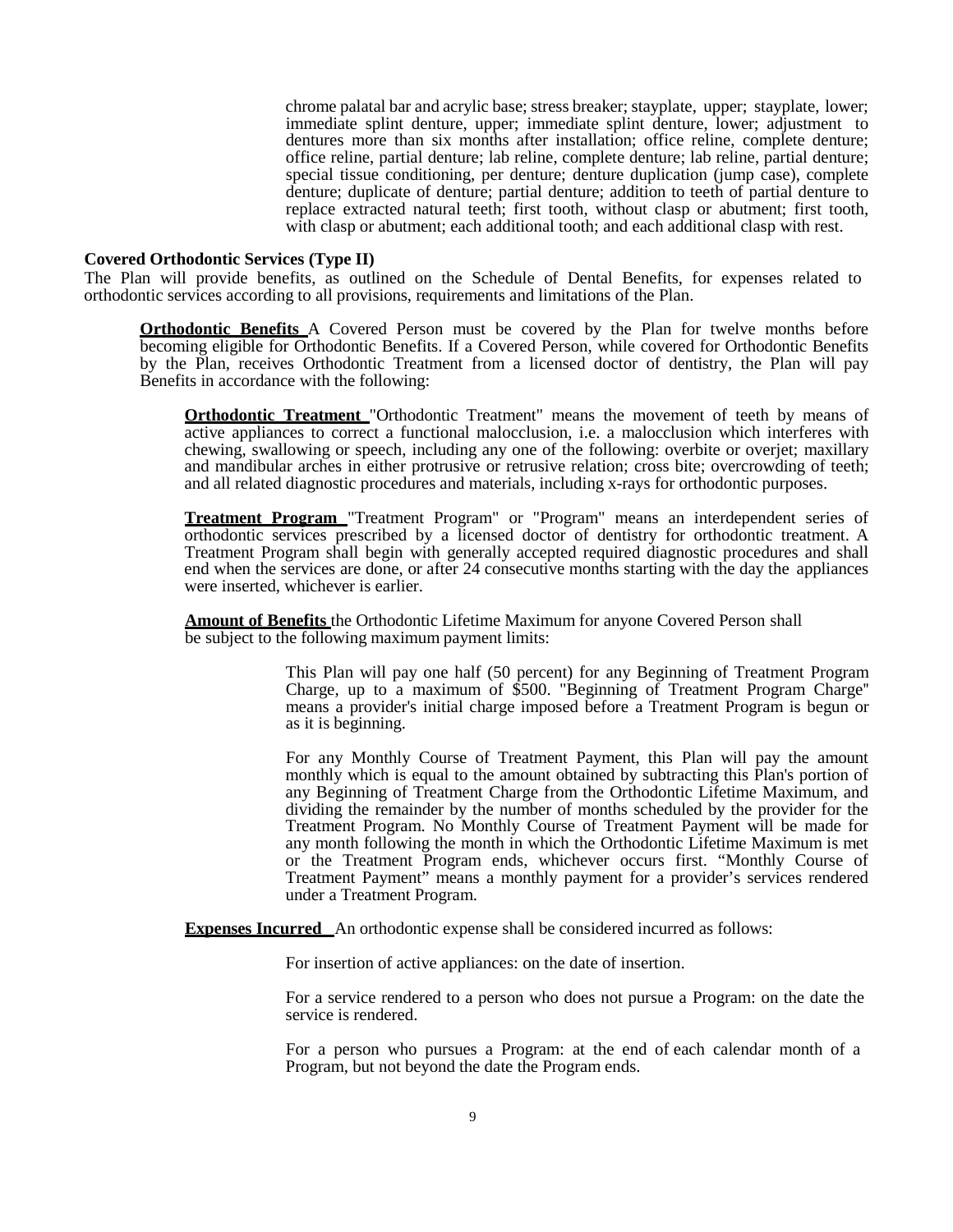**Program Payments** With the exception of fees for the initial insertion of active appliances, Covered Expenses and Benefits for a Program shall be based on the estimated cost of the Covered Person's Program, and shall be prorated monthly over the estimated length of the Program, but not for more than a total of 24 consecutive months. The last monthly payment for a Program may be changed if the estimated and actual costs of the Program differ.

**Coverage Termination** If an individual's Coverage terminates during the course of the individual's Program, the total Benefit shall be equal to the sum of only those monthly Benefits which came due while the individual was a Covered Person.

## **DENTAL LIMITATIONS AND EXCLUSIONS**

<span id="page-11-0"></span>The Plan will not provide benefits for any of the items listed in this "Dental Limitations and Exclusions" section. This list is intended to give you a general description of expenses for services and supplies that are not covered by this Plan. The Plan only covers those expenses specifically described as covered in the preceding "Schedule of Dental Benefits" and "Covered Dental Expenses" Sections. There may be expenses in addition to those listed below which are not covered by the Plan. Plan benefits will not be paid for any expenses incurred, as follows:

For any treatment which is primarily for cosmetic purposes or for the correction of congenital malformations. Facings on crowns or pontics beyond the second bicuspid are considered cosmetic;

For the replacement of any prosthetic appliance, crown, inlay or onlay restoration, or fixed bridge within five years of the date of the last placement for any such item, unless replacement is required for a person: (i) as a result of Injury sustained by him or her while a Covered Person; or (ii) for reasons other than a defect of such prosthetic appliance, crown, inlay, onlay, or fixed bridge;

For any procedure begun: (i) before the Covered Person was covered under this Plan; (ii) after such individual's status as a Covered Person terminates; or (iii) for any prosthetic dental appliance finally installed or delivered more than 30 days after termination of the individual's status as a Covered Person;

For the replacement of lost, misplaced, or stolen appliances;

For appliances, restorations, or procedures to alter vertical dimension, restore or maintain occlusion, splint or replace tooth structure lost as a result of abrasion or attrition, or treat disturbances of the temporomandibular joint;

In connection with an Injury arising out of or in the course of any employment for wage or profit;

By an individual in connection with a Sickness for which he or she is entitled to benefits under any Workers' Compensation Act or similar legislation;

For which the individual is not legally required to pay or which would not have been made had no Coverage existed;

For services which do not qualify as Necessary Care and Treatment;

In connection with war or any act of war, whether declared or undeclared;

For any procedure or other item not included in the "Schedule of Dental Benefits" and "Covered Dental Expenses" Sections of this Plan Document. This exclusion shall not apply to any procedure or item which is the equivalent of a procedure or item included in the "Schedule of Dental Benefits" and "Covered Dental Expenses" Sections, as determined by the Trustees;

For education or training in, and supplies used for, dietary or nutritional counseling, personal oral hygiene, or dental plaque control;

For missed appointments or the completion of claim forms;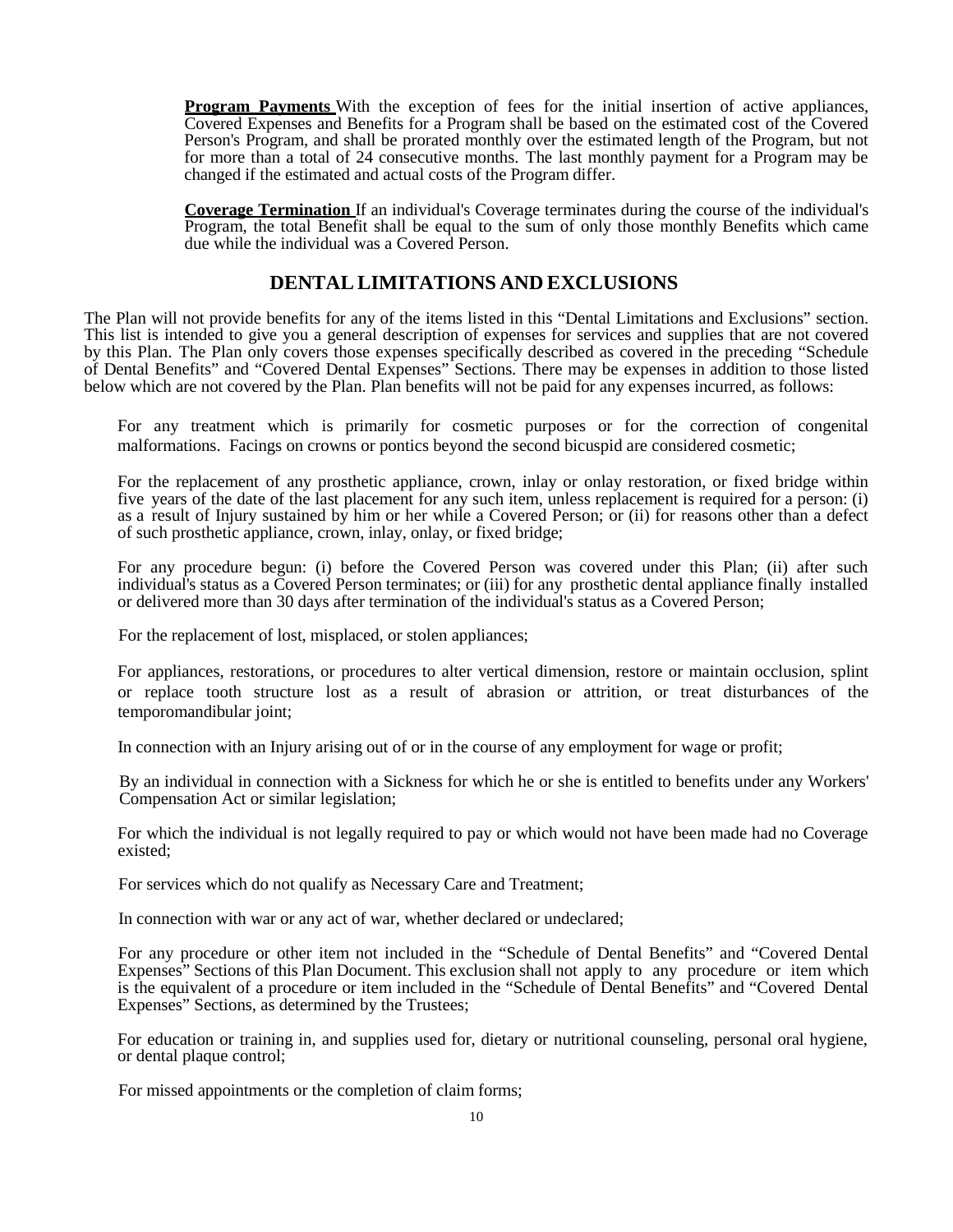Which exceed Reasonable and Customary Charges;

Which are for dental care furnished by or through (i) a Health Maintenance Organization, or similar organization; or (ii) the United States Government or any political subdivision thereof;

Which are for dental care that does not meet the standards established by the American Dental Association;

Expenses related to services or supplies of the type intended for sport or home use;

For over dentures, including root canal therapy and supportive restorations;

In connection with orthodontic treatment of a person before that person is a Covered Person for at least twelve consecutive months;

After the Covered Person's coverage terminates, except as provided in section below;

For which payment under this Plan is prohibited by any law of the jurisdiction in which such person is living at the time the expenses are incurred;

For any services other than services performed by a Physician, or by a dental student or dental hygienist working under the direct supervision of a Physician; and

For services or supplies, including drugs and medicines, furnished by a hospital or other facility, except a dental school.

## **EXTENSION OF DENTAL BENEFITS**

<span id="page-12-0"></span>Dental charges incurred by a Covered Person for dental care furnished within 30 days after termination of the individual's status as a Covered Person shall be considered Covered Expenses, according to the terms of the Dental Care Benefits, if such charges would otherwise be payable, and:

the service involves an appliance, or modification of an appliance, for which the impression was taken prior to the termination of the individual's status as a Covered Person;

the service involves a crown, bridge or gold restoration for which the tooth was prepared prior to the termination of the individual's status as a Covered Person; or

the service involves root canal therapy for which the pulp chamber was opened prior to the termination of the individual's status as a Covered Person; and

the procedure is completed within 30 days after termination of the individual's status as a Covered Person.

Payment shall be made under this section only to the extent the Covered Person is not otherwise entitled to payment under any other like dental coverage of any type or source.

## **VISION BENEFITS**

<span id="page-12-1"></span>Vision benefits under this Plan shall be provided to Covered Members, Covered Dependents, and Covered Persons through the Ameritas Fully-Insured Focus® VSP. The vision benefits provided are more specifically described in the Ameritas Fully-Insured Focus® VSP Summary Plan Description.

## **COORDINATION OF BENEFITS**

<span id="page-12-2"></span>Notwithstanding any other provision of this Plan, all Benefits with respect to a Covered Person, including, but not limited to, lifetime maximum limitations and deductible provisions, shall be coordinated with the benefits received by the Covered Person under any other program of benefits.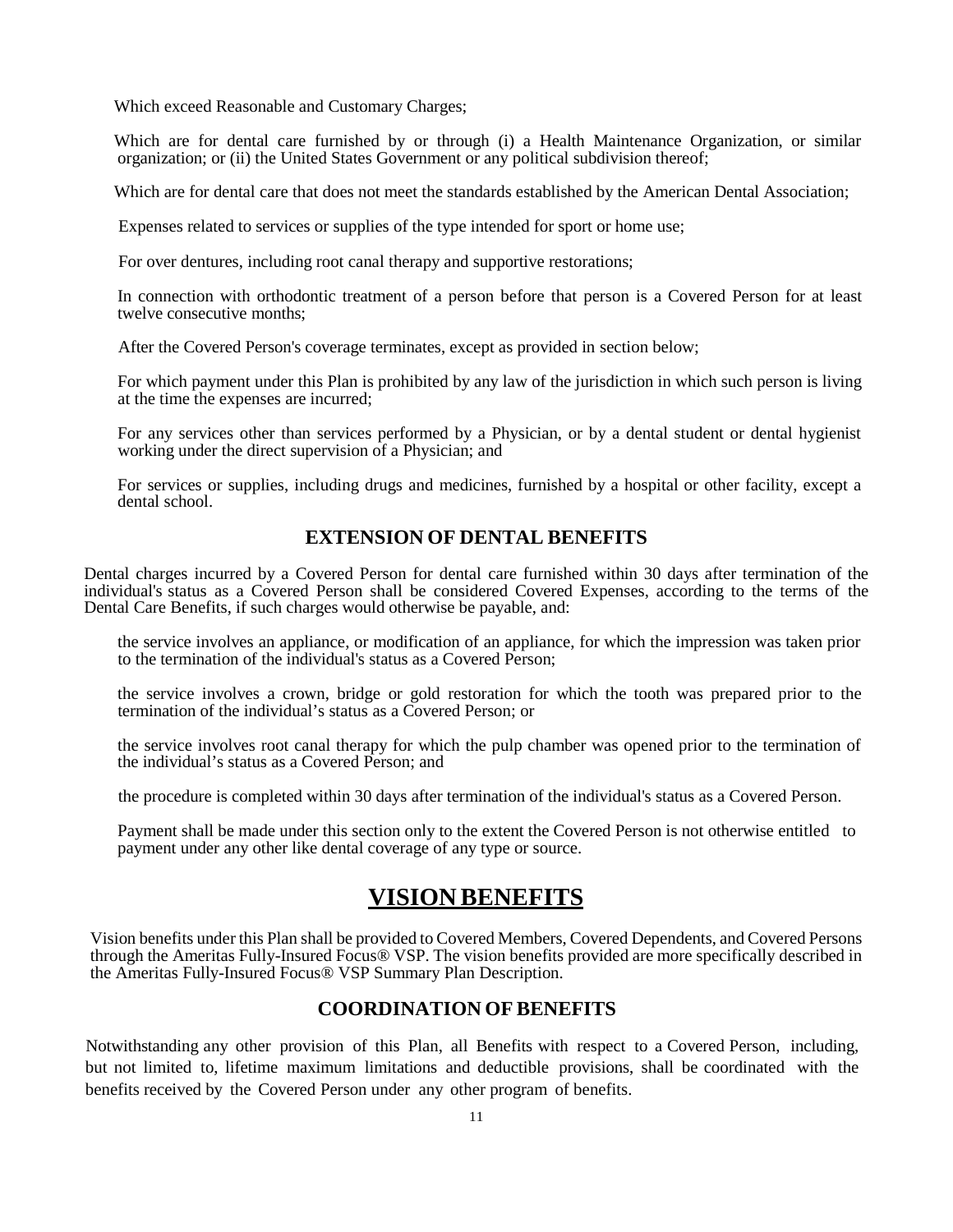Notwithstanding any other provision of this Plan, if the other plan contains no provision for coordination of benefits, that plan shall be primary and this Plan shall be secondary.

This Plan's maximum expenditure amount under this "Coordination of Benefits" Section shall be the amount the Plan would have paid as a secondary Plan if the other plan has a limitation of coverage that shifts primary payment responsibility to this Plan for benefits that, without such limitation, would have been covered under the other plan.

For Covered Expenses incurred by a Covered Member who is covered under another plan as a dependent, this Plan shall be primary and the other plan secondary; except that: if the person is also a Medicare beneficiary, and as a result of the rule established by Title XVIII of the Social Security Act and implementing regulations, Medicare is (i) secondary to the plan covering the person as a dependent and (ii) primary to the plan covering the person as other than a dependent (e.g., a retired employee), then the plan covering the person as a dependent shall be primary and the plan covering that person as other than a dependent shall be secondary. When Medicare is to be the primary payer, this Plan shall base its payment upon benefits that would have been paid by Medicare under Parts A and B, regardless of whether or not the person was enrolled under both of those parts.

For Covered Expenses incurred by a Covered Person when covered by another plan as a laid off or retired employee, or as the dependent of such employee, this Plan shall be primary and the other plan shall be secondary. If the other plan does not have this rule, and if, as a result, the plans do not agree on the order of benefits, this rule is ignored.

Covered Expenses under this "Coordination of Benefits" Section include only those expenses for which the Covered Person has completed all necessary steps for payment by the other plan. This Plan will not consider expenses Covered Expenses if the other plan does not pay for the expenses because the Covered Person did not complete such steps. In such a case, this Plan will consider expenses as Covered Expenses only to the extent that such expenses would have been billed and payable under the provisions of this Plan had the Covered Person completed all such steps with the other plan.

When this Plan provides COBRA continuation coverage for a Qualified Beneficiary who is covered under another plan, this Plan shall be secondary and the other plan, if it covers that same person as an active employee or the dependent of an active employee, shall be primary. In such a case, however, this Plan shall be primary for a preexisting condition to the extent such condition is excluded under the other plan. If the other plan does not have this rule, and if, as a result, the plans do not agree on the order of benefits, this rule is ignored.

For Covered Expenses incurred by a Dependent who is covered under another plan as an employee or member, the other plan shall be primary and this Plan shall be secondary.

If a Child is covered under plans of both parents, of which this Plan is one, then the plan covering the parent whose birthday, excluding year of birth, falls earlier in the calendar year shall be primary and the plan of the other parent secondary. If the other plan has a rule based on the gender of the parent, and if, as a result, the plans do not agree on the order of benefit, the rule based on the gender of the parent shall determine the order of benefits. However, when parents are separated or divorced, the primary plan for the Dependent Child shall be the plan of the parent who has custody of the Child. Secondary liability for the Dependent Child rests with the plan of the stepparent who has custody of the Dependent Child, and will be determined before the plan of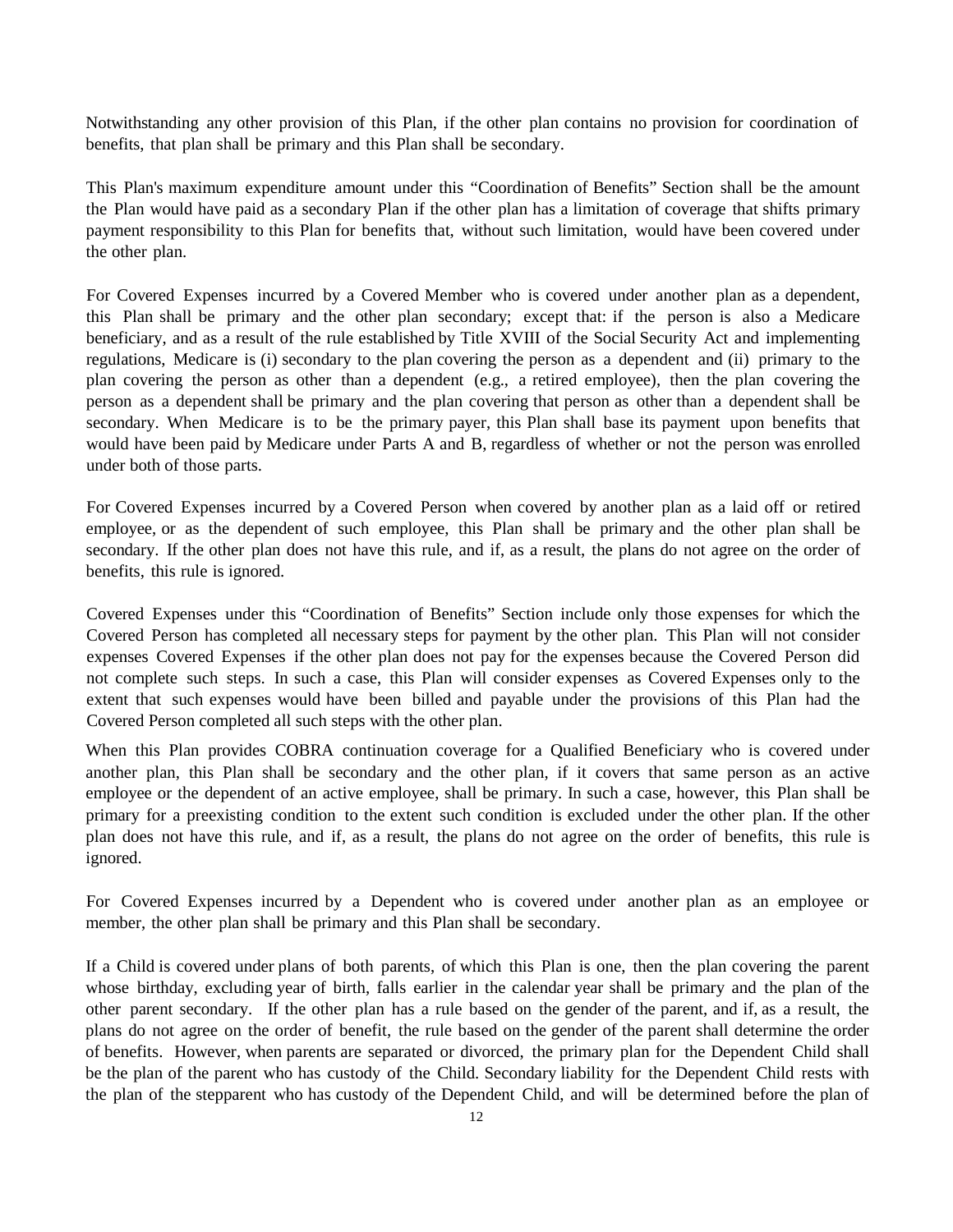the parent who does not have custody of the Child.

If the specific terms of a divorce decree state which parent has responsibility for the medical expenses of a Dependent Child, then the plan of that parent shall be primary and the plan of the other parent shall be secondary.

If the specific terms of a divorce decree state that the parents shall share joint custody, without stating that one of the parents is responsible for the health care expenses of the Child, the plans covering the Child shall follow the rule outlined in Section above.

When none of the rules stated above are determinative for a person, the plan which has covered that person continuously for the longer period of time shall be primary.

## **Definitions**

**Allowable Expenses** means the Reasonable and Customary Charges incurred by a Covered Person, all or a portion of which is covered under at least one of the plans covering that Covered Person. When a plan provides benefits in the form of services rather than cash payments, the Reasonable and Customary cash value of each service rendered shall be considered both Allowable Expenses and a Benefit Charge.

**Claim Determination Period** means a calendar year or that portion of a calendar year during which a person was covered under a plan.

**Plan** when not capitalized in this Section, means any of the following which provide benefits for, or services in the form of, medical, vision, or dental care or treatment:

group insurance or any other arrangement of coverage persons in a group, including health maintenance organizations ("HMOs"), whether on an insured or uninsured basis;

coverage on a group basis through Blue Cross, Blue Shield or any other prepayment plan;

any coverage for students which is sponsored by, or provided through, a school or other educational institution;

any coverage under government programs, and any other coverage required or provided by any statute; or

any coverage under "No-Fault" Auto Insurance, by whatever names it is called.

**Primary** means that this Plan provides Benefits without regard to payment by any other plan.

**Secondary** means that this Plan pays Benefits and adjusts payment so that the total of benefits available from this Plan and any other plan will not exceed 100% of Allowable Expenses.

## **Amount of Benefits**

The total amount of Benefits payable under this Plan for expenses incurred or services provided for a Covered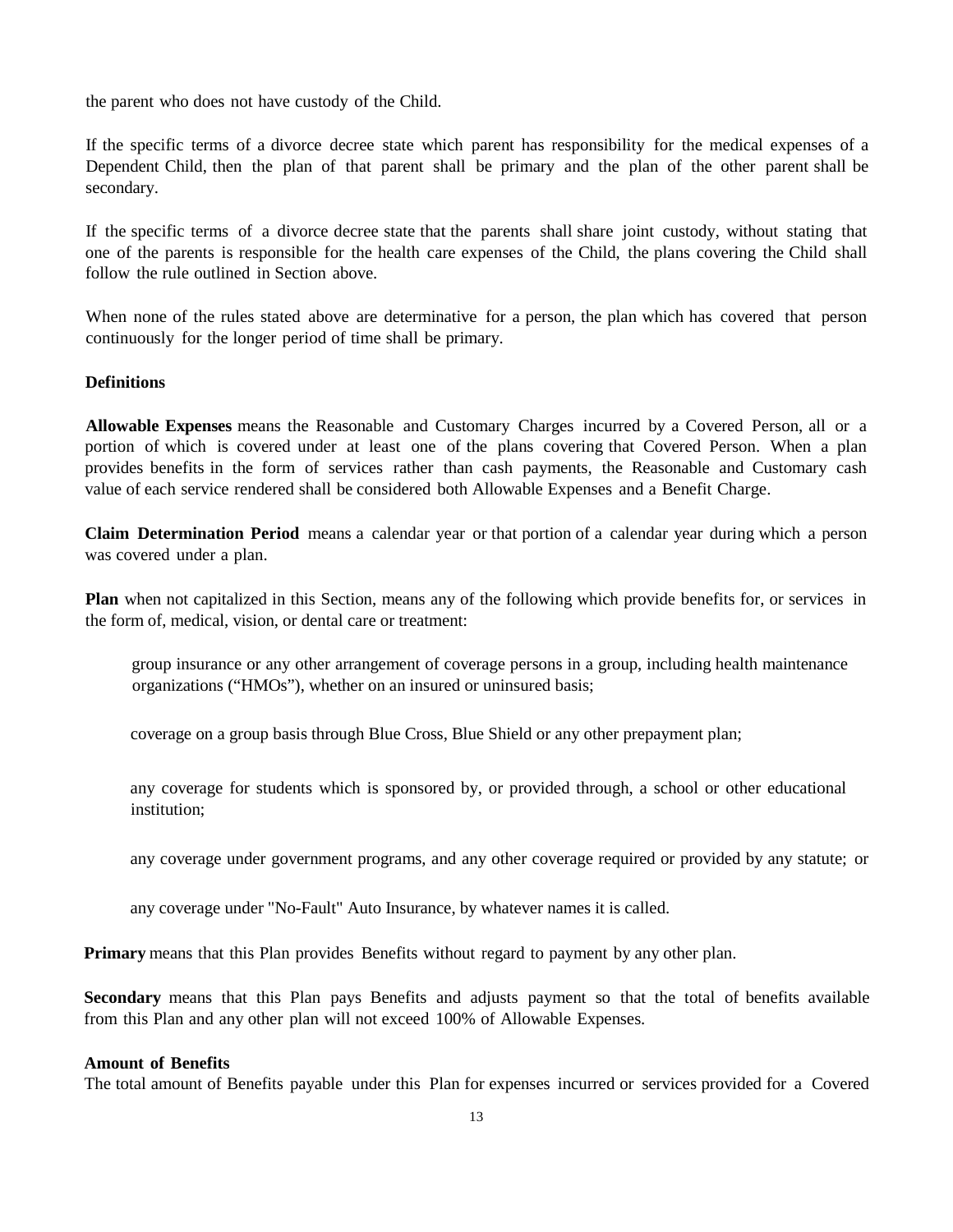Person during any Claim Determination Period, shall not exceed the amount which would be payable under this Plan in the absence of this "Coordination of Benefits" Section; or, if this Plan is secondary, the total Allowable Expenses less the benefits payable under all other plans.

## **Right of Recovery**

The Plan shall have the right to recover any payment made in excess of its obligation as determined by this "Coordination of Benefits" Section from among one or more of the following: any person, health care provider, insurer, organization, or other person or entity that the Trustees deem appropriate, including the person to or for whom such payment was made.

## **SUBROGATION AND REIMBURSMENT**

## <span id="page-15-0"></span>**Rights to Subrogation and Reimbursement**

The Plan shall have subrogation and reimbursement rights if a Covered Person suffered an injury or illness for which any Other Party is legally liable, and benefits are payable to or on behalf of the Covered Person under the Plan for such injury or illness. The Plan shall be subrogated to all the rights of recovery of a Covered Person against any Third Party. The Plan has the right to be reimbursed from the proceeds of any settlement, judgment, award, or other payment obtained by the Covered Person from or on behalf of any Third Party.

## **Definitions**

For the purposes of this Section, the following definitions apply:

**Covered Person** shall mean the person to whom or for whom benefits are payable or are paid under the Plan and includes that person's guardian, agent, personal representative, attorney, payee as defined in General Plan Information Section, and/or other agent or representative.

**Third Party or Other Party** shall mean any person or entity other than the Covered Person to whom or for whom benefits are payable or paid under the Plan, including, but not limited to, any insurance company, business, corporation, government agency, attorney, or other person or entity.

## **Legal Claim for Damages Asserted by Covered Person**

If the Covered Person asserts any legal claim for damages, sues, or takes other legal action to recover for the injury or illness for which benefits are payable, the Plan can join or intervene in the claim, suit, or action. The Covered Person must allow joinder or intervention of the Plan in any such claim, suit, or action. The Covered Person's claim[s]or damages must include the amount of benefits payable or paid to or on behalf of the Covered Person under the Plan's provisions. The Plan is not obligated to intervene or record any notices of liens to preserve its subrogation and reimbursement rights.

## **Plan's Right to Assert Legal Claim against Third Party**

If the Covered Person does not promptly attempt to recover the benefits paid by the Plan or which the Plan may be obligated to pay, the Plan is entitled to sue or take other legal action against the responsible party or parties in the Covered Person's name, in the Plan's name, or in the Trustees' names. The Plan may prosecute claims, suits, or other actions against any Third Parties and/or Other Parties potentially liable to the Covered Person to recover monies paid or owed by the Plan. If requested in writing by the Plan, the Covered Person shall take, either on his or her own behalf or through any representative designated by the Plan, any action that may be necessary or appropriate to recover payment. The Plan may file a lien with the person or entity that is responsible for the illness or injury, with the responsible party's agent or with a court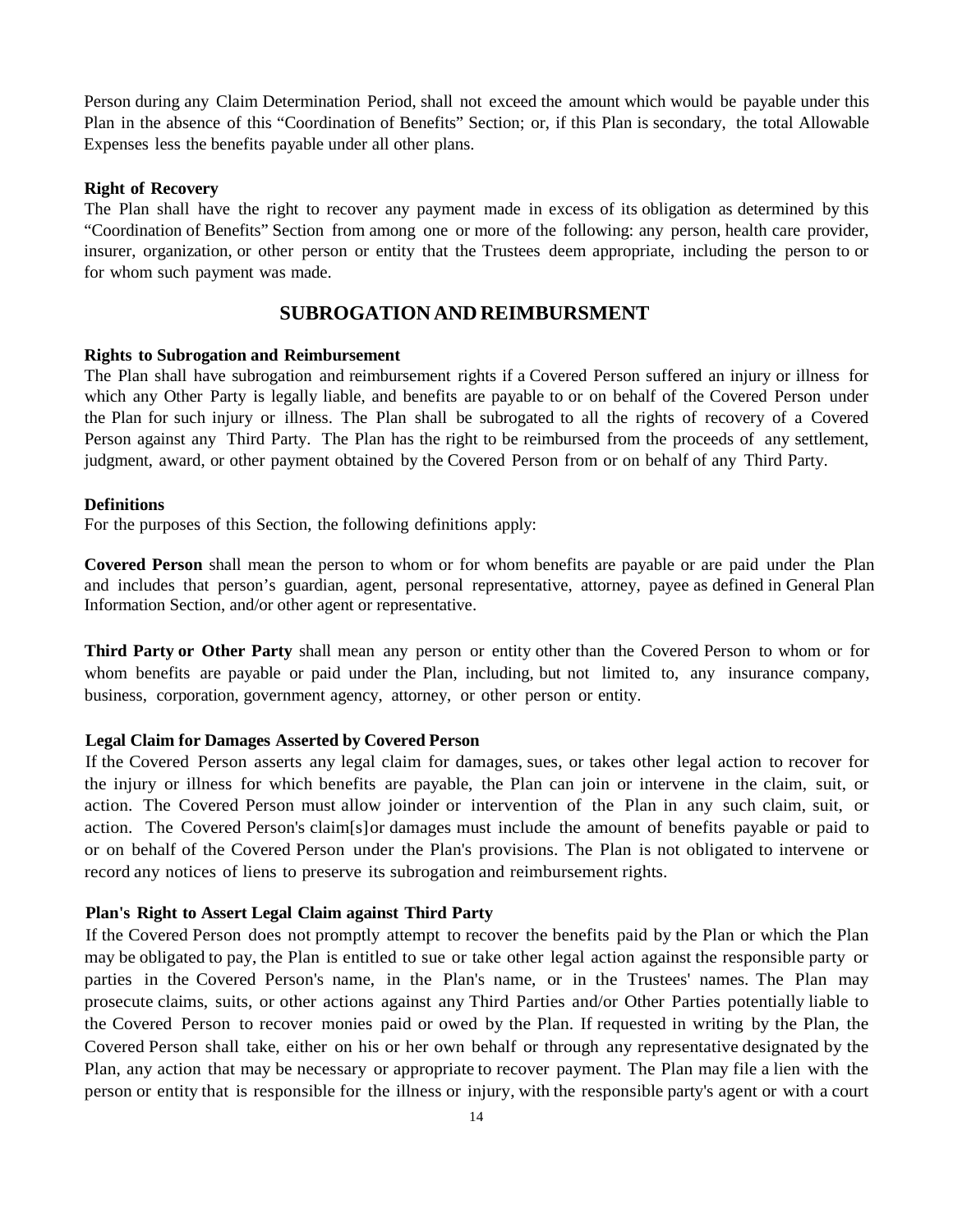having jurisdiction in the matter.

## **Scope of Plan's Right to Recovery**

If the Covered Person recovers against any Third Party legally responsible for the injury or illness for which benefits were paid or payable under this Plan, the Plan shall be reimbursed out of the first funds of such recovery or payment received by or on behalf of the Covered Person, regardless of how those sums are characterized and regardless of whether the recovery is large enough to make the Covered Person whole for his or her loss.

The Plan's rights of subrogation and reimbursement shall be "First Dollar" and first priority rights and shall be an automatic prior lien against any proceeds recovered by the Covered Person. The Plan is entitled to reimbursement of the full amount of the benefits paid or payable by the Plan. The Plan is also entitled to reimbursement of the attorney's fees, costs and expenses incurred by the Plan in enforcing its subrogation and reimbursement rights. The Plan's rights shall not be defeated or reduced by the application of any socalled "make-whole doctrine," any doctrine purporting to defeat the Plan's recovery rights by allocating the proceeds to non-medical expense damages, or any law or legal theory that attempts to limit, reduce, or eliminate the Plan's subrogation and reimbursement rights. The Plan the right to be reimbursed from any payment, regardless of whether it is designated as payment for medical expenses, pain and suffering, emotional distress, lost compensation, lost earning capacity, any other specified damages, attorney's fees, or any other item.

A Covered Person shall not incur attorney's fees, costs or expenses on behalf of the Plan. The Plan shall not be responsible for the payment of any of the Covered Person's attorneys' fees, costs, and expenses, on a pro rata basis or otherwise, without the Trustees' prior written consent. No attorney's fees, costs, or expenses may be deducted from the Plan's recovery, unless the Trustees, in their sole discretion, give their prior express written consent. This right shall not be defeated by a "common fund doctrine" or any other doctrine.

Amounts recovered in excess of the Plan's reimbursement, attorney's fees, and costs shall be paid to the Covered Person, but such excess shall apply as a credit against the liability of the Plan for further payment to or on behalf of the Covered Person, which has arisen or may arise from the injury or illness that forms the basis of the claim asserted by or on behalf of the Covered Person.

## **Obligations of Covered Person**

The Covered Person is obligated to do whatever is requested by the Plan to secure the Plan's rights to subrogation and reimbursement. The Covered Person is further obligated to avoid doing anything that would prejudice the Plan's rights. The Covered Person's obligations include, but are not limited to, the following:

to furnish all information requested by the Contract Administrator;

to notify the Contract Administrator of any claim for damages made by or on behalf of the Covered Person in connection with the injury or illness;

to complete, sign and deliver to the Contract Administrator a legally enforceable subrogation and reimbursement agreement acceptable to the Trustees;

to complete, sign and deliver all other documents or papers requested by the Contract Administrator;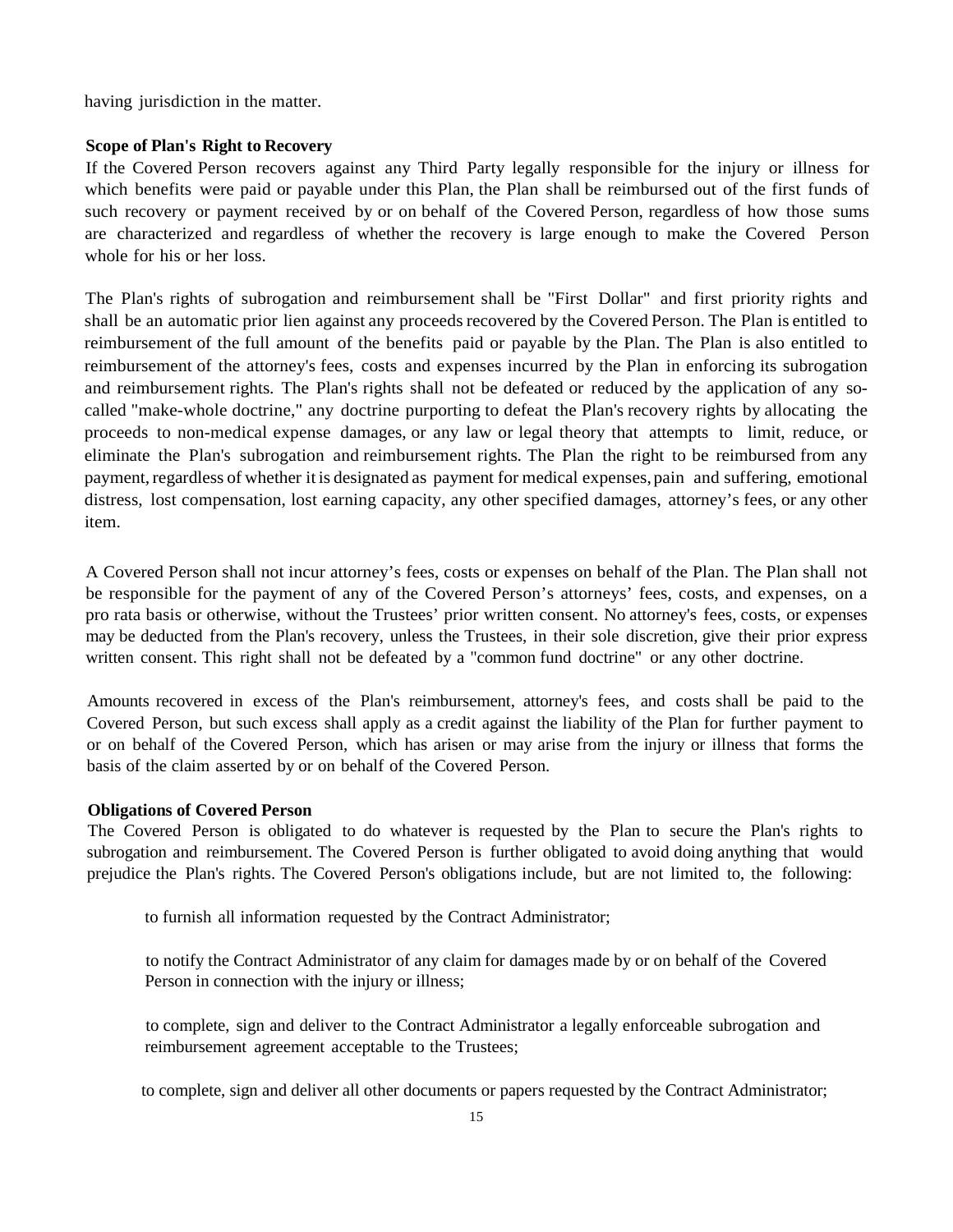to take any action or give any other assistance requested by the Contract Administrator or Trustees to enforce the Plan's subrogation and reimbursement rights;

to notify the Trustees and obtain their prior written approval of any proposed settlement or release of the Covered Person's claims; and

to notify the Contract Administrator and obtain the Trustees' prior written approval of any agreement to distribute any recovery or payment to trusts, including a special needs trust, to third parties, including the Covered Person's attorneys, or to accounts or other entities not in the control of the Covered Person.

## **Payment of Benefits Conditioned on Covered Person's Performance of Obligations**

If the Covered Person fails or refuses to complete and sign subrogation and reimbursement agreement or any other document required by the Contract Administrator or Trustees, fails or refuses to provide any requested information, fails to assist the Plan in connection with its subrogation and reimbursement rights, or otherwise fails to perform any obligations described in this Section, the Plan may withhold payment of benefits. A claim will be considered incomplete and may be denied if a subrogation and reimbursement agreement and/or any request for information is not timely returned. If the Employee or Dependent is a minor or otherwise incapacitated, his or her parent, legal guardian, or legal representative is responsible for fulfilling the obligations set forth in this Section.

## **Plan's Right to Seek Reimbursement**

If a Covered Person refuses or fails to reimburse the Plan in accordance with this "Subrogation and Reimbursement" Section, the Plan may take any available legal action against the Covered Person or any Third Party or entity that has possession, custody, or control over funds recovered by or on behalf of the Covered Person to recover the benefits payable or paid, including, but not limited to, an action for a constructive trust. At its discretion, the Plan may withhold benefit payments or deduct the amounts owed from future benefits payable to the Covered Person and any other Dependent of the Covered Member, whether or not related to the injury or illness in question, including payments for unrelated subsequent or previously existing claims, in order to satisfy its reimbursement and subrogation rights. The Plan is entitled to payment of all reasonable costs and expenses, including attorney's fees, which are incurred or expended in attempting to obtain reimbursement under this "Subrogation and Reimbursement" Section, plus pre-judgment and post-judgment interest.

#### **Miscellaneous**

The rights to subrogation and reimbursement apply to payments made to or on behalf of the Covered Person under his or her own insurance coverage, including automobile, uninsured or underinsured motorist, homeowner's, renter's, property, business or any other liability insurance coverage. However, to the extent that payments from other coverage sources are subject to the Coordination of Benefits provisions of the Plan, those provisions apply, including Coordination of Benefits Section regarding the Plan's right of recovery.

The Trustees shall have the absolute discretion to settle claims on any basis they deem warranted and appropriate under the circumstances.

The Plan's subrogation and reimbursement rights exist regardless of whether benefit payments have been made.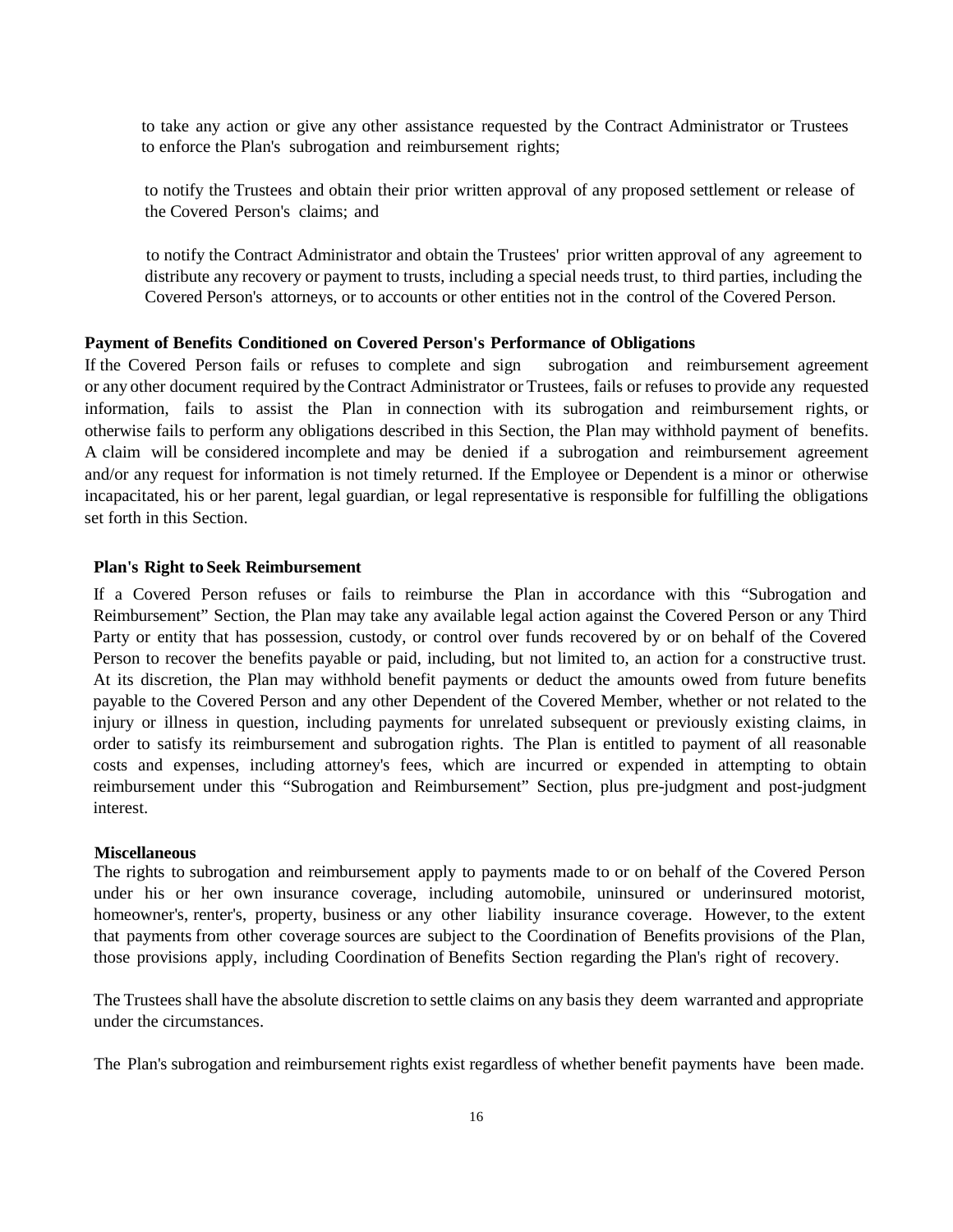If services or goods, rather than a cash payment, have been or are due to be provided as a benefit under the Plan, the Plan has the right to recover the reasonable cash value of the services or goods.

The Plans' subrogation and reimbursement rights shall apply to any payments made to the Covered Person or to persons or entities, other than the Covered Person, including the Covered Person's spouse, dependent, parent, heir, guardian, personal representative, or other agent or representative, by a Third Party because of the Third Party's responsibility for the injury or illness of the Covered Person for which benefits have been paid or are payable under the Plan.

The Plan is entitled to reimbursement of all expenses, costs, and attorneys' fees incurred by it in connection with the prosecution and collection of the Plan's subrogation and reimbursement interests.

## **ELIGIBILITY AND EFFECTIVE DATES**

## **Members**

"Member" means a person who is not yet entitled to Benefits because the eligibility requirements described in the Section entitled "Eligibility and Coverage Effective Date – Members and Dependents, Except for New Dependents", below, have not been met, and who is:

A member of a bargaining unit covered by a collective bargaining agreement between an employer and an Association that requires contributions to the Trust;

An employee of an Association, provided the Association has entered into a participation agreement with the Trustees or Trust;

A peace officer as such term is defined by the legislature of the State of Texas, or a firefighter, who is employed by a political subdivision of the State of Texas, which has entered into a participation agreement with the Trustees or Trust;

An employee of the San Antonio Police Officers and Firefighters Prepaid Legal Plan and Trust ("Legal Plan"), provided the Legal Plan has agreed to participate in this Plan, in a manner approved by the Trustees.

**"Covered Member"** means a person who has reached the Coverage Effective Date, described below in the Section entitled "Eligibility and Coverage Effective Date – Members and Dependents, Except for New Dependents".

## **Dependents**

**"Dependent"** means a person who is:

The Spouse of a Member or Covered Member;

The Child of a Member or Covered Member provided the Child is one or more of the following:

A Child, or descendant of such a Child, who, during the applicable calendar tax year: (i) lived with the Member or Covered Member for more than half of the year, except in the case of missing children, as specified in Internal Revenue Code Section 152(f); (ii) did not provide more than half of his or her own support, (iii) did not file a joint return with his or her spouse; (iv) was younger than the Member or Covered Member; (v) was less than the age of 19 years; or less than the age of 24 years through the end of the most recent, verified full-time school attendance period, unless a Medically Necessary Leave of Absence applies, in which case the provision below entitled "Student Dependent's Medically Necessary Leave of Absence from School" controls; and (vi) as may otherwise be provided under Internal Revenue Code §152(c); or

A Child, or descendant of such a Child, under the age of 19, during the applicable calendar tax year: (i) for whom the Member or Covered Member provided over one-half of the Child's support for the year; (ii) who is not a qualifying child, as otherwise described in this "Eligibility Requirements –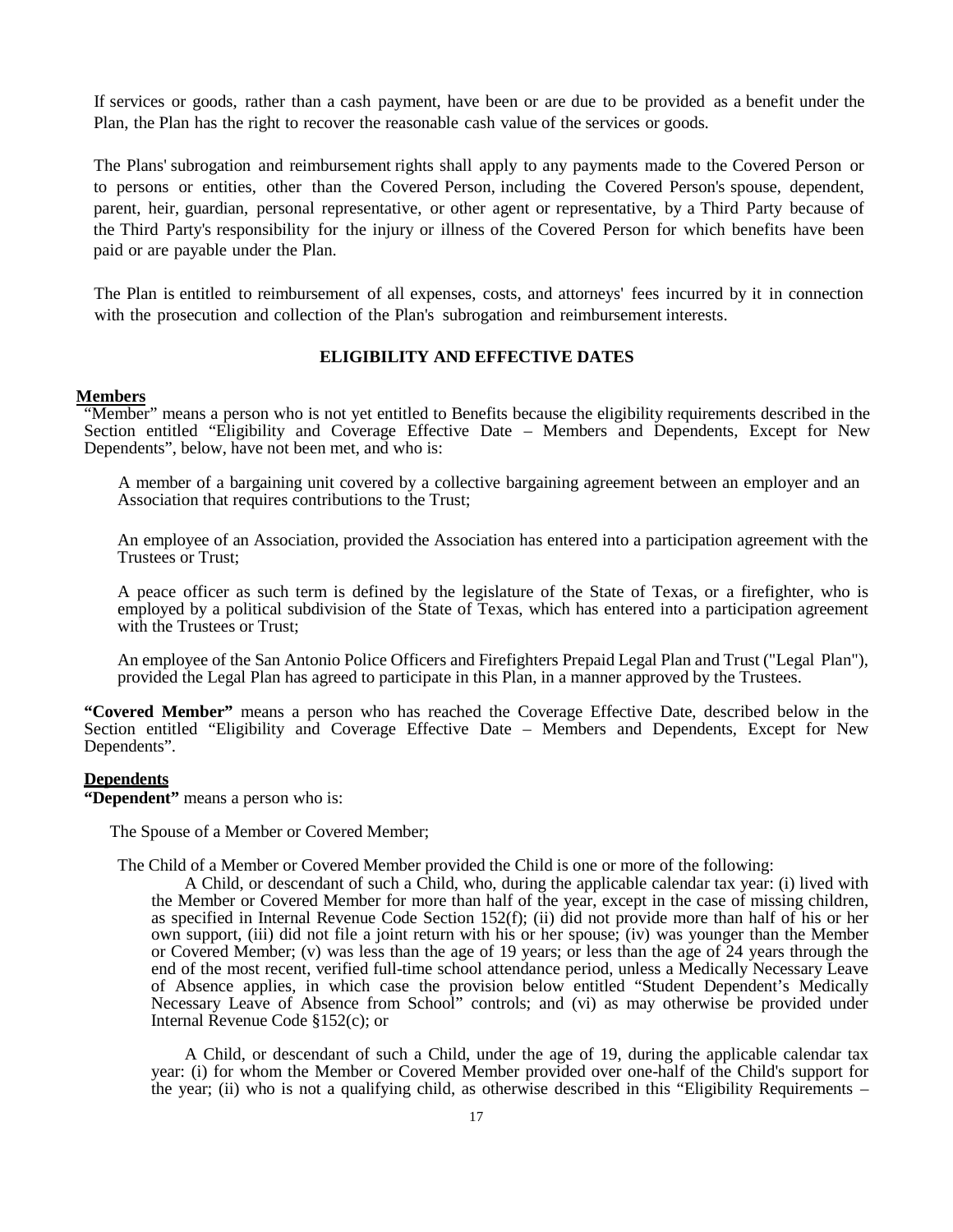Dependents" Section, of the Member, Covered Member or any other taxpayer for the year; (iii) whose gross income for the calendar year is less than the exemption amount provided by the Internal Revenue Code; and (iv) who did not file a joint return with his or her spouse; or

A Child of any age who, during the applicable calendar tax year: (i) was permanently and totally disabled, (ii) lived with the Member or Covered Member for more than half of the applicable calendar tax year, (iii) was primarily dependent upon the Member or Covered Member for support, and (iv) did not file a joint return with his or her spouse.

Each Dependent Child of parents who both are Members shall be considered the Dependent of one or the other, but not both. "Dependent"' does not include any person who is: (i) eligible for Coverage as a Member; (ii) not a citizen or national of the United States, unless such individual is a resident of the United States or a country contiguous to the United States; or (iii) on active duty with the armed forces of any country or international authority.

In order for the Plan to provide all the benefits available, the Contract Administrator must be notified if:

You need to add Dependents to your Plan coverage (please submit certified copies of the birth or adoption certificates).

You experience a divorce or legal separation (please submit court certified divorce/legal separation papers).

You marry (please submit a certified copy of the marriage license or a certificate of common law marriage).

You or a Dependent die (please submit a certified copy of the death certificate).

A dependent ceases to be an eligible Dependent (for example, the dependent gets a job, turns age 19, is 19 but less than 24 years old and is no longer a full-time student and does not qualify for a medical leave of absence as provided in this booklet, or marries).

"**Covered Dependent**" means a Dependent of a Covered Member.

## **Eligibility and Coverage Effective Date – Members and Dependents, Except for New Dependents**

Except for a New Dependent, subject to receipt by the Contract Administrator of the required City, Association, or Legal Plan contributions on behalf of a Member, a Member, and any Dependent of a Member whom the Member enrolls, become eligible for Benefits upon the Coverage Effective Date. The "**Coverage Effective Date**" means the first day following both (A)(i) the Member's graduation date from the police or firefighter's academy for cadets, or (ii) the hire date for all other Members, and (B) the Contract Administrator's receipt of the Member's Plan enrollment form providing the information the form requests concerning the Member and concerning any Dependent of the Member whom the Member is enrolling.

## **Eligibility and Effective Coverage Date — New Dependents**

Concerning a Covered Member's Dependent who was not enrolled on the Covered Member's Coverage Effective Date, the Dependent becomes eligible for Benefits upon the New Dependent Coverage Effective Date. The "New Dependent Coverage Effective Date" means:

For an individual who first becomes a Dependent of the Covered Member after the Covered Member's Coverage Effective Date due to marriage, birth, adoption, placement for adoption, or other event resulting in the individual becoming a Dependent of the Covered Member, the date on which the individual becomes the Covered Member's Dependent, if, within 60 days after that date, the Contract Administrator receives the Plan's enrollment form providing the information requested on the form concerning the Covered Member and the new Dependent. If that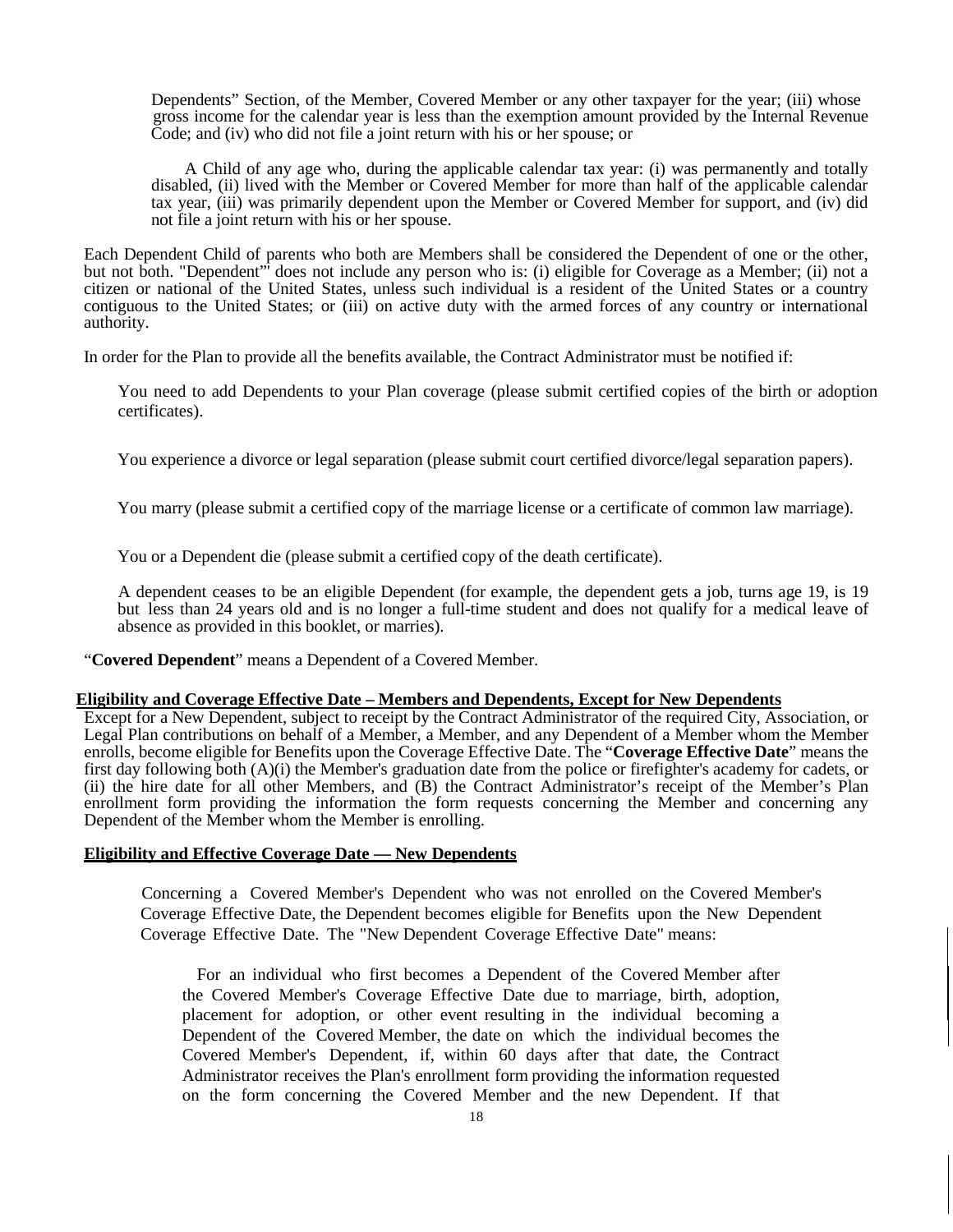enrollment form is provided after that 60 days, then the New Dependent Coverage Effective Date will be the first day of the month following the date on which that form is received by the Contact Administrator.

The soonest administratively feasible date after the Contract Administrator determines that Benefits must be provided for a Dependent under the terms of a Qualified Medical Child Support Order.

For any of the following, the first day of the month following the date on which both (i) any of the following events occurs and (ii) the Contract Administrator receives the Plan's enrollment form providing the information requested on the form concerning the Covered Member and the Dependent:

Concerning a Dependent who has other dental or vision coverage that is not COBRA continuation coverage: (a) the other health coverage terminates as a result of Loss of Eligibility (defined below); or (b) current or former employer contributions towards the Dependent's coverage terminate.

Concerning a Dependent who has dental or vision coverage under a different welfare plan that is COBRA continuation coverage, such coverage is exhausted. This includes an individual who has a Loss of Eligibility, does not enroll in this Plan, and instead elects and exhausts COBRA continuation coverage under a different welfare plan.

The Covered Member or the Covered Member's Dependent becomes eligible to participate in a state-sponsored premium assistance program under Medicaid or State Children's Health Insurance Program ("CHIP").

For purposes of the New Dependent Coverage Effective Date, **"Loss of Eligibility"** means the date of:

Loss of eligibility under other health coverage as a result of legal separation, divorce, cessation of dependent status (such as attaining the maximum age to be eligible as a dependent child under the other plan); death of an employee; termination of employment, or reduction in the number of hours of employment; or loss of eligibility after a period that is measured by reference to any of these;

Concerning coverage offered, in either (i) the individual market or (ii) the group market when no other benefit package is available to the individual, through a health maintenance organization ("HMO"), or other arrangement that does not provide benefits to individuals who no longer reside, live, or work in a service area, a loss of coverage because the individual no longer resides, lives, or works in the service area (whether or not within the choice of the individual);

An individual incurring a dental or vision claim that exceeds the lifetime limit on such benefits under other dental or vision coverage;

A plan no longer offering any benefits to a class of similarly-situated individuals, as defined in 26 C.F.R. §54.9802-l(d), that includes the individual; or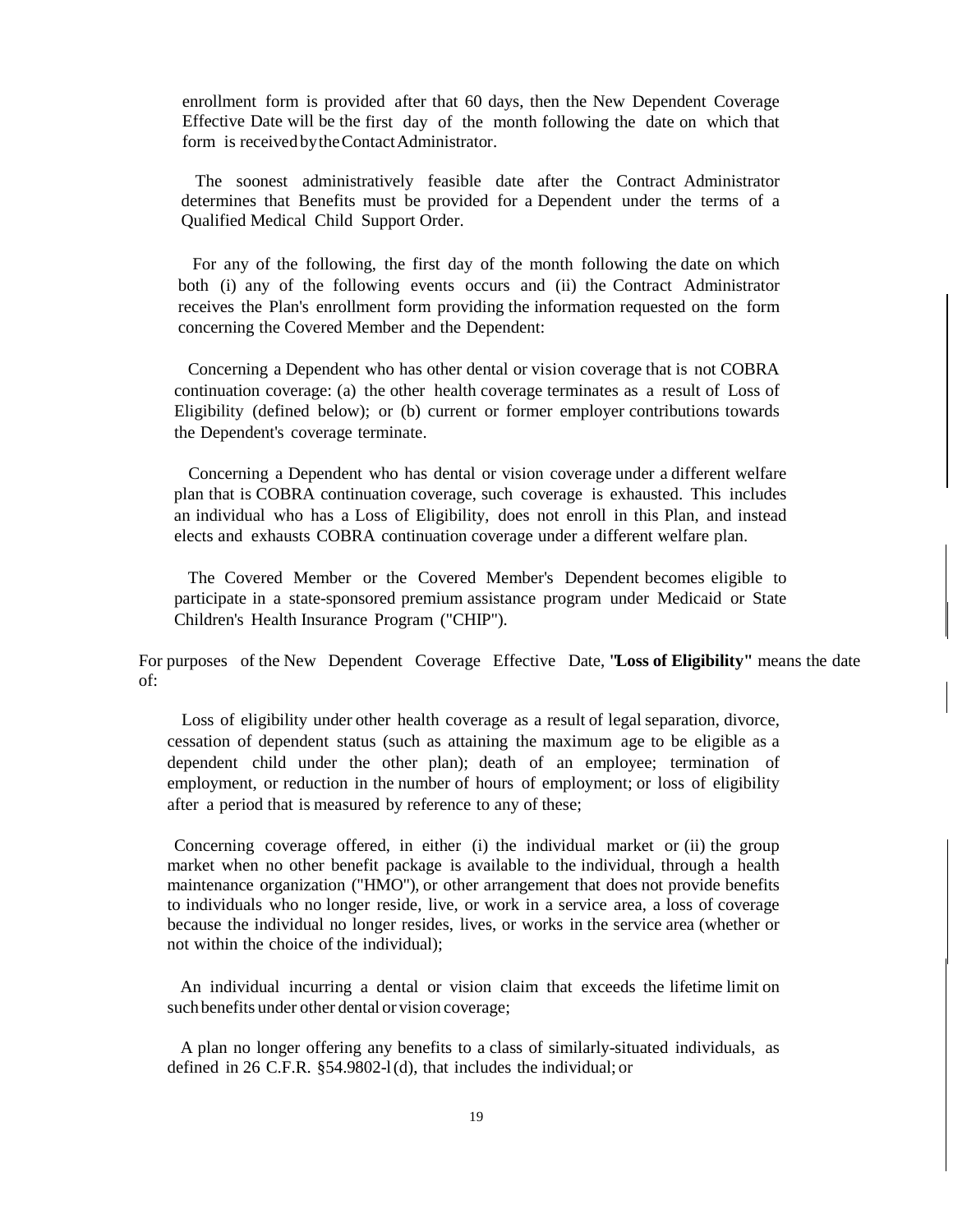The date on which the Dependent loses eligibility for Medicaid or CHIP coverage.

Loss of Eligibility does not include a loss based upon the non-payment or untimely payment of premiums ortermination of coverage for cause, as described in 26C.F.R. §54.9801-6.

#### **Student Dependent's Medically Necessary Leave of Absence from School**

A Dependent Child who was a Covered Dependent under the Plan as a full-time student immediately before the date on which a Medically Necessary Leave of Absence began, shall continue to be a Covered Dependent for the shortest of either (i) one year after the date on which the Medically Necessary Leave of Absence began, or (ii) the date on which the Dependent Child attained the age of 24. This extension of Coverage shall apply only if the Contract Administrator receives written certification from the treating physician which states that the Dependent is suffering from a serious illness or injury and that the leave of absence or change in enrollment is medically necessary. A change in the Coverage of the Covered Member to another form of Coverage under the Plan, such as COBRA coverage, shall not shorten or extend the period during which the Dependent's Coverage extension under this provision applies.

A "**Medically Necessary Leave of Absence**" means a leave of absence from or other change in enrollment at a post-secondary educational institution which begins while a Dependent Child is suffering from a serious illness or injury, is medically necessary, and would cause the Dependent Child to lose student status under the Plan in the absence of this provision.

## **No Dual Coverage under this Plan, and No New Effective Date**

No person shall have both COBRA or USERRA continuation coverage and non-COBRA or non-USERRA Coverage under this Plan at the same time. Regardless of any other provision in this Plan, if a person has COBRA or USERRA continuation coverage under this Plan on the day before the individual's Coverage would otherwise begin, the change from COBRA or USERRA continuation coverage to Coverage shall not result in a new effective date of Coverage under the Plan.

## **Other Provisions Relating to Effective Dates**

A Covered Person's effective date of Coverage shall not change upon the occurrence of any of the following:

Upon the Covered Person becoming a Dependent of another Covered Person who has Dependent Coverage;

Upon the Covered Person becoming a Dependent of another Covered Person who has no Dependent Coverage, provided that the other Covered Person satisfies the enrollment requirements for the Covered Person who becomes a Dependent;

Upon the Covered Person's status changing from Dependent to Covered Person; or

Upon, if a Covered Person is a Dependent Child, his or her coverage terminating by one Covered parent, and the Dependent Child being enrolled by the other Covered parent by submission of an enrollment form.

## **Family and Medical Leave Act of 1993 (FMLA)**

Coverage under this Plan shall continue during a Covered Member's FMLA leave of absence, on the same terms as Coverage was provided immediately before the first day of the FMLA leave, and as otherwise required by the Department of Labor. Any changes in this Plan while a Covered Member is on FMLA leave shall apply to the Covered Member and his or her Covered Dependents as if the Covered Member were not on leave.

## **Qualified Medical Child Support Order (QMCSO)**

If an order is issued by a court or through an administrative process under state law that requires you to carry dental or vision coverage for your Child(ren), the Trustees or their designee will determine if the court order is a Qualified Medical Child Support Order ("QMCSO") as defined by federal law, and that determination will be binding upon you.

#### **Compliance**

This Plan shall comply with any QMCSO, as that term is defined by ERISA Section 609, 29 U.S.C. §1169.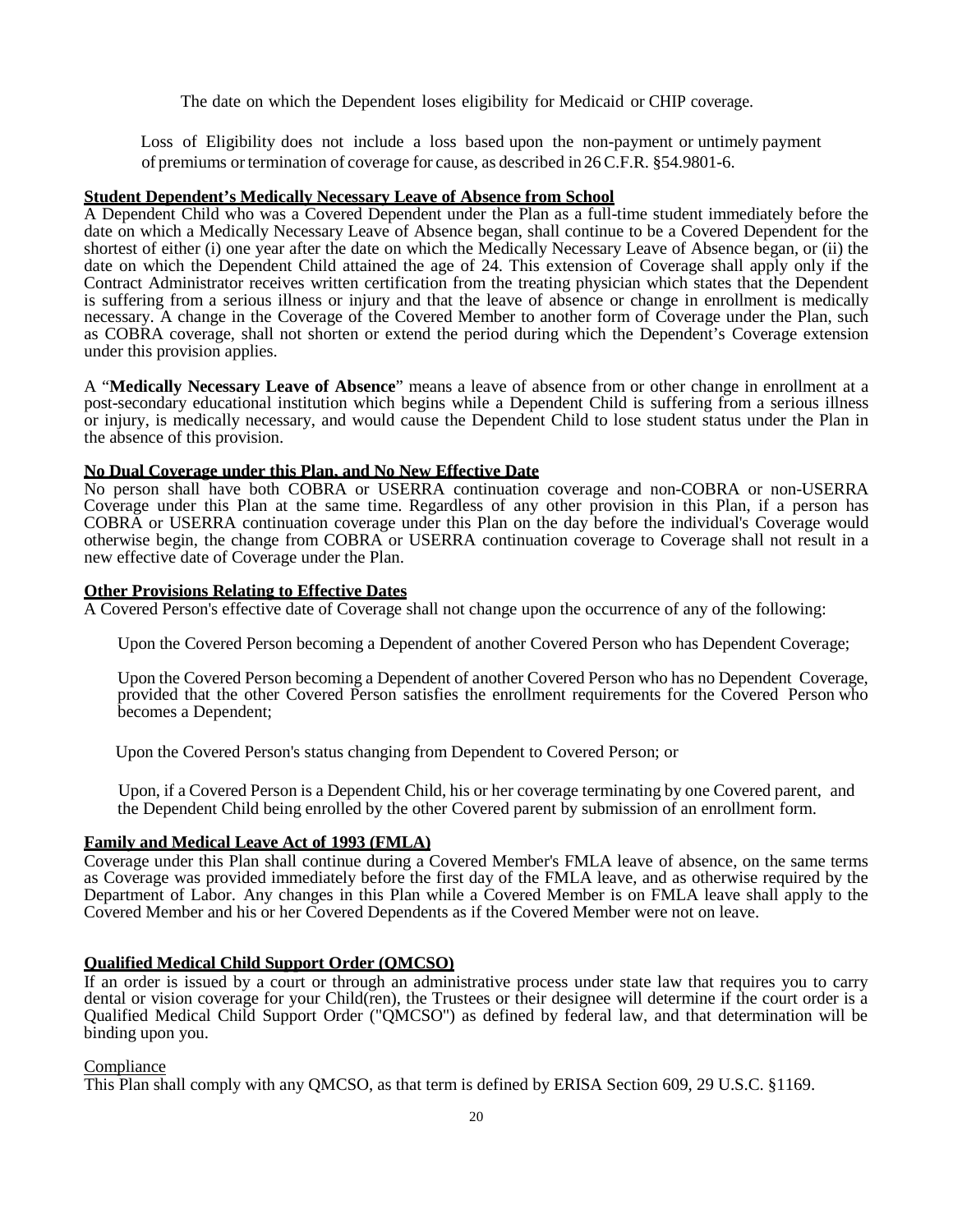## QMCSO Procedures

This Plan has procedures in place to determine if a medical child support order or National Medical Support Notice is a qualified medical child support order. Such procedures shall comply with the requirements of ERISA Section 609, 29 U.S.C. §1169, and any applicable federal laws or regulations. Any participant or beneficiary may obtain a copy of these procedures, without charge, upon request to the Plan Administrator.

## Qualifications

To be qualified, an order must contain specific information, must be submitted to the Contract Administrator, and must be approved by the Plan Administrator or its designee. An order is not a QMCSO if it requires the Plan to provide any type or form of benefit or any option that the Plan does not otherwise provide, or if it requires the Plan to provide coverage for a Child of a Member who is not Covered by the Plan.

## Notice

If an order is determined to be a QMCSO, and if you are eligible for Plan benefits, the Contract Administrator or its designee will so notify you, the custodial parent or legal guardian, any designated representative of the Child(ren), and each Child. The Contract Administrator will advise you and the other parties of the Plan's procedures that must be followed to provide coverage for the Child(ren).

## **Keep the Plan Informed**

For the Plan to provide all the Benefits available to a Covered Person, you or your representative must notify the Contract Administrator if:

You need to add new Dependents to your Plan coverage (please submit certified copies of the birth or adoption certificates).

You experience a divorce or legal separation (please submit court certified divorce/legal separation papers).

You marry (please submit a certified copy of the marriage license or a certificate of common law marriage).

You or a Dependent die (please submit a certified copy of the death certificate).

A dependent ceases to be an eligible Dependent (for example, the dependent gets a job, turns age 19, is 19 but less than 24 years old and is no longer a full-time student and does not qualify for a Student Dependent's Medically Necessary Leave of Absence from School or marries).

## **TERMINATION OF COVERAGE**

## **Member Coverage Termination**

A Covered Member's Coverage under this Plan shall terminate upon the earliest of the following:

the date of termination of the Plan;

the end of the calendar month during which he or she ceases to be a Covered Member;

the last day of the most recent period for which any required contribution for the Covered Member's Coverage has been made, if such contribution ceases;

the last day of the most recent period for which any required COBRA or USERRA Continuation Coverage premium payment has been made, if such premium payments cease; or

the date the Contract Administrator receives a request in writing signed by the Covered Member to terminate the Coverage, or the date specified in such writing.

## **Dependent Coverage Termination**

A Covered Dependent's Coverage under this Plan shall terminate upon the earliest of the following:

the date of termination of the Plan;

the last day of the most recent period for which any required contribution for that Coverage has been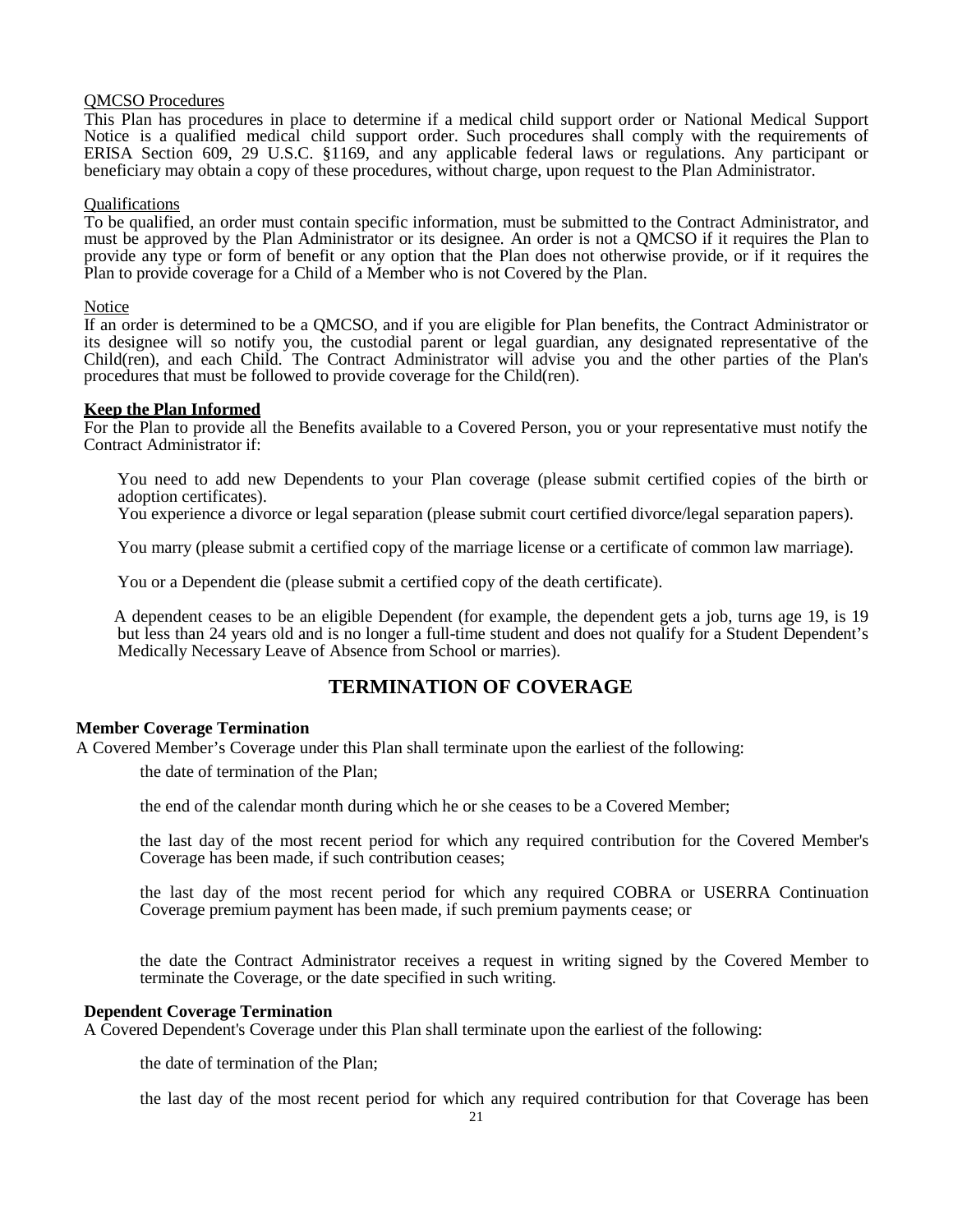made, if contributions cease;

the end of the calendar month during which the Covered Dependent ceases to be a Dependent as defined in this Plan;

the last day of the most recent period for which any required COBRA or USERRA Continuation Coverage premium payment has been made, if such premium payments cease; or

the date the Covered Member's Coverage terminates.

## **Disabled Child**

"Disabled Child" means a Covered Member's Dependent Child who is physically or mentally unable to earn a living and is primarily dependent upon the Covered Member for support and maintenance. If a Disabled Child reaches the age at which he or she would otherwise cease to be a Dependent, this Plan shall continue to consider the Disabled Child as a Dependent while he or she remains a Disabled Child if the Member submits to the Contract Administrator proof of the Disabled Child's incapacity to earn a living. The Trustees shall have the right to require satisfactory proof of continuance of the incapacity of a Disabled Child and the right to require a medical examination of such Child, but not more than once a year. Upon failure to submit such required proof or to undergo such an examination when requested, or when such Child ceases to be so incapacitated, Coverage with respect to that Child shall cease. Continuance of coverage shall be subject to all provisions of this Plan relating to termination of Coverage, except as modified in this section.

## **Survivor Benefit**

Regardless of any other provision of this Plan to the contrary, if a Covered Member is killed while performing his or her duties as a peace officer or firefighter, the Plan Coverage in effect at that time for the Covered Member's Dependents shall continue while this Plan is in force, at no cost to those Dependents, for a period of 12 consecutive months. At the end of such period, the Coverage for those Dependents shall terminate, subject to COBRA Continuation Coverage and USERRA Continuation Coverage and Reinstatement.

## **CONTINUATION OF COVERAGE OPTION (COBRA)**

## <span id="page-23-0"></span>**COBRA Continuation Coverage**

A Qualified Beneficiary may elect to continue Coverage upon the occurrence of a Qualifying Event. (The definitions of capitalized terms specific to this "Continuation of Coverage Option" Section are at the end of this Section. The definitions for all other capitalized terms are in the Definitions Section near the end of this Plan Document.)

## **Type of Coverage**

This Plan provides the same Coverage and enrollment opportunities to a Qualified Beneficiary that it provides to all Covered Persons.

## **Effective Date of COBRA Continuation Coverage**

If the notice and election requirements of the Sections entitled "Member and Qualified Beneficiary Notice Requirements" and "Election Procedure", below, are met, then COBRA continuation coverage becomes effective retroactively to the date Coverage would otherwise have ended. However, if, during an election period described in the "Election Procedure" Section, a Qualified Beneficiary waives COBRA continuation coverage and later revokes that waiver within the election period, the continuation coverage will be effective as of the postmark date of a written notice to the Contract Administrator revoking the waiver.

## **Duration of COBRA Continuation Coverage**

No Qualifying Event can give rise to COBRA continuation coverage that ends more than 36 months after the date of the first Qualifying Event. COBRA continuation coverage shall end as of the earliest of the following dates:

The last day of the Maximum Coverage Period;

The first day of any period for which a required payment for a Qualified Beneficiary is not made as specified in the "Payment for COBRA Continuation Coverage" Section below;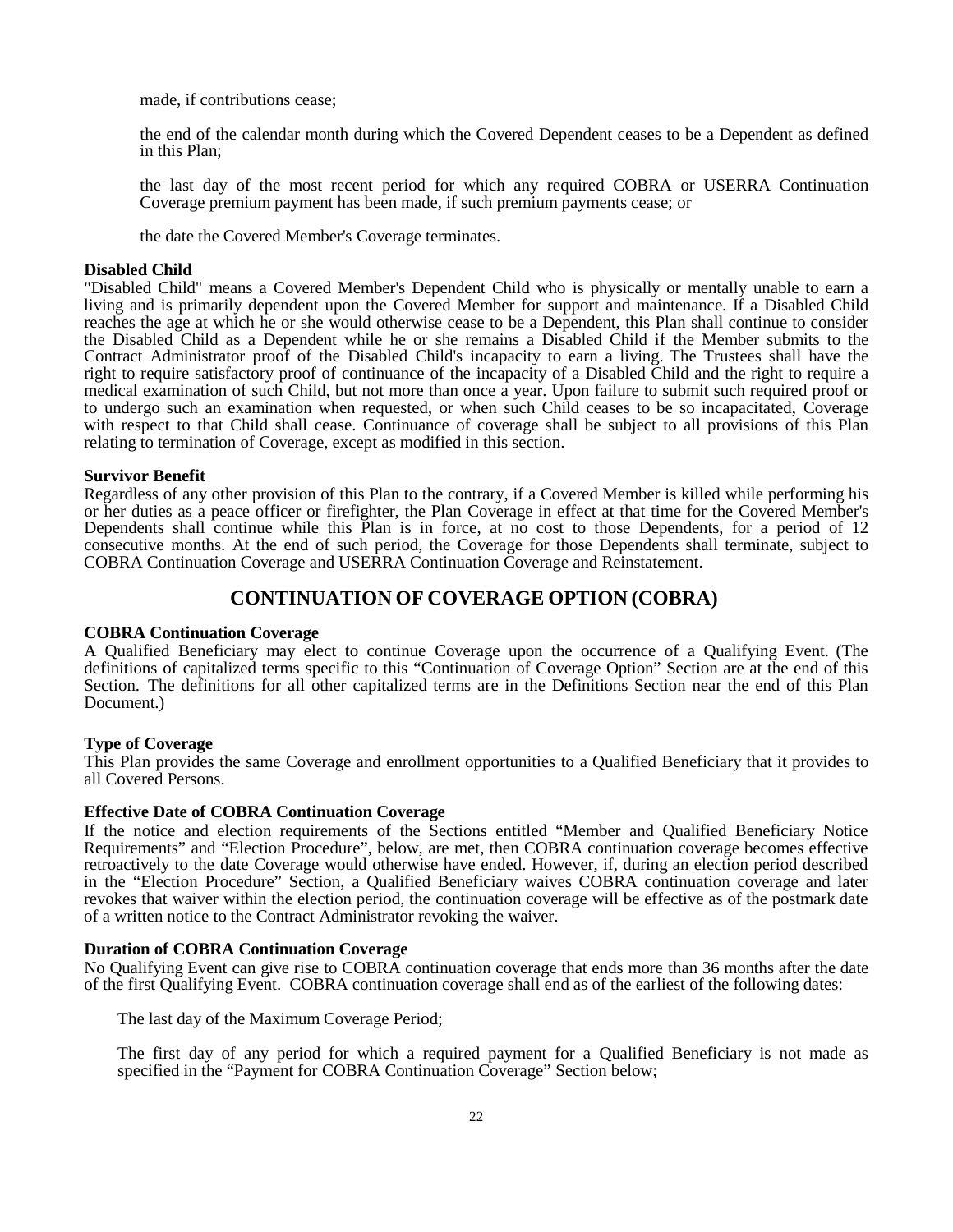The date this Plan ceases to exist;

The first date, following election of COBRA continuation coverage, on which the Qualified Beneficiary first becomes: (i) covered by another group health plan with dental or vision benefits which does not contain any exclusion or limitation with respect to any preexisting condition of the Qualified Beneficiary, unless such limitation or exclusion does not apply to, or is satisfied by, the Qualified Beneficiary due to Creditable Coverage; or (ii) enrolled in Medicare Part A or B, whichever occurs earlier, and subject to any other federal laws that apply; or

If a Qualified Beneficiary is entitled to a Disability Extension, the later of: (i) either 29 months after the date of the Qualifying Event, or the first day of the month that is more than 30 days after the date of a final determination by the SSA that the disabled Qualified Beneficiary is no longer disabled, whichever is earlier; or (ii) the end of the Maximum Coverage Period that applies to the Qualified Beneficiary without regard to the Disability Extension.

## **Payment for COBRA Continuation Coverage**

A person electing COBRA continuation coverage must pay to the Contract Administrator on a monthly basis the entire amount due for such coverage, subject to the following rules:

The amount due shall be no more than 102% of the actual monthly cost if a Disability Extension does not apply;

The amount due during a Disability Extension shall be no more than 150% of the monthly cost for each month of coverage after the initial 18-month period, if the coverage would not be required to be made available in the absence of a Disability Extension. Thus, if a Qualified Beneficiary experiences a second Qualifying Event within the initial 18-month period, the amount due shall not exceed 102% of the applicable premium, without regard to the applicability of a Disability Extension. If the second Qualifying Event occurs after the initial 18-month period, the amount due shall be no more than 150% of the applicable premium for the period following the initial 18 months, as long as the disabled Qualified Beneficiary is included in the coverage;

The first payment must cover the period from the date Coverage would otherwise have terminated until the end of the month in which the first payment is made. The first payment must be postmarked or received by the Contract Administrator no later than 45 days after COBRA continuation coverage is elected; and

Subsequent payments will be due and payable on the first day of each month, subject to a 30-day grace period.

If a payment is made later than the first day of the month for which the payment is due, but before the end of the 30-day grace period for the coverage period, Coverage under the Plan shall be suspended as of the first day of the coverage period, and then retroactively reinstated back to the first day of the coverage period when the payment is received. Any claim submitted for Benefits while Coverage is suspended may be denied and may have to be resubmitted once Coverage is reinstated.

## **General Notice of COBRA Continuation Coverage**

The Contract Administrator will provide written information, as required by Department of Labor regulations found at 29 C.F.R. §2590.606-1, to each Covered Member and Covered Member's Spouse, if any, of the right to COBRA continuation coverage not later than the earlier of: (a) 90 days after the date on which such individual's

Coverage begins; or (b) the first date on which the Plan is required, as described in the "Election Notice" Section, below, to send a Covered Person notice of a Qualified Beneficiary's right to elect COBRA continuation coverage. Such a general notice is deemed to be provided at the time of commencement of Coverage under the Plan. The general notice may be provided as part of this Plan Document if the timing requirements described in this "General Notice of COBRA Continuation Coverage" are met.

## **Member, Covered Member and Qualified Beneficiary Notice Requirements**

It is the responsibility of a Member, Covered Member or a Qualified Beneficiary to notify the Contract Administrator of every applicable event described below within the periods described. There shall be no right to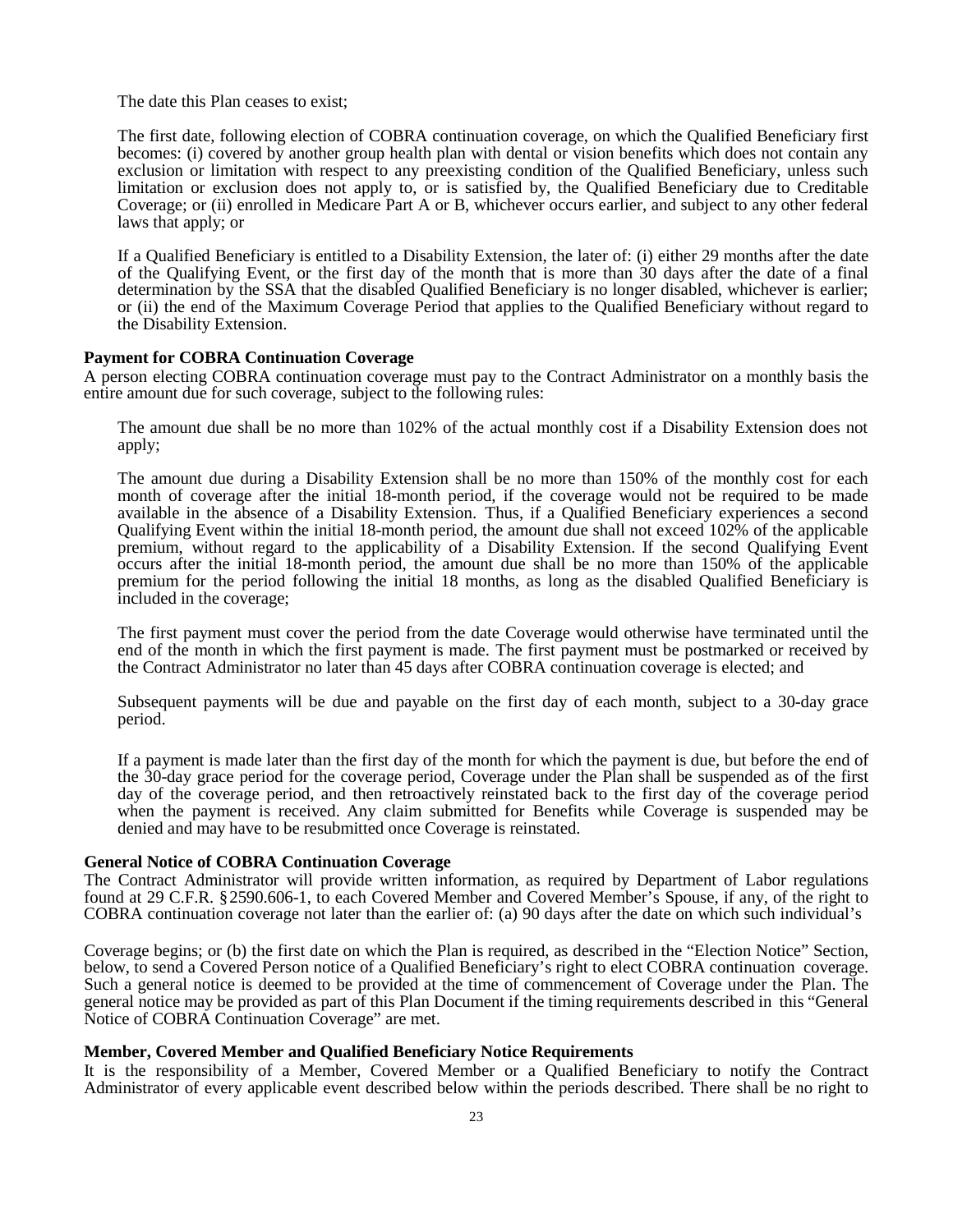COBRA continuation coverage if the required notice described in this "Member, Covered Member and Qualified Beneficiary Notice Requirements Section" is not given. The Member, Covered Member or Qualified Beneficiary must notify the Fund Office:

Within 60 days of the later of: (a) a Qualifying Event; (b) the date on which a Qualified Beneficiary would lose Coverage because of such event; or (c) the date on which a Qualified Beneficiary is informed of both the responsibility to provide notice and this Plans procedures for providing such notice, to the Contract Administrator, for the following:

the Members divorce or legal separation from the Members Spouse, or of a Child losing Dependent status under this Plan; or

a determination of disability of a Qualified Beneficiary by the SSA. The notice must include a copy of the SSA ruling letter of such disability determination and must be received by the Contract Administrator before the expiration of the initial 18-month COBRA continuation period.

Within 30 days after the later of: (a) a final determination by the SSA that the Qualified Beneficiary for whom the Disability Extension applies is no longer disabled; or (b) the date on which the Qualified Beneficiary is informed, through the furnishing of this Plan Document or the initial notice of COBRA continuation coverage rights of both the responsibility, and this Plans procedures, for providing such notice to the Contract Administrator.

## **Election Notice**

If the Contract Administrator determines that an individual is entitled to COBRA continuation coverage, the Contract Administrator shall send an election notice to each Qualified Beneficiary within 14 days after the Contract Administrator receives notice that a Qualifying Event has occurred.

## **Election Procedure**

A Qualified Beneficiary must elect COBRA continuation coverage within 60 days after the later of the date: (a) the Qualified Beneficiary would lose Coverage because of a Qualifying Event; or (b) the date the Qualified Beneficiary receives notice from the Fund Office of the right to elect COBRA continuation coverage. An election is considered made on the earliest of the date postmarked or received by the Contract Administrator.

## **Notice of Unavailability of COBRA Continuation Coverage**

If the Contract Administrator determines that an individual is not entitled to COBRA continuation coverage, the Contract Administrator shall send a notice explaining why the individual is not entitled to such coverage within 14 days after the Contract Administrator receives notice that a Qualifying Event has occurred.

## **Notice of Termination of COBRA Continuation Coverage**

The Contract Administrator shall send to each Qualified Beneficiary who is receiving COBRA continuation coverage a notice of termination of such coverage as soon as practical after the Contract Administrator determines that COBRA continuation coverage shall terminate, if such termination is effective earlier than the end of the applicable Maximum Coverage Period.

## **Special Notice Rules**

The Plan's notice requirements shall be met if the Contract Administrator sends a single notice either (1) to a Covered Member and the Covered Member's Spouse, or (2) to a Covered Member or the Covered Members Spouse and Qualified Beneficiaries who are the Covered Member's Dependents, if the most recent information available to the Contract Administrator is that either group of individuals reside at the same address. The notice requirement of the "Election Notice" Section will be met if the Contract Administrator sends a single notice to the Covered Member and the Covered Members Spouse, if the Spouse is a Covered Dependent prior to the date the notice must be sent, and the most recent information available to the Contract Administrator is that the Spouse resides at the same address as the Covered Member.

## **Certificate of Creditable Coverage**

The Contract Administrator will provide a Covered Person with a certificate of creditable coverage, in the form prescribed by the United States Department of Labor, that indicates the period of time the Covered Person was Covered under this Plan as follows: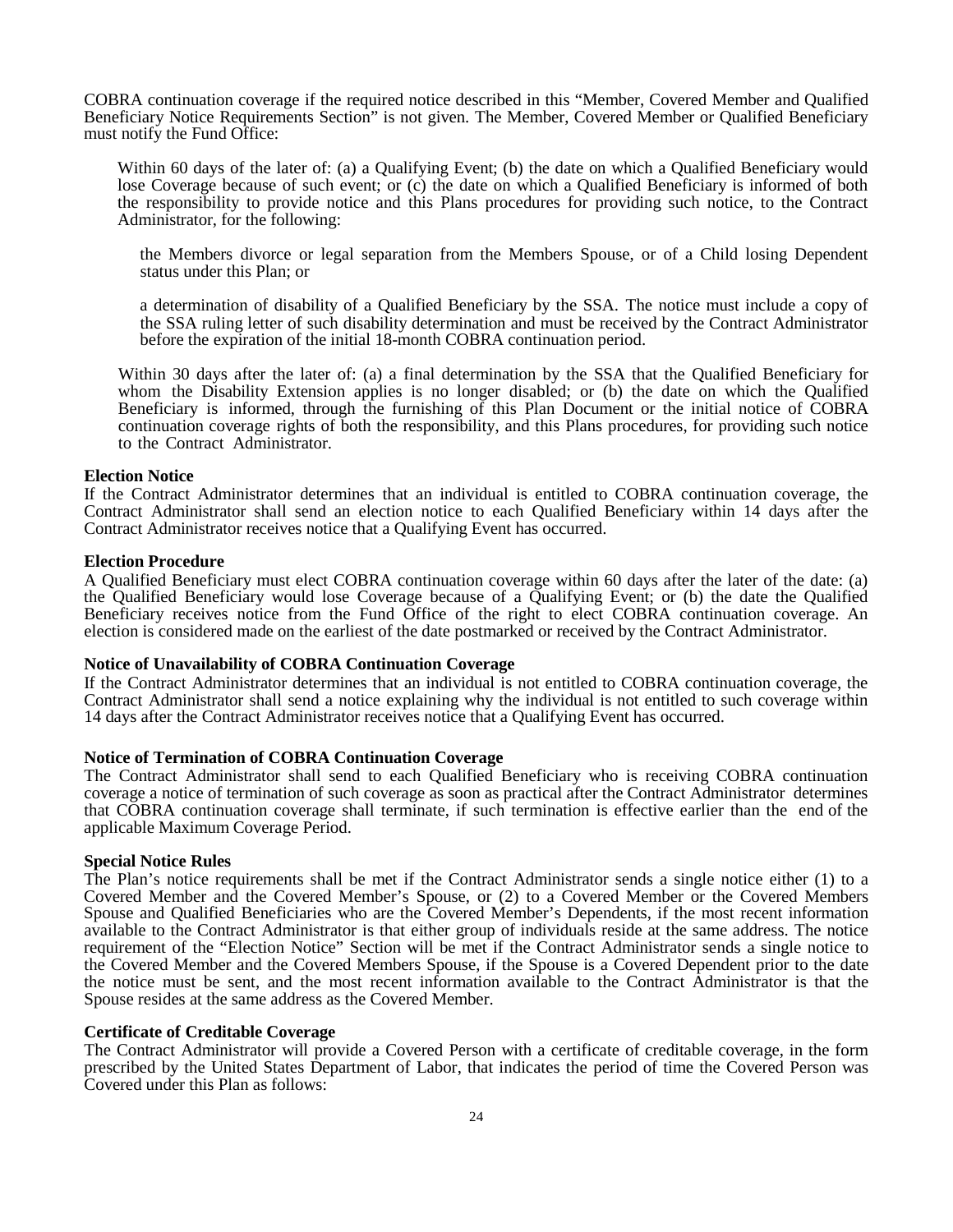Upon request if made by, or on behalf of, a Covered Person at any time while the individual is a Covered Person and up to 24 months after Coverage ceases. A certificate shall be provided even if the individual has previously received a certificate, and shall be provided by the earliest date the Contract Administrator, acting in a reasonable and prompt fashion, can provide the certificate;

Automatically:

No later than the time a COBRA notice is required for a Qualified Beneficiary entitled to elect COBRA continuation coverage due to the occurrence of a Qualifying Event; and

Within a reasonable amount of time after Coverage for a Covered Person ends, including when COBRA continuation coverage ends.

#### **Definitions**

**Disability Extension** means the 11 months of additional COBRA continuation coverage available if a Qualified Beneficiary is disabled, as determined in a ruling by the SSA, at any time before and including the first day, or during the first 60 days, of COBRA continuation coverage; provided that the Contract Administrator receives notice as required in the Section entitled "Member, Covered Member and Qualified Beneficiary Notice Requirements", above. If the Disability Extension is for a Qualified Beneficiary who is a Child born to, or placed for adoption with, a Covered Member, the first 60 days of COBRA continuation coverage is measured from the date of birth or placement for adoption. The Disability Extension applies independently to each Qualified Beneficiary entitled to COBRA continuation coverage because of the initial Qualifying Event, including any non-disabled Qualified Beneficiary.

## **Maximum Coverage Period** means**:**

The 18-month period following the Qualifying Event if Coverage originally terminated because of employment termination (except for misconduct) or reduction of hours of a Covered Members employment.

The 18-month period described above shall be extended to 36 months if another Qualifying Event occurs after the employment termination (except for misconduct) or reduction of hours of employment of the Covered Member, other than the bankruptcy Qualifying Event described in the definition of "Qualifying Event" below, and during the first 18 months of COBRA continuation coverage (or the first 29 months if a Disability Extension applies).

If a Covered Member experiences a Qualifying Event based on employment termination (except for misconduct) or reduction in employment hours that occurs less than 18 months after the date the Covered Member became entitled to benefits under Medicare, the period of coverage for Qualified Beneficiaries other than the Covered Member will be 36 months.

For any Qualifying Event other than one based on employment termination, reduction in employment hours, or the type of bankruptcy described in the definition of "Qualifying Event" below, the date which is 36 months after the date of the Qualifying Event.

#### **Qualified Beneficiary** means:

(1) a Covered Member whose Coverage ends because of employment termination (for any reason other than gross misconduct) or reduction of hours of employment, or the Chapter 11 bankruptcy of the Covered Members employer; (2) any other individual who is a Covered Person on the day before a Qualifying Event that would otherwise cause the individual to lose Coverage; and (3) any Child born to, or placed for adoption with, a Covered Member during a period of COBRA continuation coverage. A Qualified Beneficiary who does not elect COBRA continuation coverage in connection with a Qualifying Event ceases to be a Qualified Beneficiary at the end of the COBRA election period, as described in the "Election Procedure" Section, above.

**Qualifying Event** means any one of the following events, if the event causes the Covered Person to lose Coverage while this Plan is subject to COBRA: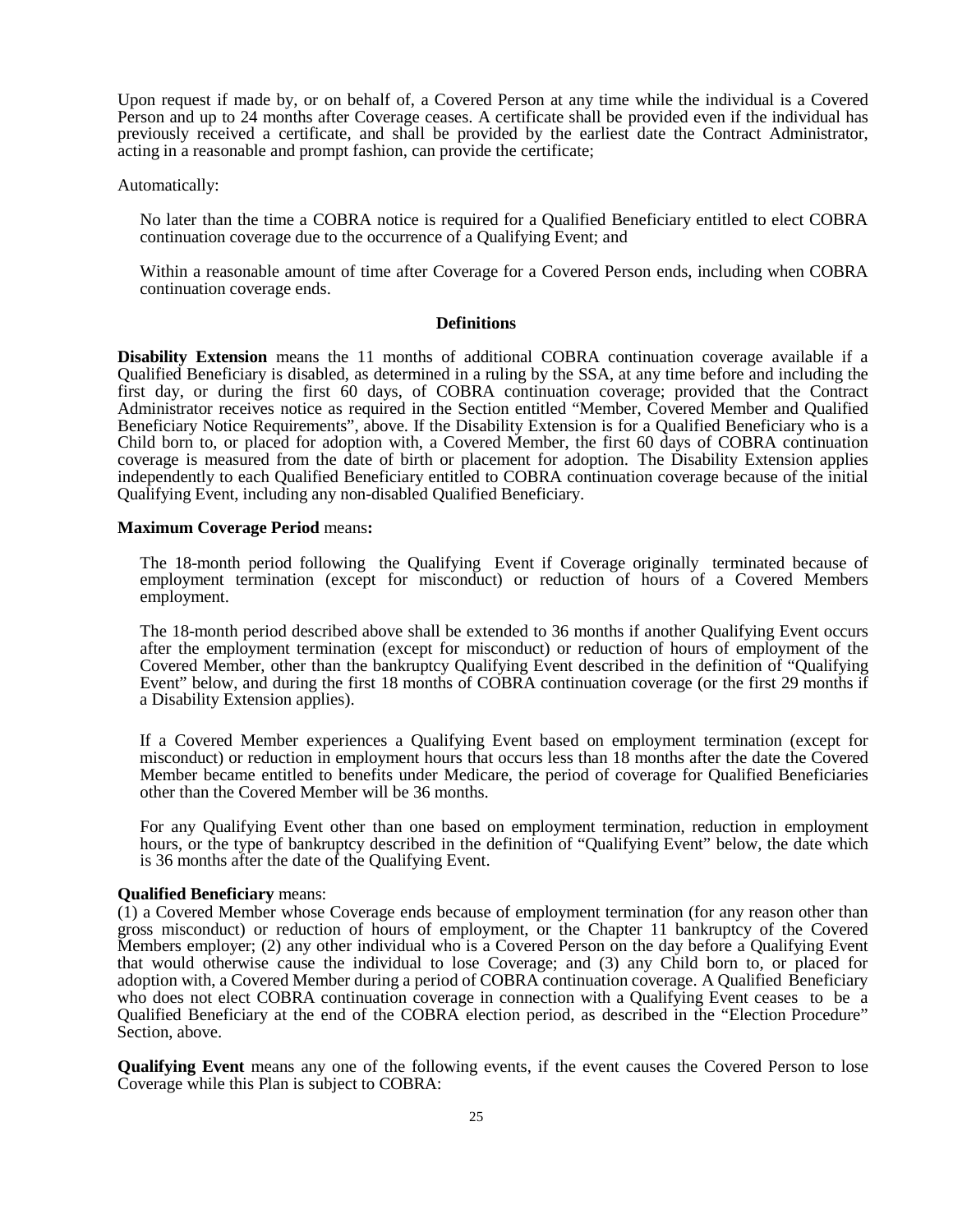Death of a Covered Member;

Termination (for any reason other than gross misconduct) or reduction of hours of a Covered Members employment;

Divorce or legal separation of a Covered Member;

The Covered Member becoming entitled to Medicare benefits;

A Covered Dependent Child ceasing to be a Dependent under this Plan;

A Covered Member, who is Covered on the day before the first day of the Covered Member's FMLA leave or who becomes Covered during the FMLA leave, and who does not return to work in a Unit at the end of the FMLA leave. This Qualifying Event occurs on the last day of the Covered Member's FMLA leave and the Maximum Coverage Period is measured from that date; or

A proceeding in bankruptcy under U.S.C. Title 11 with respect to a contributing employer from whose employment a Covered Member retired at any time.

## **USERRA CONTINUATION COVERAGE AND REINSTATEMENT**

## <span id="page-27-0"></span>**USERRA**

The Plan shall allow <sup>a</sup> Covered Member who is performing Uniformed Service to continue Coverage, or to re- enroll in Coverage, for the Covered Member and the Covered Member's Dependents, if any, under this Plan if the requirements of this "USERRA Continuation Coverage and Reinstatement" Section are met.

## **Duration of USERRA Continuation Coverage**

A Covered Member in Uniformed Service may elect to continue coverage in this Plan for a period of time, and such coverage shall end as of the earliest of the following dates:

The date that is 24 months after the Uninformed Service began;

The date the individual returns or applies to return to work in a Unit, in a manner and on a form approved by the Board of Trustees, within the Reemployment Period. If the individual does not return or apply to return to work as provided above, the individual shall be deemed to have terminated status as a Covered Member as of the date the individual's Uniformed Service began. Such period begins on the date on which the Covered Member's absence for the purpose of performing Uniformed Service begins; or

The first day of any period for which a required USERRA continuation coverage payment is not made as specified in this "USERRA Continuation Coverage and Reinstatement" Section.

## **Election Procedure**

A Covered Person who is eligible to continue Coverage due to Uniformed Service must notify the Contract Administrator of his or her election to obtain such continuation coverage as provided below:

If the Covered Member fails to give advance notice of service and fails to elect USERRA continuation coverage within 60 days following beginning Uniformed Service, the Contract Administrator shall cancel the Covered Member's Coverage, effective the day the Covered Member began Uniformed Service. However, if the Covered Member's failure to give advance notice of service is excused under USERRA because it was impossible, unreasonable, or precluded by military necessity, and the Covered Member provides proof of such to the Contract Administrator, the Contract Administrator shall reinstate the Coverage retroactively upon the Covered Member's election to continue coverage and payment of all unpaid amounts due. No administrative reinstatement costs shall be charged to the Covered Member.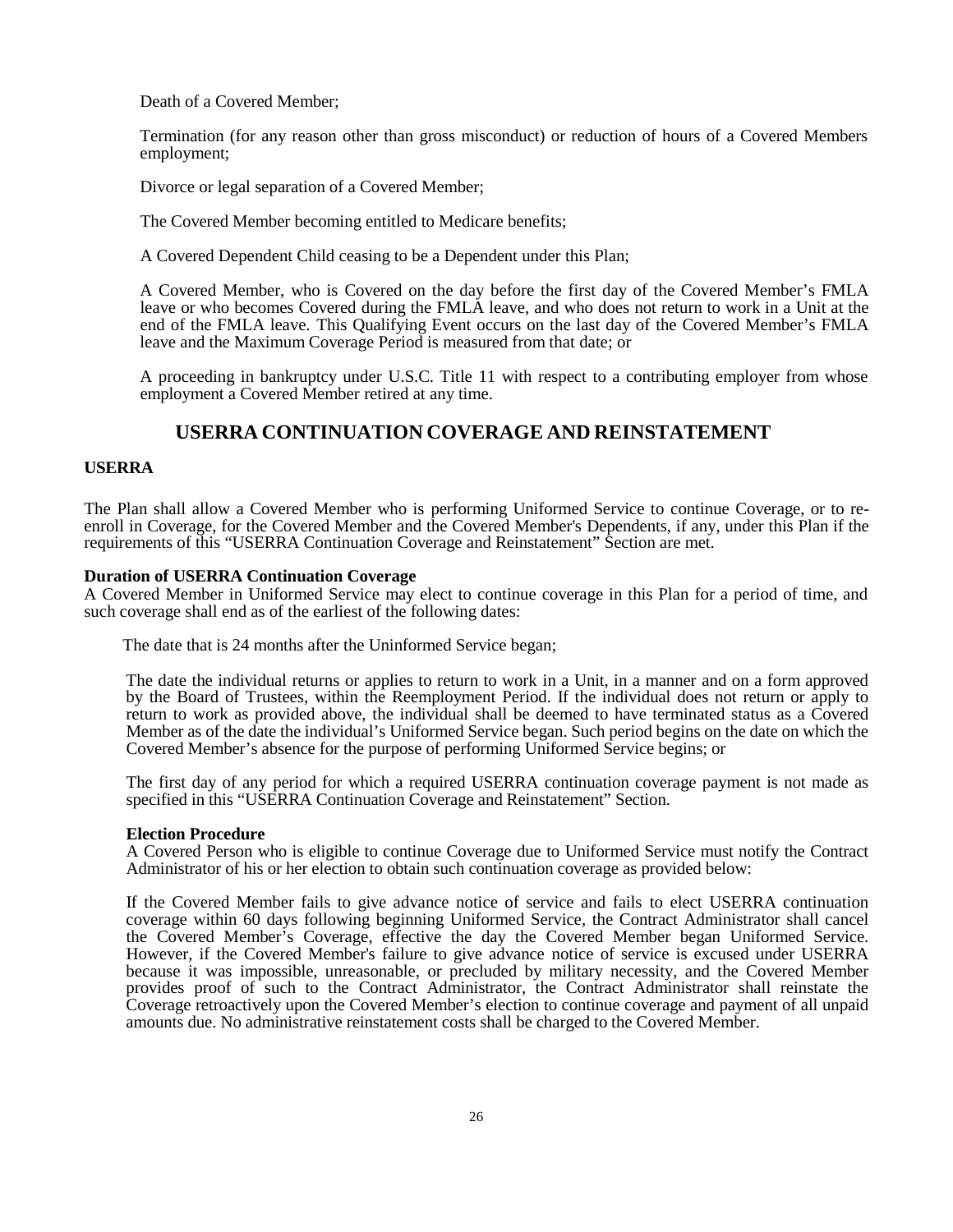If the Covered Member gives advance notice of service, but fails to elect USERRA continuation coverage within 60 days following beginning Uniformed Service, the Contract Administrator shall cancel the Covered Member's Coverage, effective the day the Covered Member began Uniformed Service. Such a Covered Member may elect USERRA continuation coverage any time within the 60-day period, and such coverage will be retroactive to the date the Covered Member's Coverage would otherwise have ended.

## **Payment for USERRA Continuation Coverage**

A Covered Member electing USERRA continuation coverage must pay to the Contract Administrator on at least a monthly basis, the entire amount due for such coverage, subject to the following rules:

If the Covered Member's Uniformed Service is for less than 31 days, there is no cost for coverage due from the Covered Member.

If the Covered Member's Uniformed Service is for 31 or more days, the Covered Member shall pay up to 102% of the actual monthly cost for Coverage under the Plan, with such amount to be determined by the Board of Trustees.

The first payment must cover the period from the date Coverage would otherwise have terminated until the end of the month in which the first payment is made. The first payment must be postmarked or received by the Contract Administrator no later than 45 days after USERRA Continuation Coverage is elected.

Subsequent payments are due and payable on the first day of each month, subject to a 30-day grace period.

If a payment is made later than the first day of the month for which the payment is due, but before the end of the 30-day grace period for the coverage period, Coverage under the Plan shall be suspended as of the first day of the coverage period and then retroactively reinstated back to the first day of the coverage period when the payment is received. Any claim submitted for Benefits while Coverage is suspended may be denied and may have to be resubmitted once Coverage is reinstated.

## **Non-Covered Persons**

This Plan shall not provide a USERRA continuation coverage election period for new coverage for a Member, or any coverage for a Member who is not a Covered Member prior to the date Uniformed Service began.

#### **Reinstatement of Plan Coverage**

An individual's Coverage, including Coverage for Dependents, shall be reinstated upon reemployment in a Unit after Uniformed Service, and shall not be subject to a waiting period or any pre-existing condition exclusion. Such reinstatement is unrelated to whether or not the individual elected to obtain USERRA continuation coverage while performing Uniformed Service. The Board of Trustees retains the discretion to add such an exclusion or waiting period related to illnesses or injuries determined by the Secretary of Veteran's affairs to have been incurred in, or aggravated during, Uniformed Service.

## **Uniformed Service Definition**

"Uniformed Service" means the performance of duty on a voluntary or an involuntary basis in a uniformed service under competent authority. Uniformed Service includes active duty; active and inactive duty for training; National Guard duty under Federal statute; a period for which a person is absent from a position of employment for an examination to determine the fitness of the person to perform such duty; a period for which a person is absent from employment to perform funeral honors duty as authorized by law (10 U.S.C. §12503 or 32 U.S.C. §115); service as an intermittent disasterresponse appointee upon activation of the National Disaster Medical System or as a participant in an authorized training program as provided by the Public Health Security and Bioterrorism Preparedness and Response Act of 2002, Pub. L. 107-188; or as may otherwise be defined by 20 C.F.R. §1002.5.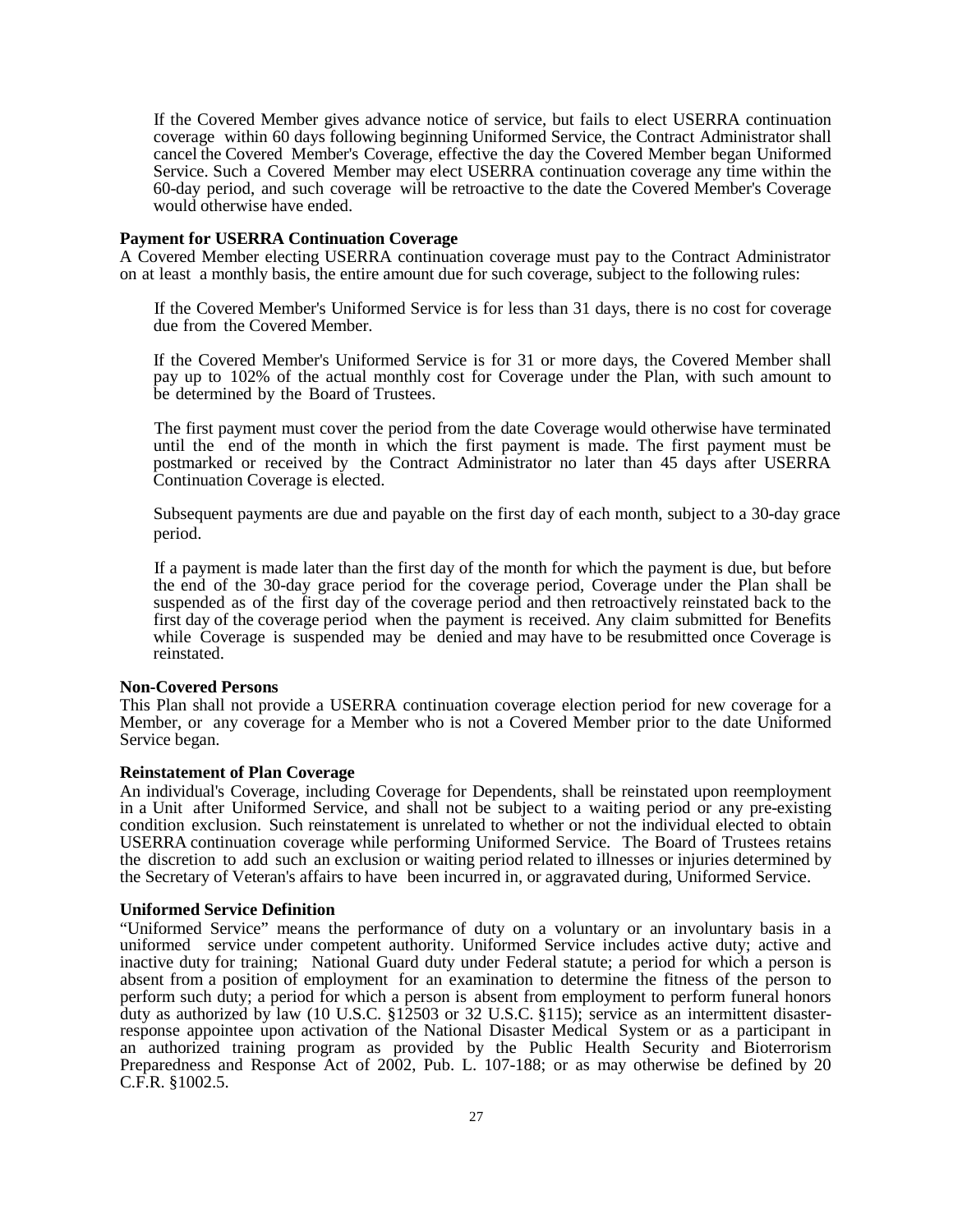## **Reemployment Period Definition**

"Reemployment Period" means:

If the individual's period of Uniformed Service is 180 or more days, the individual must submit an application to return to work (verbal or written) in a Unit no later than 90 days after completing service.

If the individual's period of Uniformed Service is more than 30 days but less than 180 days, the individual must submit an application to return to work (verbal or written) in a Unit within 14 days after discharge, or, if that is impossible or unreasonable through no fault of the individual, not later than the next full calendar day after it becomes possible to do so.

If the individual's period of Uniformed Service is less than 31 days, or is for a USERRA leave for a fitness examination of any period, the individual must report back to the employer not later than the beginning of the individual's first regularly-scheduled work period after completing service, but no sooner than eight hours after the individual's return home. If that is impossible or unreasonable through no fault of the individual, he or she must report back to the employer as soon as possible after the expiration of the eight- hour period.

However, if the individual is recovering from an injury caused or aggravated by Uniformed Service, the above time limits may be extended until the individual recovers, up to a maximum period of two years. The recovery period may exceed two years if circumstances beyond the individual's control make notification within the two- year period impossible or unreasonable, as such exception is described 20 C.F.R. §1002.116.

## **CLAIM AND APPEAL PROCEDURES**

## <span id="page-29-0"></span>**Benefit Claim**

A benefit claim is a request for a Plan Benefit(s) made by a Covered Person, or his or her authorized representative (the "Claimant"), in accordance with this "Claim and Appeal Procedures" Section. A benefit claim includes any pre-service claims, as defined below, but does not include a general inquiry regarding Benefits. A Claimant shall submit a claim for Benefits according to the reasonable procedures of the Plan either on forms provided by the Contract Administrator or by presenting the Benefit card at the time of service, as may be required by the Trustees.

## **Claim Submission Time Limit**

Claims must be received by the Contract Administrator no later than three (3) months after the date of a person's termination of Coverage, or within one (1) year after the date the expense or loss is incurred for Covered Persons.

## **Urgent Care Claim for Benefits**

An urgent care claim for benefits is any claim for medical care or treatment with respect to which the application of the time periods for making non-urgent care determinations could seriously jeopardize the life or health of the Covered Person, or the ability of the Covered Person to regain maximum function, or, in the opinion of a Physician with knowledge of the Covered Person's medical condition, would subject the Covered Person to severe pain that cannot be adequately managed without the care or treatment that is the subject of the claim. Whether a claim is an urgent care claim is to be determined by the Contract Administrator, applying the judgment of a prudent layperson who possesses an average knowledge of health and medicine; except that, any claim that a Physician with knowledge of the Covered Person's medical condition determines is an urgent care claim shall be treated as such for purposes of this "Claim and Appeal Procedures" Section.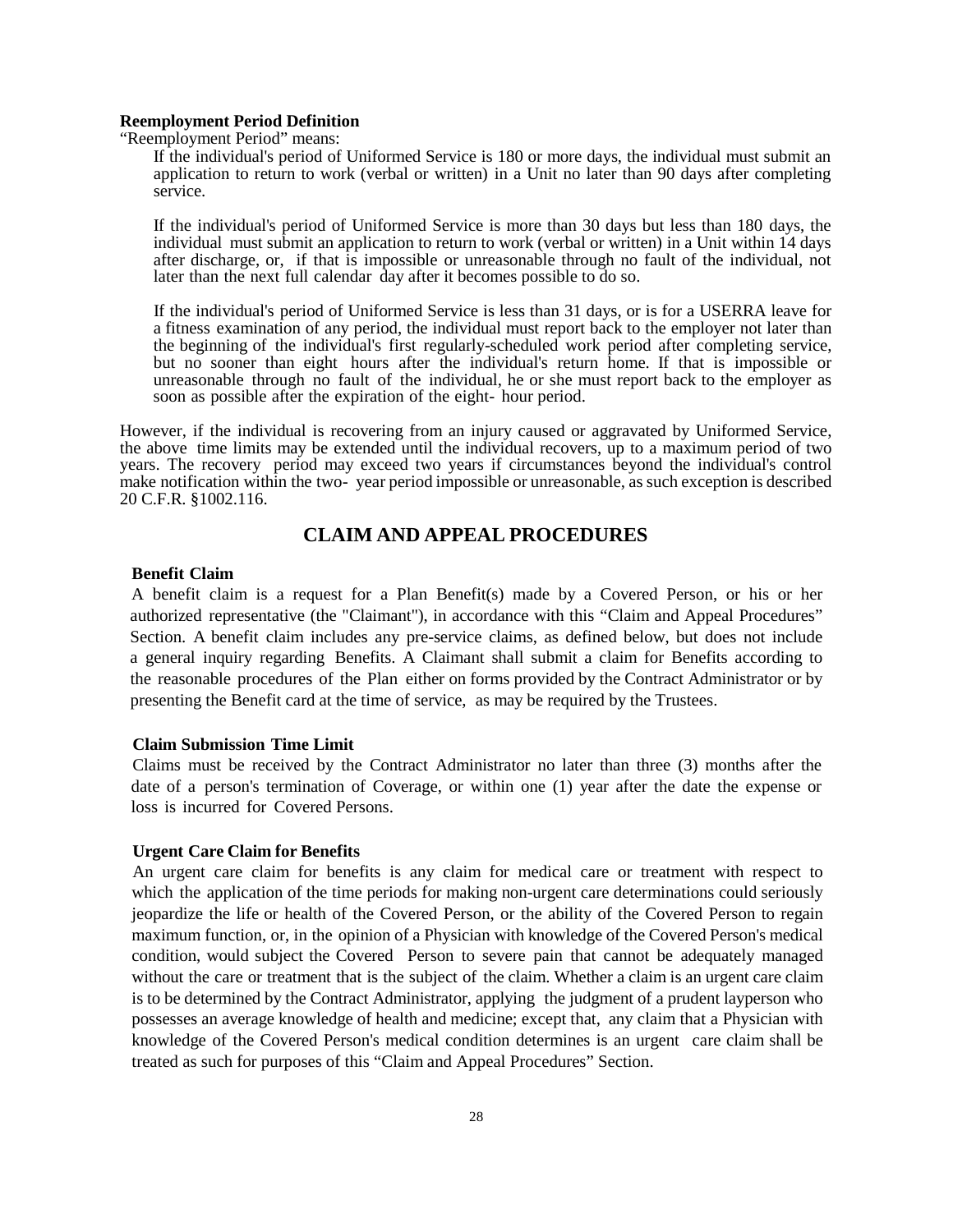## **Pre-service Claim for Benefits**

A pre-service claim for benefits means any claim for a Benefit under the Plan, with respect to which the Plan conditions receipt of the Benefit, in whole or in part, on approval of the Benefit in advance of obtaining medical care.

## **Post-service Claim for Benefits**

A post-service claim for Benefits means any claim for a benefit under the Plan that is not a pre-service claim.

## **Claimant's Failure to Follow Plan Claim Procedures**

In the case of a failure by a Claimant to follow the Plan's claim procedures for filing a pre-service claim, the Contract Administrator shall notify the Claimant of the failure and the proper procedures to be followed in filing a claim for Benefits. This notification shall be provided to the Claimant as soon as possible, but not later than five (5) days (24 hours in the case of a failure to file a claim involving urgent care) following the failure. Such notification may be oral, unless written notification is requested by the Claimant. This "Claimant's Failure to Follow Plan Claim Procedures" Section shall apply only in the case of a failure (a) that is a communication by a Claimant received by the Contract Administrator; and (b) that names a specific Covered Person, a specific medical condition or symptom, and a specific treatment, service, or product for which approval is requested.

## **Notice of Pre-service Claim Disposition**

Written notice of the disposition of any pre-service claim for Benefits, whether adverse or not, shall be furnished to the Claimant within a reasonable period of time, not to exceed fifteen (15) days after receipt of the claim by the Plan.

## **Notice of Post-service Claim Disposition**

Written notice of the disposition of any post-service claim for Benefits which is wholly or partially denied (also called an "adverse benefit determination") shall be furnished to the Claimant within a reasonable period of time, not to exceed thirty (30) days after the claim is received by the Contract Administrator. This period may be extended one time for up to an additional fifteen (15) days, due to special circumstances beyond the control of the Plan requiring an extension of time for processing the claim, provided that the Contract Administrator furnishes written notice of the extension to the Claimant, within the initial thirty-day period, that indicates the special circumstances requiring the extension, and the date by which the Contract Administrator expects to provide a determination regarding the claim. If such an extension is necessary due to a failure of the Claimant to submit the information necessary to decide the Claim, the notice of extension shall specifically describe the required information, and the Claimant shall have forty-five (45) days from receipt of the notice within which to provide the specified information.

## **Claim Determinations**

The Contract Administrator shall make all initial dental claim determinations as to the right of any person to receive a Dental Benefit. Such determination shall be based on this Plan Document. The Ameritas claims administrator shall make all initial vision claim determinations as to the right of any person to receive a Vision Benefit. Such determination shall be based on the Ameritas Fully-Insured Focus® VSP Plan Document.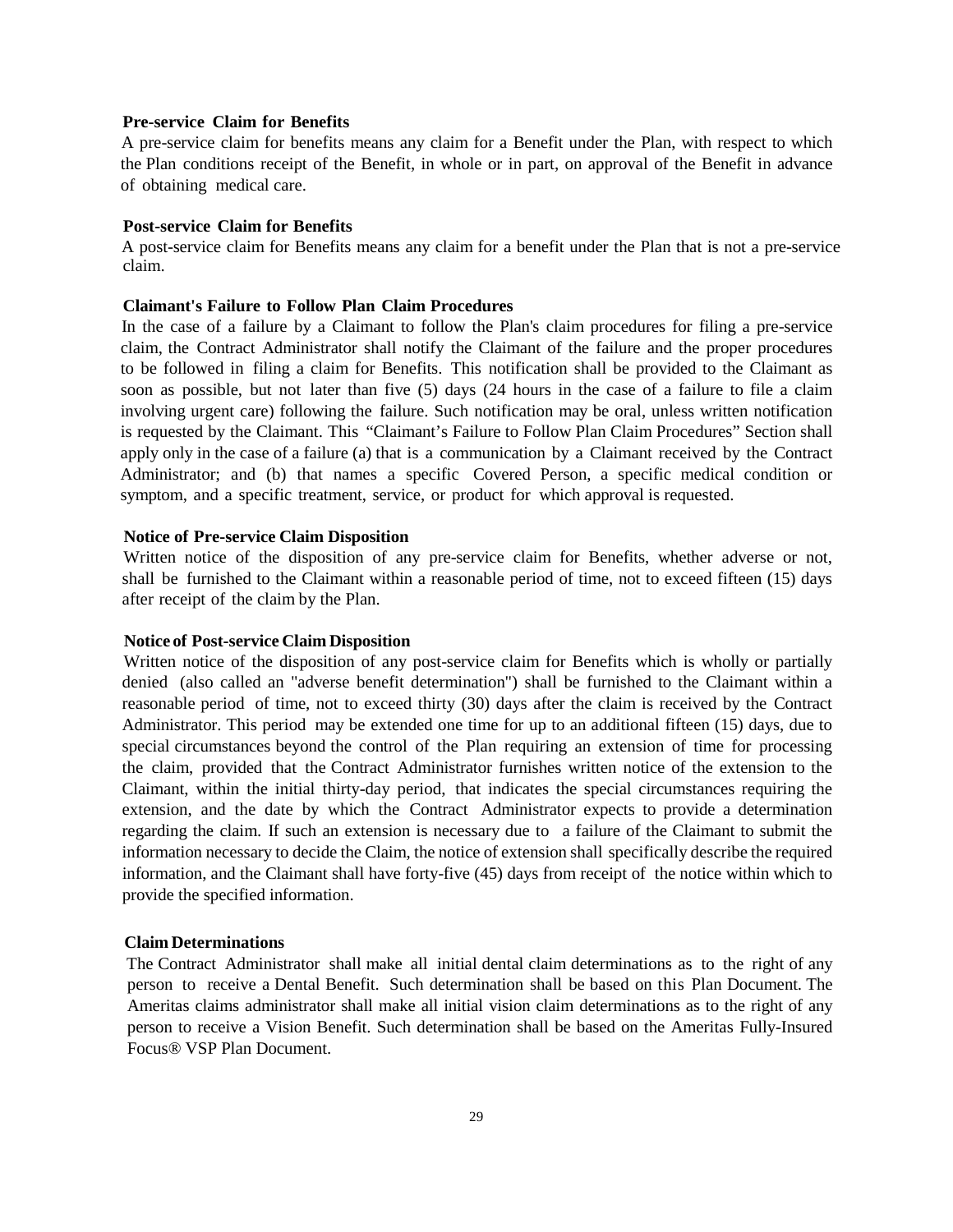## **Content of Notice of Claim Denial**

The denial of a claim for Benefits under the Plan, whether a denial in whole or in part, shall be stated in a written instrument provided to the Claimant. Such written instrument shall set forth:

The specific reason(s) for the denial;

Reference to the specific Plan provision(s) on which the denial is based;

A description of any additional material or information necessary for the Claimant to perfect a claim and an explanation of why such material or information is necessary; A description of the Plan's appeal procedures and the time limits applicable to such procedures;

A statement of the Claimant's right to bring a civil action under ERISA Section 502(a) following an adverse appeal determination;

If an internal rule, guideline, protocol, or other similar criterion was relied upon in making the adverse determination, either the specific rule, guideline, protocol, or other similar criterion; or a statement that such was relied upon in making the adverse determination and that a copy of such will be provided free of charge to the Claimant upon request;

If the adverse benefit determination is based on a necessary care and treatment or experimental treatment or similar exclusion or limit, either an explanation of the scientific or clinical judgment for the determination, applying the terms of the Plan to the Claimant's medical circumstances, or a statement that such explanation will be provided free of charge upon request; and

In the case of a denial concerning an urgent care claim, a description of the expedited appeal process applicable to such claims. The information required to be provided by this Section may be provided to the Claimant orally within the 72-hour period, provided that a written notification is furnished to the Claimant within three (3) days after the oral notification.

## **Review of an Adverse Benefit Determination ("Appeal")**

The Trustees shall make all appeal determinations.

An appeal request must be delivered to the Contact Administrator no later than 180 days after receipt by the Claimant of written notification of the claim denial.

Claimants shall have the opportunity to submit written comments, documents, records, and other information relating to the claim for Benefits.

Claimants requesting an appeal shall be provided, upon request and free of charge, reasonable access to, and copies of, all Relevant Documents.

The Trustees' review shall take into account all comments, documents, records, and other information submitted by the Claimant relating to the claim, without regard to whether such information was submitted or considered in the initial Benefit determination.

The Trustees' review will not afford deference to the initial claim decision and shall not include any individual who made the claim decision that is the subject of appeal, nor the subordinate of such an individual.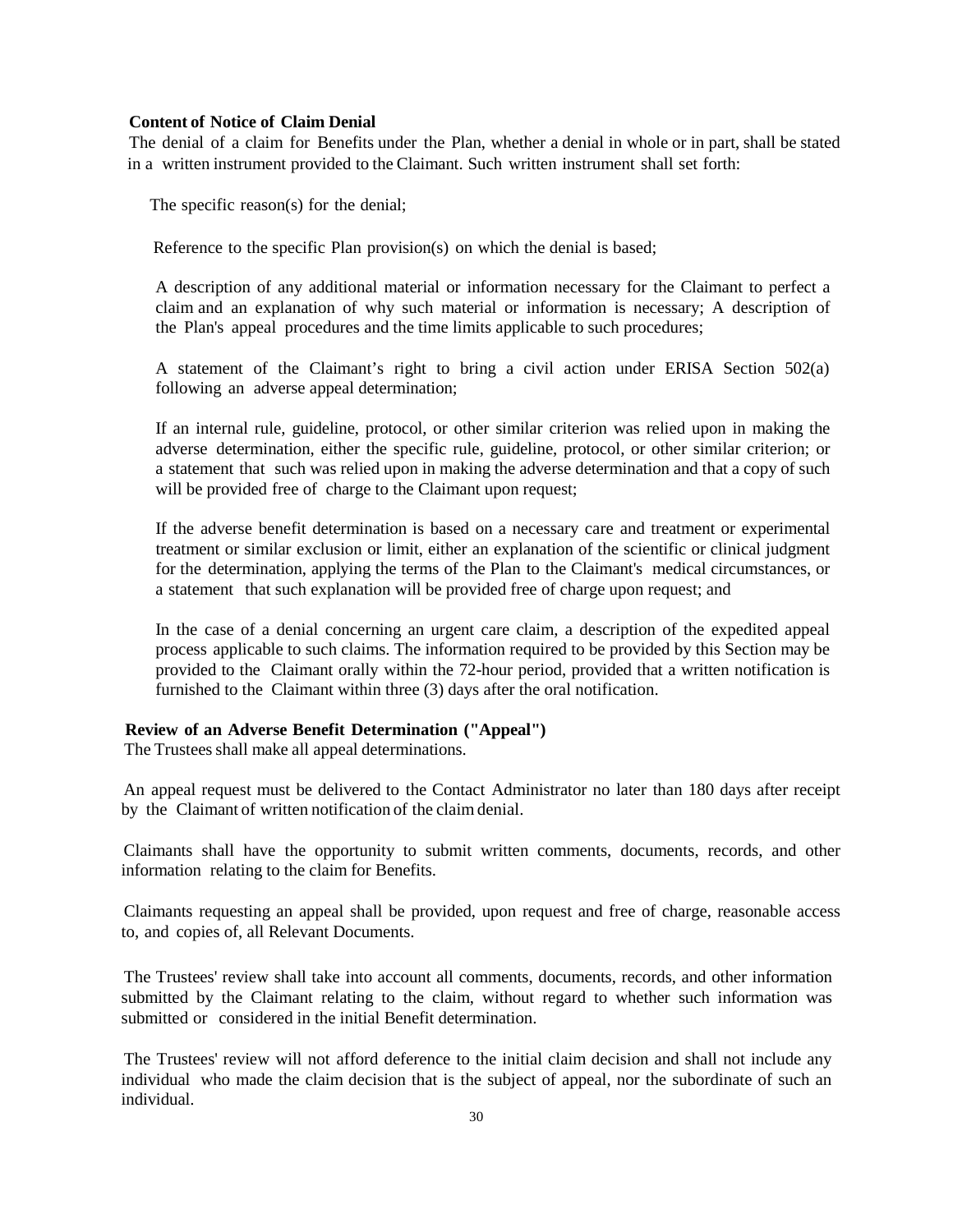In deciding an appeal of a claim denial based on a medical judgment, including a determination regarding whether a particular treatment, drug, or other item is experimental, investigational, or not medically necessary or appropriate, the Trustees shall consult with a health care professional who has appropriate training and experience in the field of medicine involved in the medical judgment. A "health care professional" means a Physician or other health care professional licensed, accredited, or certified to perform specified health services consistent with state law.

The Trustees shall identify any medical or vocational experts whose advice was obtained on behalf of the Plan in connection with a claim, without regard to whether the advice was relied upon in making the determination.

The health care professional engaged for purposes of a consultation regarding this Section shall be an individual who is neither an individual who was consulted in connection with the claim determination that is the subject of the appeal, nor the subordinate of any such individual.

## **Urgent Care Expedited Appeal and Notice of Appeal Determination**

In the case of a claim involving urgent care, in addition to the requirements in this Section, the Trustees shall provide an expedited review. A request for an expedited appeal of a denied claim may be submitted orally or in writing by the Claimant. All necessary information, including the Plan's appeal determination, shall be transmitted between the Contract Administrator and the Claimant by telephone, facsimile, or other available similarly expeditious method. The Contract Administrator shall notify the Claimant of the Trustees' appeal determination as soon as possible, taking into account the medical exigencies, but not later than 72 hours after receipt of the Claimant's request for an appeal.

## **Notice of Pre-service Appeal Determination**

The Trustees will make a final decision, and the Contract Administrator shall notify the Claimant, regarding a pre-service claim appeal within a reasonable period of time appropriate to the medical circumstances, but no later than thirty (30) days after receipt by the Contract Administrator of the Claimant's request for a claim review.

## **Notice of Post-service Appeal Determination**

The Trustees will make a final decision, and the Contract Administrator shall notify the Claimant, regarding a pre-service claim appeal within a reasonable period of time, but no later than sixty (60) days after receipt by the Contract Administrator of the Claimant's request for a claim review.

## **Content of Notice of Appeal Denial**

An appeal denial by the Trustees, whether in whole or in part, shall be stated in a written instrument provided to the Claimant. Such written instrument shall set forth:

The specific reason(s) for the denial;

Reference to the specific Plan provision(s) on which the denial is based;

A statement that the Claimant is entitled to receive, upon request and free of charge, reasonable access to, and copies of, all Relevant Documents;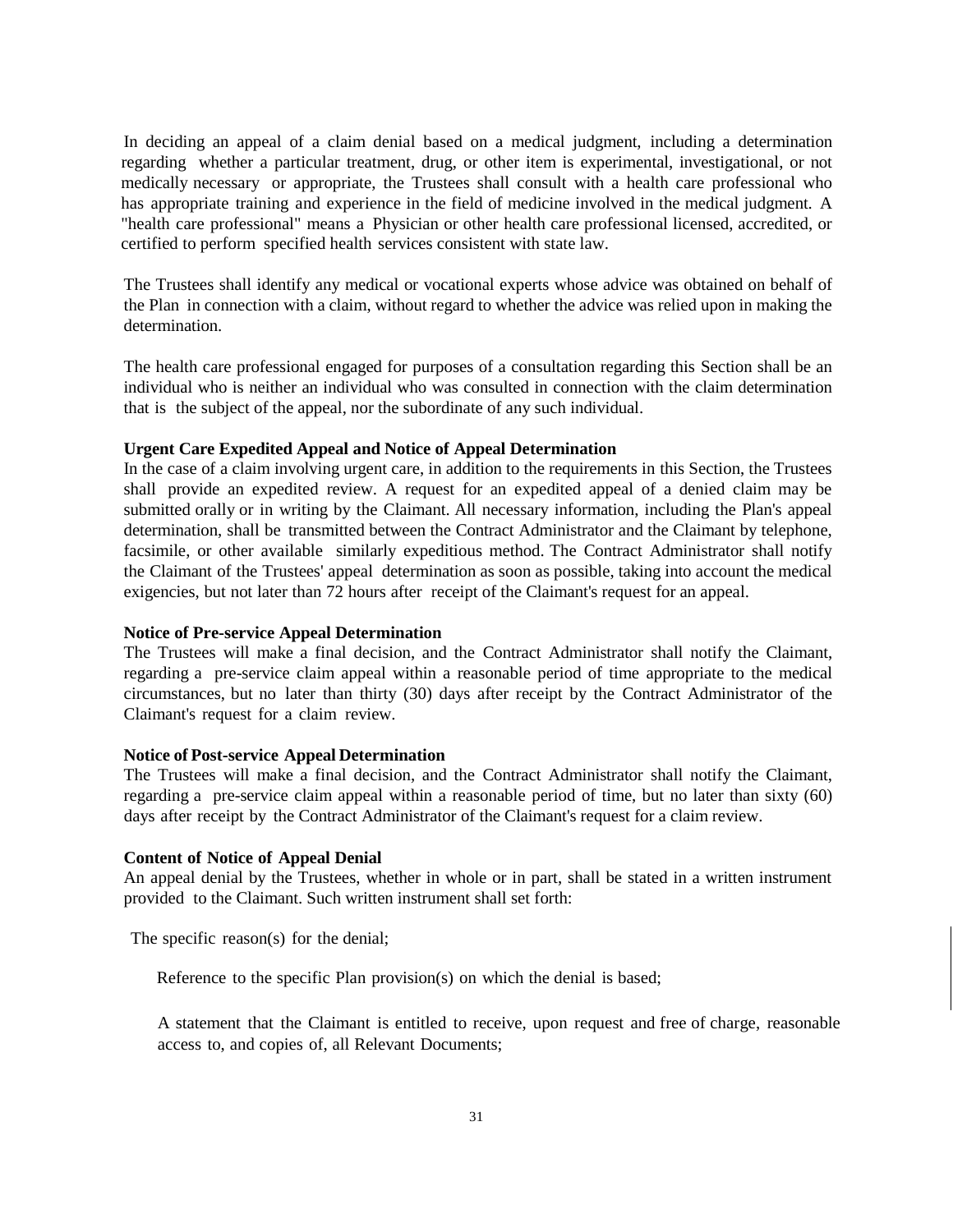If an internal rule, guideline, protocol, or other similar criterion was relied upon in making the adverse appeal determination, either the specific rule, guideline, protocol, or other similar criterion; or a statement that such was relied upon in making the adverse determination and that a copy of such will be provided free of charge to the Claimant upon request;

If the adverse appeal determination is based on a necessary care and treatment or experimental treatment or similar exclusion or limit, either an explanation of the scientific or clinical judgment for the determination, applying the terms of the Plan to the Claimant's medical circumstances, or a statement that such explanation will be provided free of charge upon request; and

A statement of the Claimant's right to bring an action under ERISA Section 502(a).

## **Communications**

All communications from the Contract Administrator or Trustees to the Claimant shall be written in a manner calculated to be understood by the Claimant.

## **Safeguards**

In deciding a Claim, including on appeal, the Contract Administrator or the Trustees, as applicable, shall assure that decisions on Claims and on appeals are made in accordance with the documents governing the Plan and that, where appropriate, the Plan provisions have been applied consistently with respect to similarly situated Claimants.

## **Relevant Document Definition**

**"Relevant Document"** means a document, record, or other information if such document, record, or other information was relied upon in making the Benefit determination; was submitted, considered, or generated in the course of making the Benefit determination, without regard to whether such document, record, or other information was relied upon in making the Benefit determination; demonstrates compliance with the administrative processes and safeguards required by 29 C.F.R. §2560.503-1(b)(5) in making the Benefit determination; constitutes a statement of policy or guidance with respect to the Plan concerning the denied treatment option or Benefit for the Claimant's diagnosis, without regard to whether such advice or statement was relied upon in making the Benefit determination.

## **Authorized Representative**

A Covered Person may designate an authorized representative to act on the Covered Person's behalf with respect to a Benefit claim or appeal of a denied Benefit claim by completing a form provided by the Contract Administrator. In the case of an urgent care claim, a health care professional with knowledge of a Covered Person's medical condition shall be permitted to act as the authorized representative of the Covered Person.

#### **Trustee Discretion**

The Trustees shall have complete fiduciary authority and discretion to interpret and construe the Plan, decide all questions of eligibility and Benefits, review any claim decision made by the Contract Administrator, and determine the final outcome of all appeals. The Trustees' appeal determination shall be final and binding on all interested parties.

## **Limitation on Filing a Lawsuit**

Before a lawsuit to obtain Benefits may be filed, all of the Plan claims and appeals procedures stated in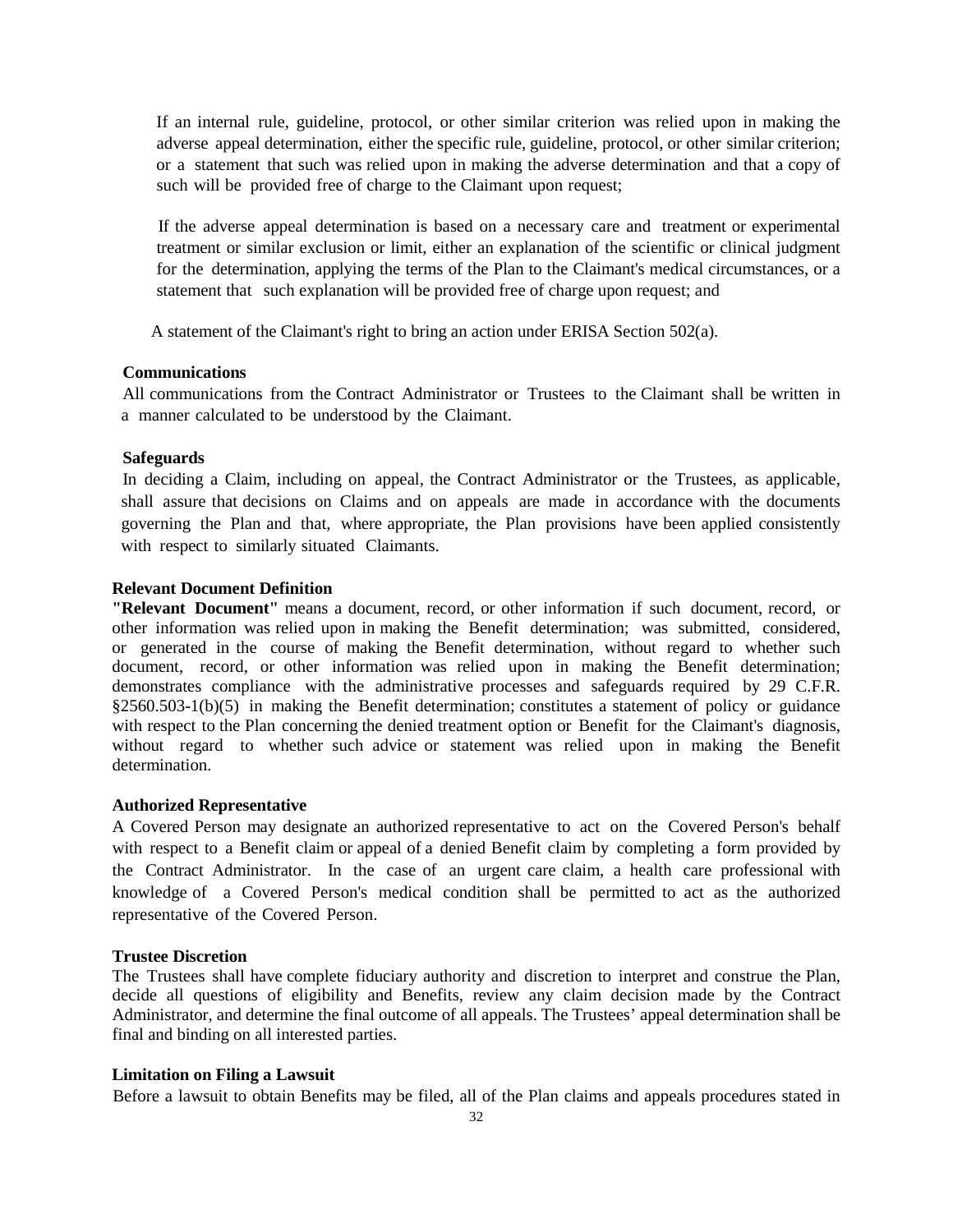this "Claim and Appeal Procedures" Section must be exhausted, and either (i) a final decision must have been made on an appeal, or (ii) the appropriate time frame described in this "Claim and Appeal Procedures" Section for a Trustee decision on appeal ("Decision Date"), must have elapsed without a final decision having been made on the claim or appeal. Such a lawsuit may be filed no later than 12 months after the Decision Date described in the preceding sentence. However, if such time limitation is less than that required by applicable law, then the time limitation is extended to agree with the minimum permitted by applicable law.

## **Uncashed Checks**

If any claim payment check remains uncashed for a period that is more than two years as of February 1 each year and the payee has not been located through reasonable efforts adopted by the Board of Trustees, the uncashed check shall be void and no longer negotiable and the monies to fund payment of such check shall remain the property of, and constitute assets of, the San Antonio Police Officers and Firefighters Benefit Plan & Trust, and shall be available to pay other Plan obligations or to be invested until a valid replacement, is validly presented for payment.

## **DEFINITIONS**

<span id="page-34-0"></span>When used in this Plan Document, the following items shall have the meanings shown below. The following definitions are not an indication that charges for particular care, supplies or services are eligible for payment under the Plan; please refer to the appropriate sections of the Plan Document for that information.

## **Association**

The San Antonio Police Officers' Association or the International Association of Firefighters Local 624.

## **Benefits**

The benefits provided by this Plan.

## **Calendar Year**

The period of time commencing at 12:01 a. m. on January 1 of each year and ending at 12:00 midnight on the next December 31. Each succeeding, like period will be considered a new Calendar Year.

## **Calendar Year Maximum Benefit**

The most in Benefits that the Plan will pay for Covered Expenses of a Covered Person incurred during a Calendar Year.

## **Certificate of Coverage or Certificate of Creditable Coverage**

A written certification provided by any source that offers health care coverage, including this Plan, for the purpose of confirming the duration and type of an individual's previous coverage.

## **Child**

The Member's or Covered Member's son or daughter; legally adopted child; step-child; foster child or a child placed for adoption with the Member or Covered Member. A child is "placed for adoption" when a Member or Covered Member assumes and retains a legal obligation for total or partial support of the child placed with the Member or Covered Member in anticipation of the child's adoption. The child's placement for adoption ends upon the termination of such legal obligation.

## **Claimant**

Any Covered Person on whose behalf a request for a Plan Benefit(s) is submitted in accordance with the Plan's claims procedures.

## **COBRA**

The Consolidated Omnibus Budget Reconciliation Act of 1985, as amended.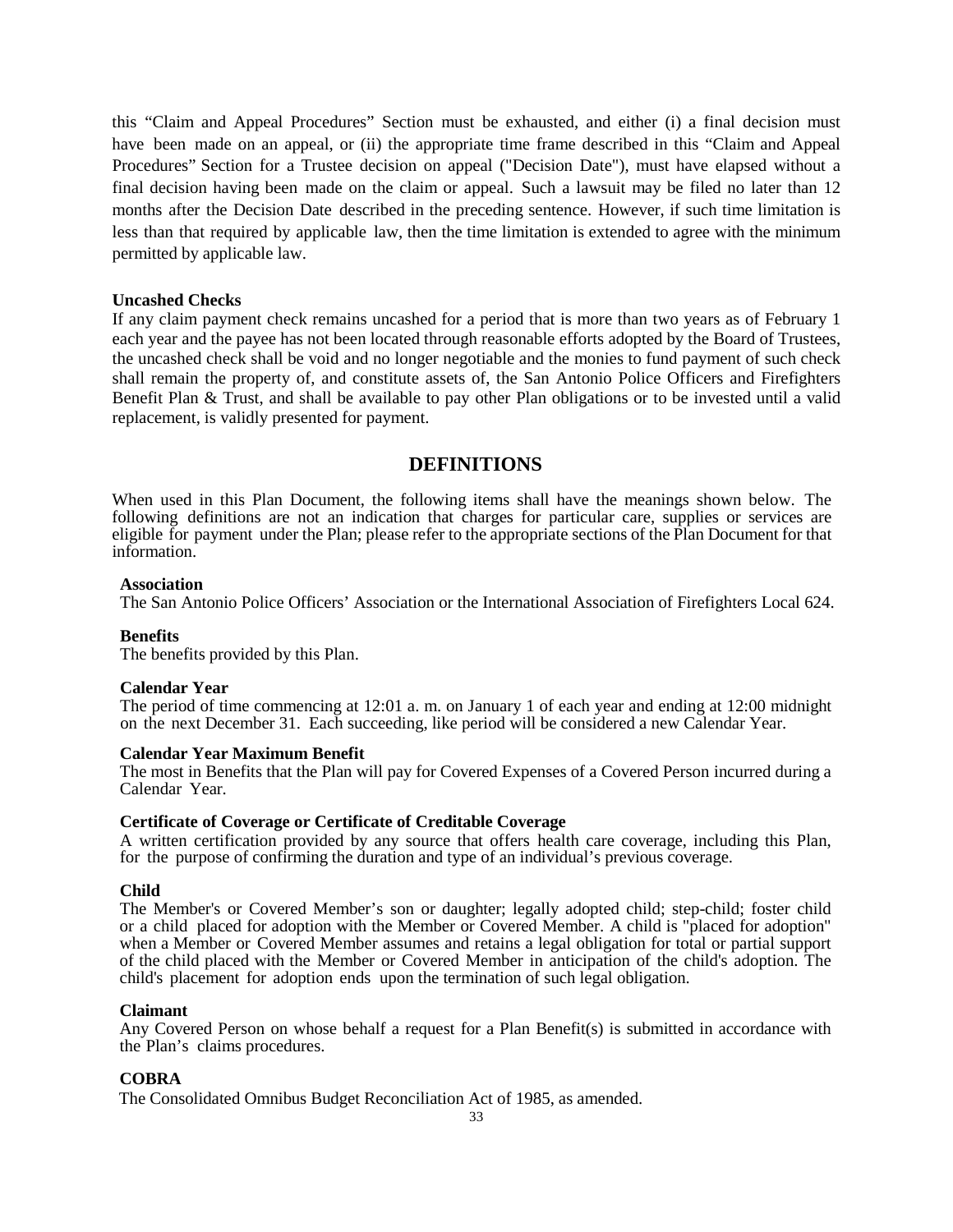## **Co-insurance**

See the Schedule of Benefits.

## **Contract Administrator**

The office of the third-party administrator appointed by the Trustees to administer the day-to-day operations of the Plan.

## **Coverage** and **Covered**

When used in reference to a Member or Dependent, as opposed to in reference to an expense or benefit, these terms mean that the individual is entitled to receive the Plan's Benefits.

## **Covered Expense**

An expense incurred by a Covered Person that is payable by the Plan as Co-insurance or is payable by the Covered Person as a deductible, as Co-insurance, as a Co-payment or because of a benefit.

## **Covered Person, Covered Member and Covered Dependent**

A Member, Dependent, or both, respectively, eligible to receive Benefits under this Plan because the eligibility and enrollment requirements have been met.

## **Creditable Coverage**

Prior medical coverage that an individual had from any of the following sources: a group health plan, health insurance coverage, Medicare, Medicaid, medical and dental care for members and former members of the uniformed services and their dependents, a medical care program of the Indian Health Service or tribal organization, a state health benefits risk pool, certain other state-sponsored arrangements established primarily to provide medical benefits to persons who have difficulty in obtaining affordable coverage because of a medical condition, a health plan offered under the Federal Employees Health Benefits Program, a public health plan, or a health benefit plan under the Peace Corps Act, provided the coverage did not consist solely of excepted benefits under federal law.

## **Deductible**

An amount of Covered Expenses payable by the Covered Person which must be incurred before any Benefit can be paid by the Plan. See the Schedule of Benefits for information concerning the Deductible amounts.

## **HIPAA**

Health Insurance Portability and Accountability Act of 1984, as amended.

## **Injury**

Accidental bodily injury sustained by a Covered Person. Such injury must result in loss directly and independently of all other causes. All bodily injuries caused by one (1) accident shall be considered as one (1) Injury.

## **Medicare**

Health insurance for the aged as established by Title I of Public Law 89-98 including parts A & B and Title XVIII of the Social Security Act, as amended from time to time.

## **Necessary Care Treatment**

Any confinement, treatment, service, or item that is: (a) prescribed by a Physician; (b) necessary and appropriate; (c) non-experimental; (d) consistent with professionally recognized national standards of quality; and (e) customarily employed nationwide for treatment, considering the Covered Person's condition.

## **Physician**

A Doctor of Medicine (M.D.) or Doctor of Osteopathy (D.O.) who is licensed to practice medicine or osteopathy where the care is provided.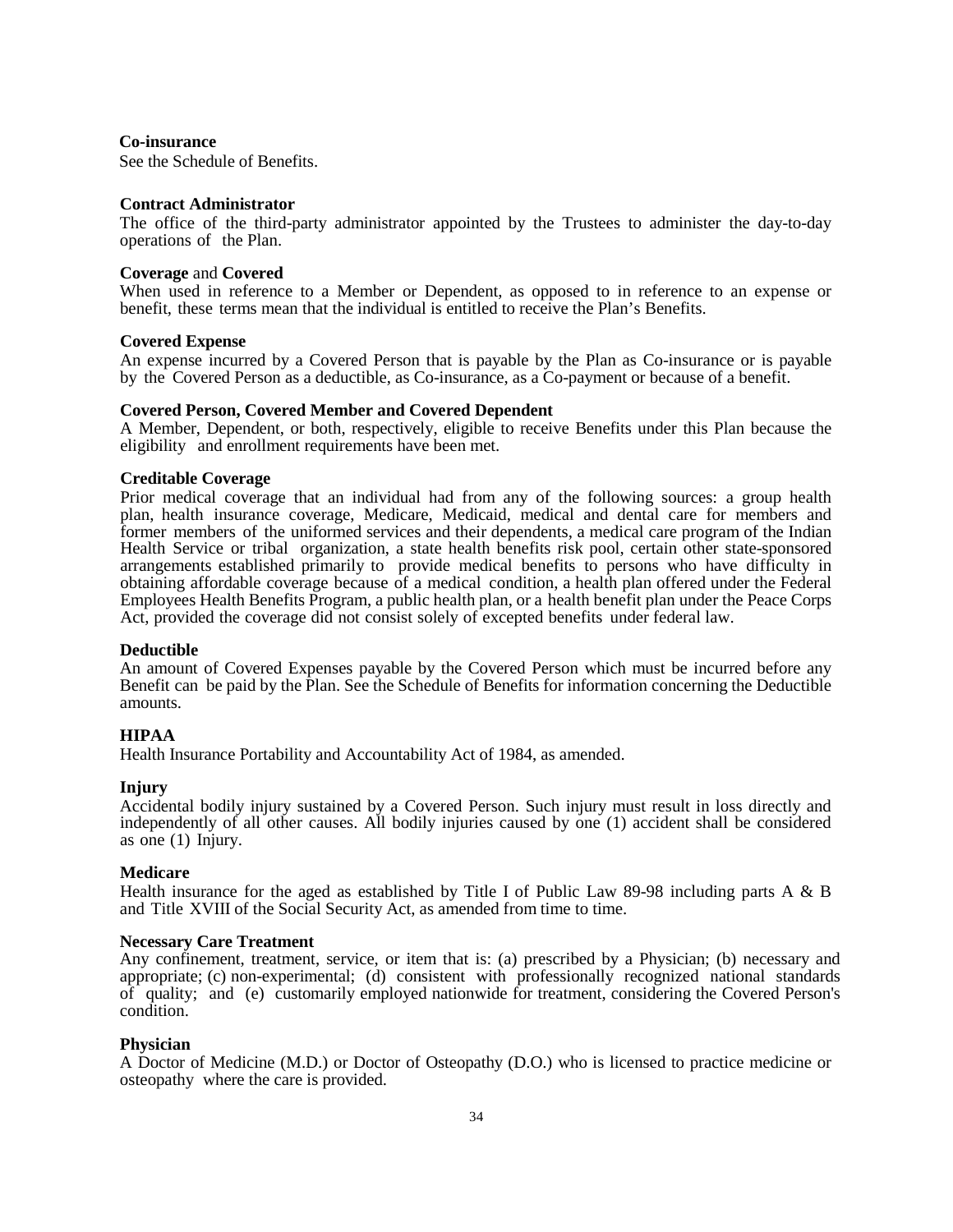"Physician" also includes the following providers, but only when the provider is licensed to practice where the care is rendered and is rendering a service within the scope of that license:

Dentist (D.D.S. or D.M.D.);

Optometrist (O.D.);

Podiatrist or Chiropodist (D.P.M., D.S.P., or D.S.C.);

Psychologist (Ph.D.); and

Chiropractor (D.C.).

For purposes of certifying Total Disability, "Physician" will include only Doctors of Medicine (M.D.) and Doctors of Osteopathy (D.O.).

## **Plan**

The San Antonio Police Officers and Firefighters Benefit Plan, as set forth in this document, and as may be amended from time to time.

## **Plan Administrator**

The Board of Trustees of the San Antonio Police Officers and Firefighters Benefit Trust.

## **Plan Sponsor**

The Board of Trustees of the San Antonio Police Officers and Firefighters Benefit Trust.

## **Plan Year**

The period beginning January 1 and ending December 31 each calendar year.

## **Reasonable and Customary Charge**

The usual charge of a provider for Necessary Care and Treatment that is not more than the prevailing charge for a like service or supply by similar providers in the same geographic area, as determined by a fee schedule approved by the Board of Trustees. As of September 1, 2009, Guardian's dental fee schedule is used, but the fee schedule used may be changed at any time in the discretion of the Board of Trustees. Charges incurred outside the United States or its territories shall be considered as if incurred in the geographic area of the Plan's San Antonio, Texas claims paying office. If the usual and prevailing charge for a service or supply cannot be determined because of the unusual nature of the service or supply, the Contract Administrator shall determine what is the most closely analogous service or supply based on (a) the complexity of the service involved, (b) the use being made of the supply, (c) the degree of professional skill required under the circumstances, or (d) other pertinent factors, as determined in the discretion of the Board of Trustees.

## **Sickness**

Any condition of ill health; disease; complications of pregnancy, labor or delivery; bodily or mental abnormality; infirmity; or disorder. All sicknesses due to the same or related causes shall be considered as one Sickness.

## **Spouse**

A person who is regarded as legally married to a Covered Person under applicable state law. An individual shall be deemed to be a Spouse of a Covered Person with respect to any expense which is payable or reimbursable under this Plan if that individual is regarded as legally married to the Covered Person under applicable state law at the time the expense is incurred.

## **SSA**

The United States Social Security Administration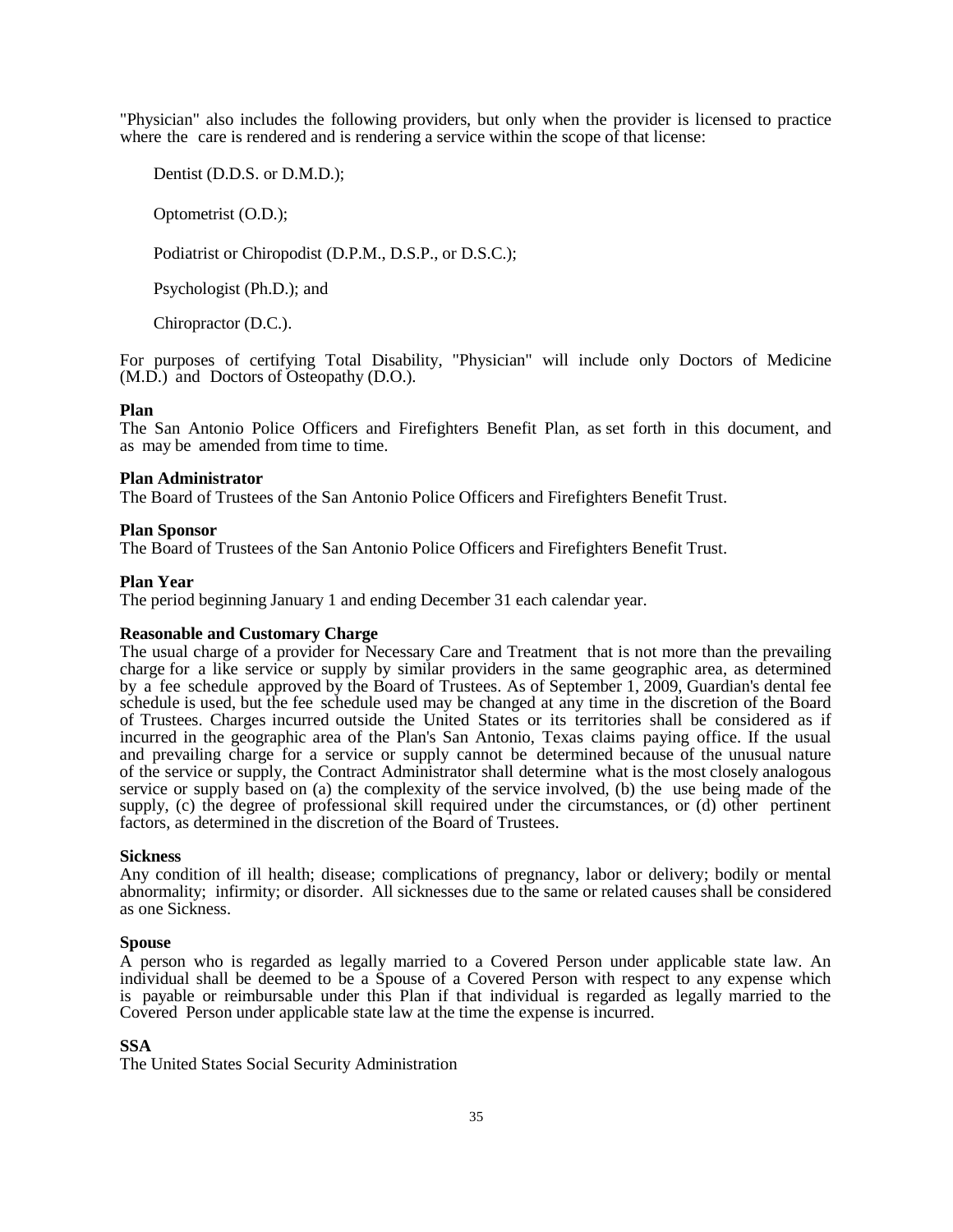## **Trust**

The San Antonio Police Officers and Firefighters Benefit Trust

#### **Trust Agreement**

The San Antonio Police Officers and Firefighters Benefit Plan & Trust, Trust Agreement as of January 1, 2000, as amended.

#### **Trustees**

The members of the Board of Trustees of the San Antonio Police Officers and Firefighters Benefit Trust. Such Trustees are the named fiduciaries of the Plan, as the term "fiduciary" is defined in ERISA.

#### **Unit**

A group of Members for whom the group constitutes any one of the following: the employees of an Association who are the subject of a participation agreement between the Association and the Trustees or Trust; members of a collective bargaining unit for whom contributions to the Trust are required by a collective bargaining agreement; or employees of a political subdivision who are the subject of a participation agreement between the political subdivision and the Trustees or Trust. Participants and beneficiaries may obtain, upon written request to the Plan Administrator, information concerning whether their employer is subject to a participation agreement or a collective bargaining agreement concerning contributions on their behalf to the Trust.

## **USERRA**

The Uniformed Services Employment and Reemployment Rights Act of 1994, as amended.

## **GENERAL PLAN INFORMATION**

#### **The name and type of Plan**

The San Antonio Police Officers and Firefighters Benefit Plan is a group dental and vision welfare plan administered by the Board of Trustees of the San Antonio Police Officers and Firefighters Benefit Trust ("Trustees" or "Board of Trustees"). The Board of Trustees is made up of equal numbers of police and firefighter Association-appointed Trustees. The Plan is maintained in accordance with collective bargaining agreements between the Associations and the City of San Antonio. A copy of each of the most recent collective bargaining agreements is available upon written request to the Plan Administrator, and also is available for examination at the street address of the Plan Administrator set forth in the section of this document entitled "Administrative Information." The Plan's benefits include vision and dental benefits.

#### **Amendment**

The Trustees shall have the full, absolute, and discretionary power to amend or modify this Plan in whole or in part, at any time, for any and all participants and beneficiaries, as those terms are defined by ERISA §3(7, 8), 29 §1102(7, 8), of this Plan without prior notice to, or the consent of, any person. Any such action may be effected as authorized under the Trust Agreement.

## **Clerical Error/Delay**

Clerical errors on records of the Contract Administrator and delays in making entries on such records shall not affect Benefit coverage. Upon discovery of any such error or delay which has caused an erroneous contribution or COBRA or USERRA Continuation Coverage premium payment to be made, the Contract Administrator shall make an equitable adjustment of the contribution or premium payment.

#### **Compliance with Federal Law**

This Plan shall comply with all federal laws and regulations to which it is subject. If any provision of this Plan is in conflict with any such law or regulation, the law or regulation shall prevail. If, in the opinion of the Trustees, the applicability of any such law or regulation is unclear, the Trustees shall have the right to decide the question of such applicability until the law is clarified by the appropriate governmental authority.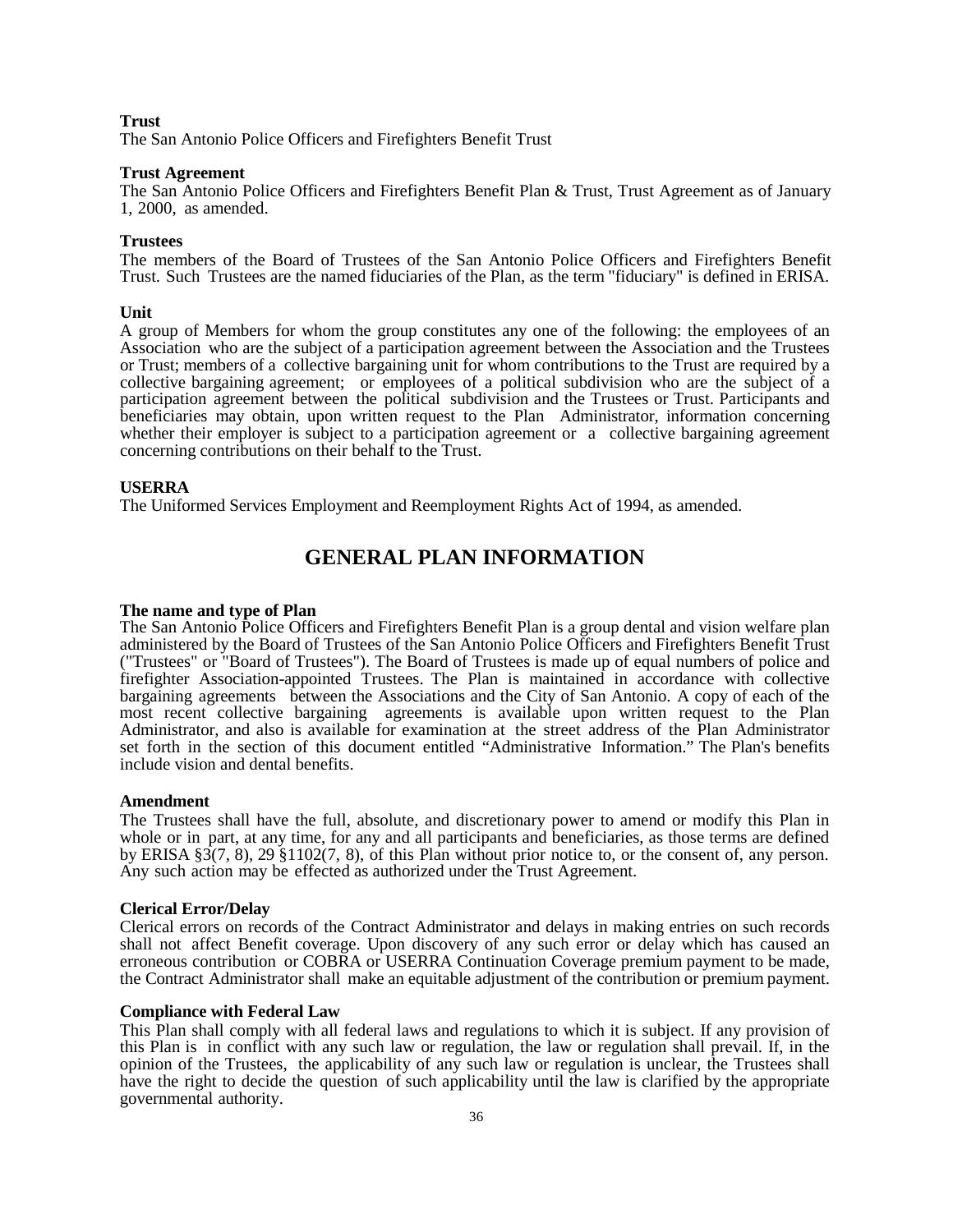## **Contribution Source**

Contributions to the Plan are made by the City, Legal Plan, and Associations. In addition, the Trust receives some contributions from participants in the form of copayments, deductibles, and self-payments.

## **Designation of a Payee**

## Covered Member Incompetent

In the event the Plan determines that the Covered Member is incompetent or incapable of executing a valid receipt or otherwise managing his or her affairs relevant to the Plan, and no guardian has been appointed, the Plan may, during the lifetime of the Covered Member, pay any amount otherwise payable to the Covered Member to another individual, as specified under the laws of the State of Texas.

## Death of Covered Member

In the event of the death of the Covered Member before all amounts payable under the Plan have been paid, the Plan shall pay any amount otherwise payable to the Covered Member to the deceased Covered Member's designated beneficiary. If there is no designated beneficiary on file with the Contract Administrator, the Plan shall pay such amount to the deceased Covered Member's surviving Spouse. If there is no surviving Spouse, and there is no designated beneficiary, the Plan shall pay such amount to the deceased Covered Member's estate.

## Full Discharge of Plan Obligations

Any payment in accordance with this provision shall discharge the obligation of the Plan to the extent of such payment.

## **Effect of Changes**

All changes to this Plan shall become effective as of the date established by the Trustees.

## **Eligibility Information**

The Plan's requirements about eligibility, as well as circumstances that may result in disqualification, ineligibility, denial, or loss of any benefit are described in this booklet.

## **Entire Contract**

This Plan and the enrollment forms of the Covered Persons shall constitute the entire contract of Benefit coverage between the Trust and the Covered Persons.

## **Funding Method**

Benefits are funded primarily by City, Legal Plan, and Association contributions to the Trust. Benefits are paid pursuant to provisions of collective bargaining and participation agreements, the Trust Agreement, and the Plan. Contributions and any interest or other earnings are held in the Trust for the purpose of providing benefits to Covered Persons and defraying reasonable operating expenses. Benefits for vision and dental benefits are self-funded by the Trust.

## **Headings**

The headings used in this Plan are for convenience only. In all cases, the full text of this Plan shall control.

## **Misstatements**

If any relevant information has been misstated or omitted by, or on behalf of, a person to obtain Benefit coverage, correct information shall be used to determine whether and to what extent such shall be in force. If such coverage is rescinded upon the discovery of any misstatement or omission, the Trustees shall make any equitable adjustment for any contributions which they deem, in their sole discretion, are appropriate.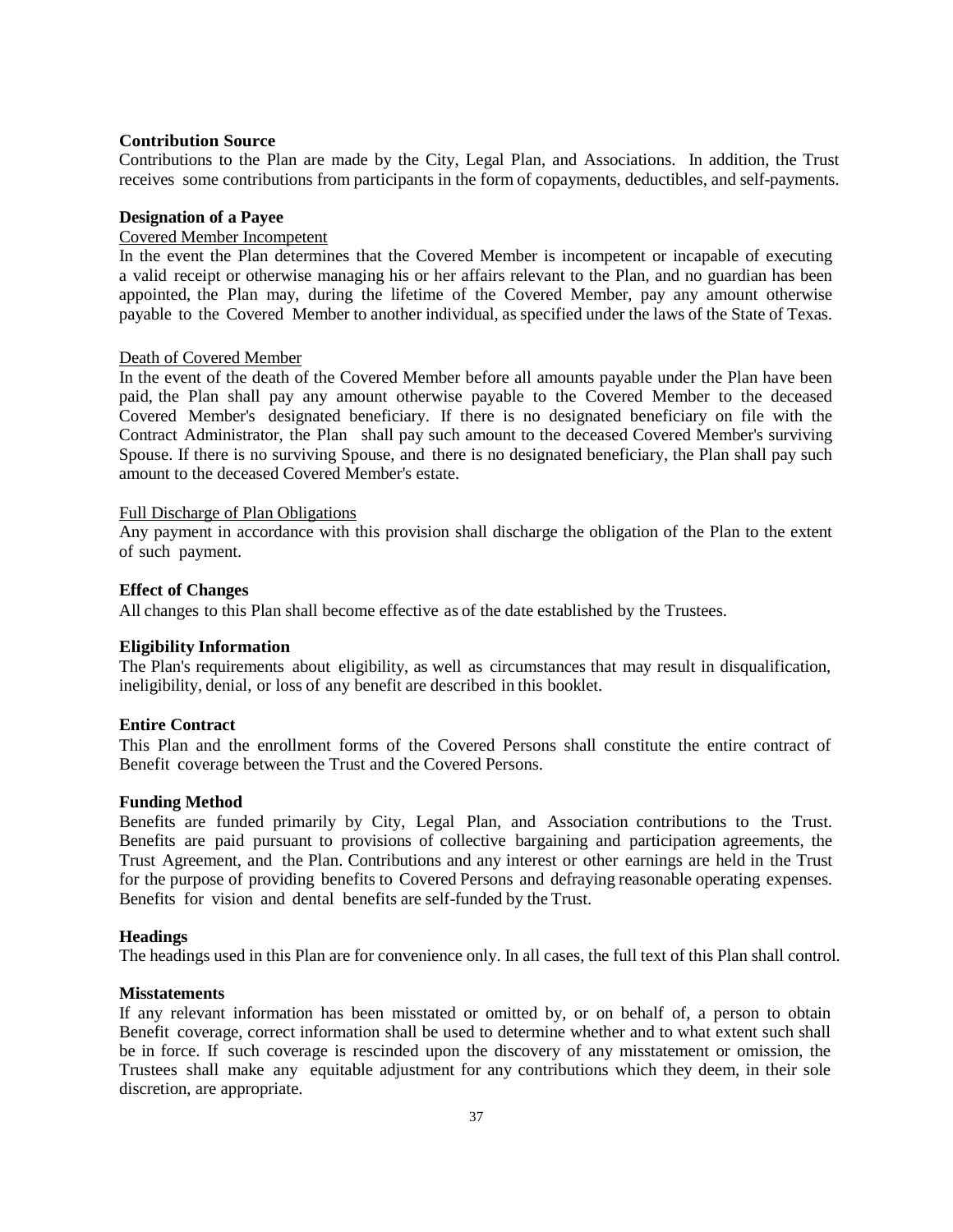## **No Waiver**

The Trustees' failure to enforce strictly a provision of this Plan shall not be construed as a waiver of the provision. The Trustees reserve the right to enforce strictly each and every provision of this Plan at any time, regardless of the nature or number of prior occurrences or the similarity of the circumstances.

#### **Plan Change or Termination**

The Trustees reserve the right to change or discontinue the types and amounts of benefits under the Plan. Plan benefits and eligibility rules are not guaranteed, may be changed or discontinued by the Trustees, are subject to rules and regulations adopted by the Trustees, and are subject to the Trust Agreement. The nature and amount of Plan benefits are always subject to the actual terms of the Plan as it exists at the time a Claim occurs. If the Plan is changed or discontinued, it will not affect your or your beneficiary's right to any insured benefit to which you have already become entitled.

## **Plan Regulations**

All of the types of benefits provided by the Plan are set forth in this booklet. Complete terms of the benefits are set forth in the Plan.

#### **Plan Documents and Reports**

You may examine the following documents at the Contract Administrator during regular business hours, Monday through Friday, except holidays: (a) the trust agreement; (b) participation agreements; (c) plan documents and all amendments;(d) Form *5500* or full Annual Report filed with the Department of Labor; and (e) a list of Plan Sponsors. You may obtain copies of these documents by asking for them in writing from the Contract Administrator, and paying the reasonable cost of making the copies. Please ask the cost before requesting copies. If you prefer, you can arrange to examine these reports, during normal business hours, at your local Association office. To do so, call or write the Contract Administrator. A summary of the Annual Report, which gives details of the financial information about the Plan's operation, isfurnished freeof charge toall participants.

#### **Representations**

Statements made by, or on behalf of, any person to obtain Benefit coverage under this Plan shall be deemed representations and not warranties.

#### **Termination of this Plan**

The Plan shall continue until all the collective bargaining agreements providing for contributions to the Trust have expired, and there is no extension of any such collective bargaining agreement. This Plan may be terminated earlier only by the affirmative action of all Associations to terminate the Trust. Any such action must be by a vote of each Association's governing body to terminate the Trust at any regular or special meeting of that body.

## **Words in Singular or Plural**

Wherever the context admits, a word in the singular shall include the plural and vice-versa.

#### **Workers' Compensation**

This Plan is not instead of, and does not affect, any requirement for coverage by workers' compensation insurance.

## **STATEMENT OF RIGHTS OF PARTICIPANTS**

<span id="page-39-0"></span>As a participant in the Plan, you are entitled to certain rights and protections under ERISA. ERISA provides that all participants are entitled to: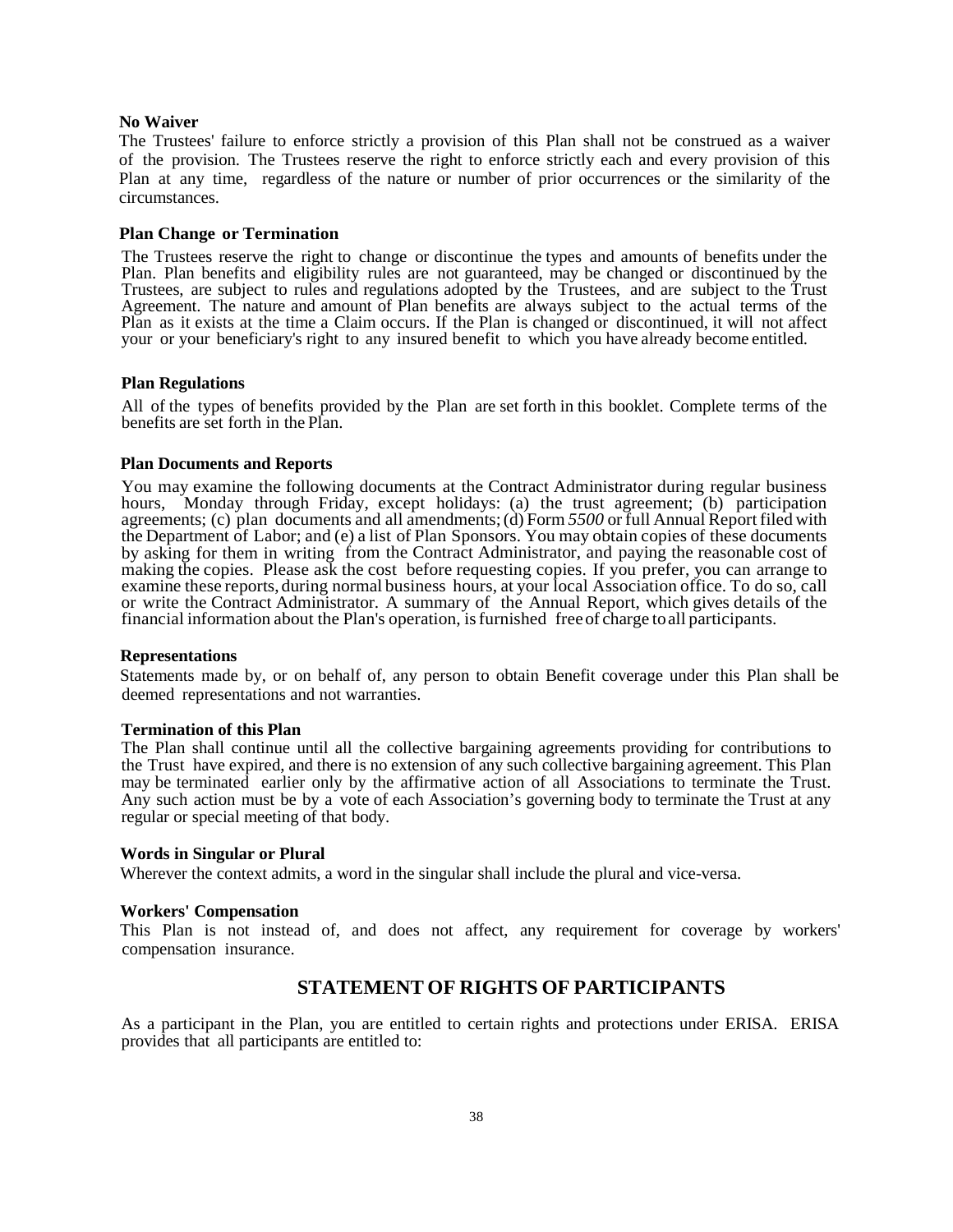## **Receive Information about Your Plan and Benefits**

- 1. Examine, without charge, at the Contract Administrator's office and at other specified locations, such as Association's, all documents governing the Plan, including insurance contracts, collective bargaining agreements, and copies of the latest annual report (Form 5500 Series) filed by the Plan with the U.S. Department of Labor and available at the Public Disclosure Room of the Employee Benefits Security Administration. The annual report is also available at the Public Disclosure Room of the Employee Benefits Security Administration.
- 2. Obtain, upon written request to the Plan Administrator, copies of documents governing the operation of the Plan, including insurance contracts and collective bargaining agreements, and copies of the latest annual report (Form 5500 Series) and updated summary plan description. The Contract Administrator may make a reasonable charge for the copies.
- 3. Receive a summary of the Plan's annual financial report. The Plan Administrator is required by law to furnish each participant with a copy of this summary annual report.
- 4. Continue health care coverage for yourself, spouse or Dependents if there is a loss of coverage under the Plan as a result of a Qualifying Event. You or your Dependents may have to pay for such coverage. Review this Plan Document and the documents governing the Plan on the rules governing your COBRA continuation coverage rights.

## **Continue Group Health Plan Coverage**

You may be able to continue health care coverage for yourself, and/or your Dependents, if there is a loss of coverage under the Plan as a result of a qualifying event. This coverage is called "COBRA coverage." You or your Dependents may have to pay for such coverage. Review this Plan Document for information about your COBRA coverage rights. You should be provided a Certificate of Coverage, free of charge, from the Plan or health insurance issuer when you lose coverage under the Plan, when you become entitled to elect COBRA coverage, or when your COBRA coverage ceases, if you request it before losing coverage, or if you request it up to 24 months after losing coverage. Without evidence of creditable coverage, you may be subject to a preexisting condition exclusion for 12 months (18 months for late enrollees) after your enrollment date in a group health plan. This Plan has no preexisting condition exclusions.

## **Prudent Actions by Plan Fiduciaries**

In addition to creating rights for participants, ERISA imposes duties upon the people who are responsible for the operation of the Plan. The people who operate your Plan, called "fiduciaries" of the Plan, have a duty to do so prudently and in the interest of you and other participants and beneficiaries. No one, including your Employer, your Union, or any other person, may fire you or otherwise discriminate against you in any way to prevent you from obtaining a welfare benefit or exercising your rights under ERISA.

## **Enforce Your Rights**

If your claim for a benefit under this Plan is denied or ignored, in whole or in part, you have a right to know why this was done, to obtain copies of documents relating to the decision without charge, and to appeal any denial, all within certain time schedules.

Under ERISA, there are steps you can take to enforce the above rights. For instance, if you request a copy of Plan documents or the latest annual report from the Plan and do not receive them within 30 days, you may file suit in a Federal court. In such a case, the court may require the Plan Administrator to provide the materials and pay you up to \$110 a day until you receive the materials, unless the materials were not sent because of reasons beyond the control of the Plan Administrator. If you have a claim for benefits which is denied or ignored, in whole or in part, you may file suit in a state or Federal court. In addition, if you disagree with the Plan's decision or lack thereof concerning the qualified status of a domestic relations order or a Medical Child Support Order, you may file suit in Federal court. If it should happen that Plan fiduciaries misuse the Plan's money, or if you are discriminated against for asserting your rights, you may seek assistance from the U.S. Department of Labor, or you may file suit in a Federal court. The court will decide who should pay court costs and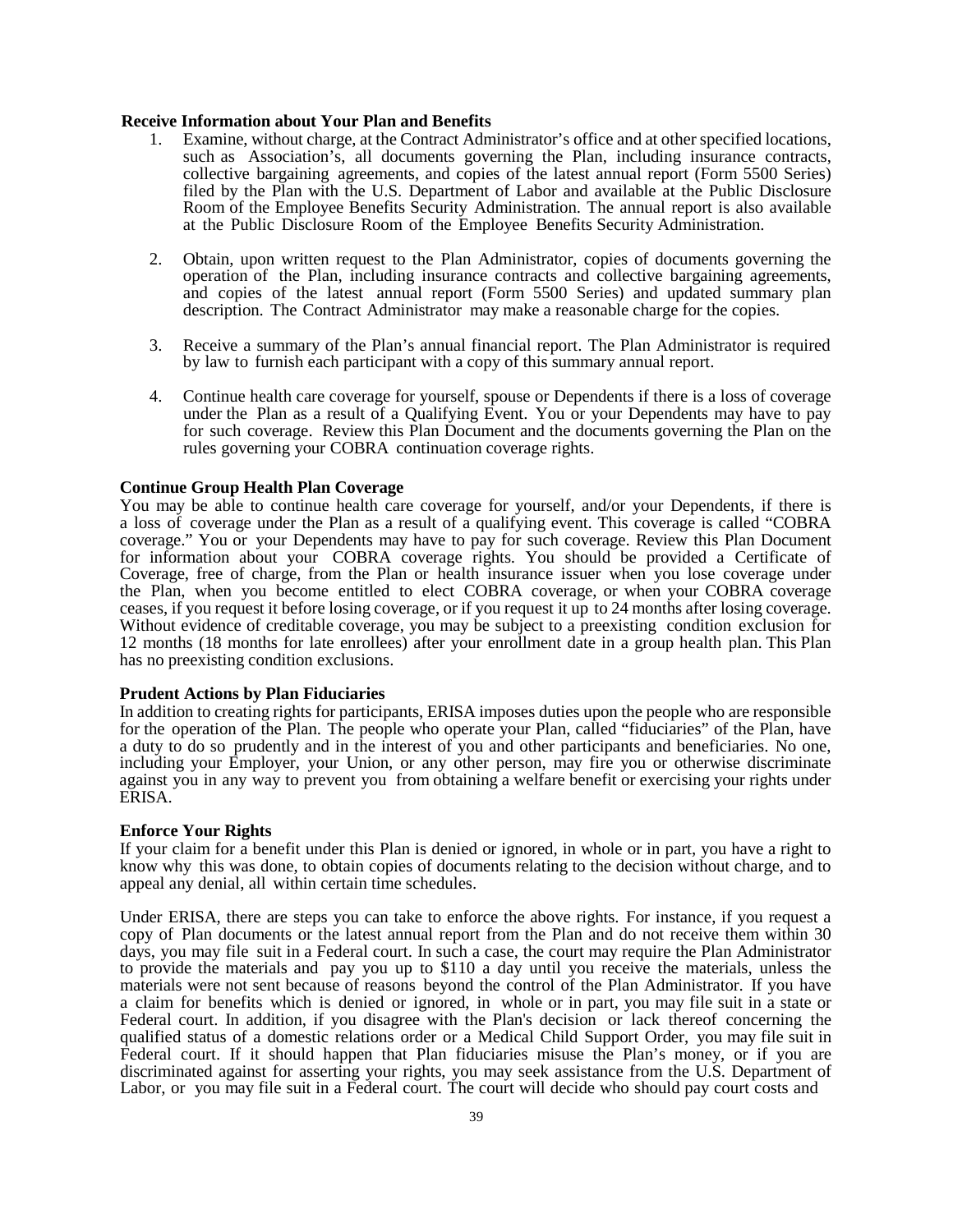legal fees. If you are successful, the court may order the person you have sued to pay these costs and fees. If you lose, the court may order you to pay these costs and fees, for example, if it finds your claim is frivolous.

## **Assistance with Your Questions**

If you have any questions about your Plan, you should contact the Contract Administrator. If you have any questions about this statement or about your rights under ERISA, or if you need assistance in obtaining documents from the Plan Administrator, you should contact the nearest office of the Employee Benefits Security Administration, U.S. Department of Labor, listed in your telephone directory or the Division of Technical Assistance and Inquiries, Employee Benefits Security Administration, U.S. Department of Labor, 200 Constitution Avenue, N.W., Washington, D.C., 20210. You may also obtain certain publications about your rights and responsibilities under ERISA by calling the publications hotline of the Employee Benefits Security Administration. As of November 1, 2018, the hotline's number is 866-444-3272. You may check the website of the Employee Benefits Security Administration to obtain the hotline's current number, or to locate certain publications.

## **HIPAA PRIVACY RULE AND SECURITY STANDARDS**

## **HIPAA PRIVACY RULES**

<span id="page-41-0"></span>This Plan will use and disclose protected health information ("PHI"), as defined in 45 C.F.R. §160.103, to the extent of, and in accordance with, the uses and disclosures permitted or required by HIPAA and the "Standards for Privacy of Individually Identifiable Health Information," as set forth in 45 C.F.R. Part 160 and Part 164, Subpart E ("Privacy Regulations"). Specifically, this Plan will use and disclose PHI for treatment, payment, and health care operations of this Plan, as those terms are defined in 45 C.F.R. §164.501, and as otherwise allowed under HIPAA and applicable federal regulations.

#### **Authorization**

When an authorization is required by HIPAA, this Plan will use, disclose, and request PHI as permitted by authorization of a Covered Person; provided that authorization meets the requirements of 45 C.P.R. §164.508.

#### **Plan Disclosure of PHI to Plan Sponsor**

This Plan will disclose PHI to the Plan Sponsor only upon receipt of a certification by the Plan Sponsor that this Plan document contains the provisions required by 45 C.F.R. §164.504(f), and that the Trustees agree to such provisions. The signatures of the members of the Plan Sponsor on this Plan Document constitutes such certification.

#### **Disclosure of Members' Protected Health Information – Disclosure by the Plan Sponsor**

The Plan Sponsor will not use or further disclose the PHI other than as permitted or required by this Plan Document or by law.

The Plan Sponsor will ensure that any agents, including a subcontractor, to whom it provides PHI received from this Plan, agree to the same restrictions and conditions that apply to the Plan sponsor with respect to such information.

The Plan Sponsor will not use or disclose the information for employment-related actions and decisions or in connection with any other benefit or employee benefit plan of the Plan Sponsor.

The Plan Sponsor will report to this Plan any use or disclosure of PHI that is inconsistent with the uses or disclosures provided for in HIPAA or this Plan Document of which they become aware.

The Plan Sponsor will make the Protected Health Information of the individual who is the subject of the Protected Health Information available to such individual in accordance with 45 C.F.R. §164.524.

The Plan Sponsor will make an individual's Protected Health Information available for amendment and incorporate any amendments to the individual's Protected Health Information in accordance with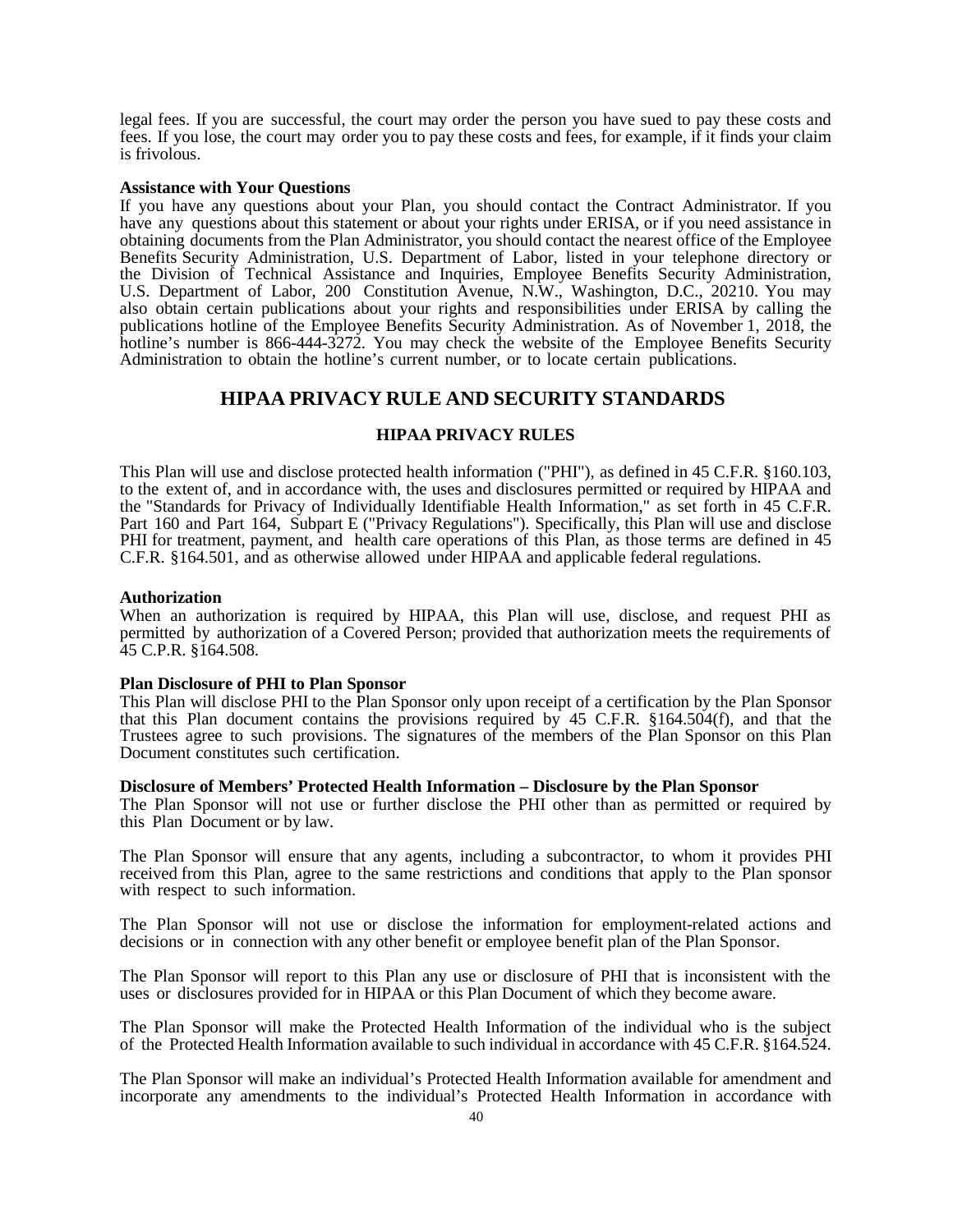45 C.F.R. §164.526.

The Plan Sponsor will make and maintain an accounting so that it can make available those disclosures of individual's Protected Health Information that it must account for in accordance with 45 C.F.R. § 164.528.

The Plan Sponsor will make its internal practices, books and records relating to the use and disclosure of individual's Protected Health Information received from the Plan available to the U.S. Department of Health and Human Services for purposes of determining compliance by the Plan with the HIPAA Privacy Rule.

The Plan Sponsor will, if feasible, return or destroy all individuals' Protected Health Information received from the Plan (or a health insurance issuer or HMO with respect to the Plan) that the Plan Sponsor still maintains in any form after such information is no longer needed for the purpose for which the use or disclosure was made. Additionally, the Plan Sponsor will not retain copies of such Protected Health Information after such information is no longer needed for the purpose for which the use or disclosure was made. If, however, such return or destruction is not feasible, the Plan Sponsor will limit further uses and disclosures to those purposes that make the return or destruction of the information infeasible.

The Plan Sponsor will ensure that the required adequate separation, described below, is established and maintained.

## **Required separation between the Plan and the Plan Sponsor**

Only the following individuals or classes of individuals engaged by the Plan Sponsor for this Plan or Trust shall have access to PHI that is disclosed to or otherwise obtained by the Plan Sponsor from this Plan:

- 1. Actuary
- 2. Attorney
- 3. Auditor
- 4. Benefits Consultant
- 5. Health Insurance Issuer
- 6. Third Party Administrator
- 7. Any Other Service Provider

This list reflects the persons or classes of persons who receive individual's Protected Health Information relating to payment under, health care operations of, or other matters pertaining to plan administration functions that the Plan Sponsor provides for the Plan. These individuals will have access to members' Protected Health Information solely to perform these identified functions. The Plan Sponsor shall resolve issues of noncompliance by a person listed who is given access to Protected Health Information and who does not comply with the Plan's documents, including disciplinary sanctions up to and including termination of any employment or service contract with such person, in a manner appropriate to the circumstances, as decided in the Plan Sponsor's sole and exclusive discretion.

The Plan Sponsor will cooperate with the Plan to correct and mitigate any noncompliance.

## **Limited Disclosure by a Health Insurance Issuer**

It shall be a condition of any engagement agreement between the Plan Sponsor and any health insurance issuer that the issuer shall not disclose PHI to the Plan Sponsor, except as permitted by this Plan document or applicable law.

## **Other Permitted disclosure of individual's Protected Health Information to the Plan Sponsor**

Regardless of any other provisions of this Plan Document, PHI may be disclosed to the Plan Sponsor if:

The PHI is disclosed pursuant to an authorization that meets the requirements of 45 C.F.R. §164.508;